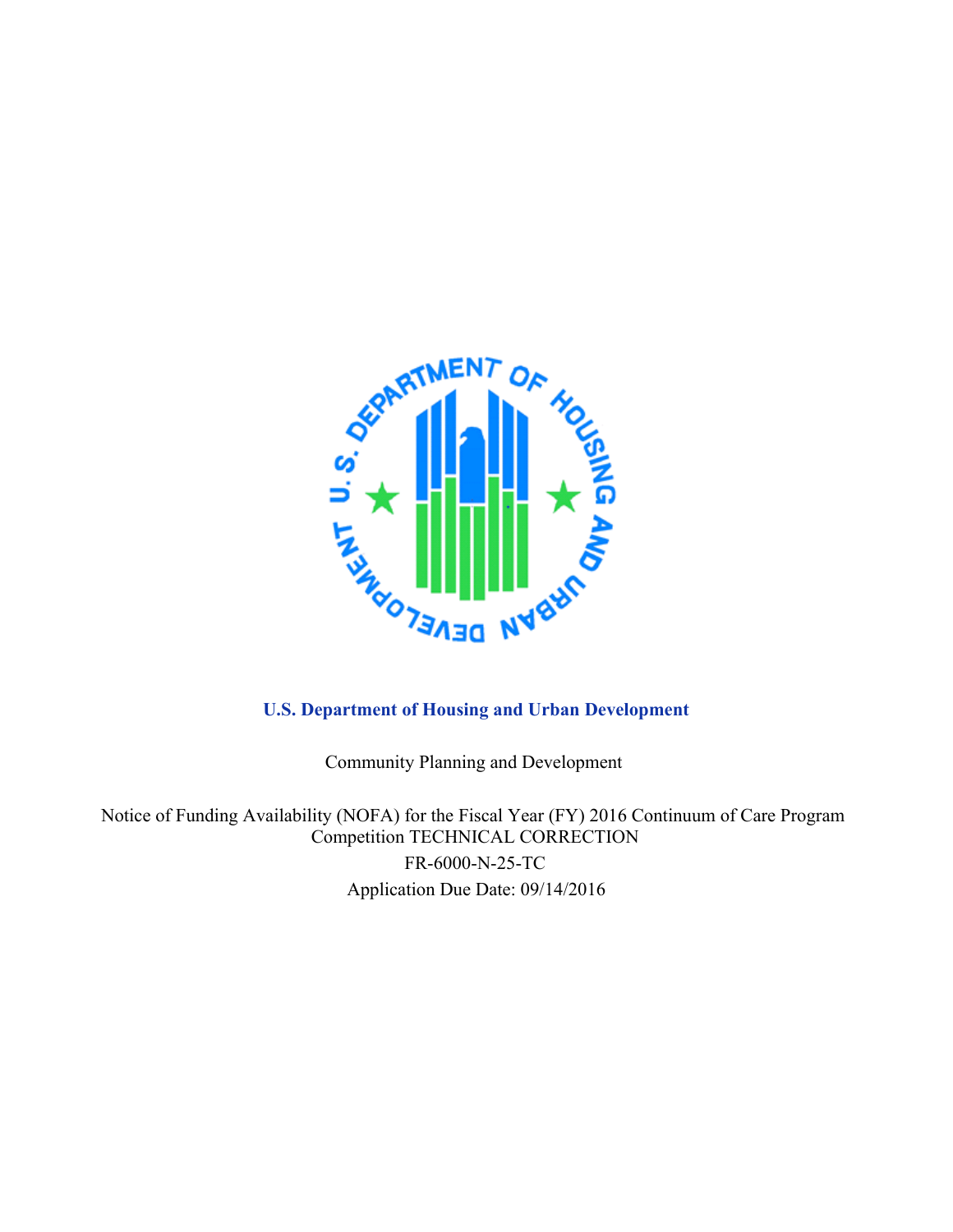Notice of Funding Availability (NOFA) for the Fiscal Year (FY) 2016 Continuum of Care Program Competition TECHNICAL CORRECTION

#### FR-6000-N-25-TC

#### TABLE OF CONTENTS

- I. [Funding Opportunity Description](#page-5-0)
- II. [HUD's Homeless Policy and Program Priorities](#page-8-0)
- III. [Continuum of Care Program Requirements](#page-15-0)
- IV. [Award Information](#page-19-0)
- V. [Eligibility Information](#page-21-0)
- VI. [Application and Submission Information](#page-29-0)
- VII. [Application Review Information](#page-34-0)
- VIII. [Project Review and Selection Process](#page-44-0)
	- IX. [Award Administration Information](#page-45-0)
	- X. [Appeals](#page-46-0)
	- XI. [Agency Contacts](#page-52-0)
- XII. [Other Information](#page-52-1)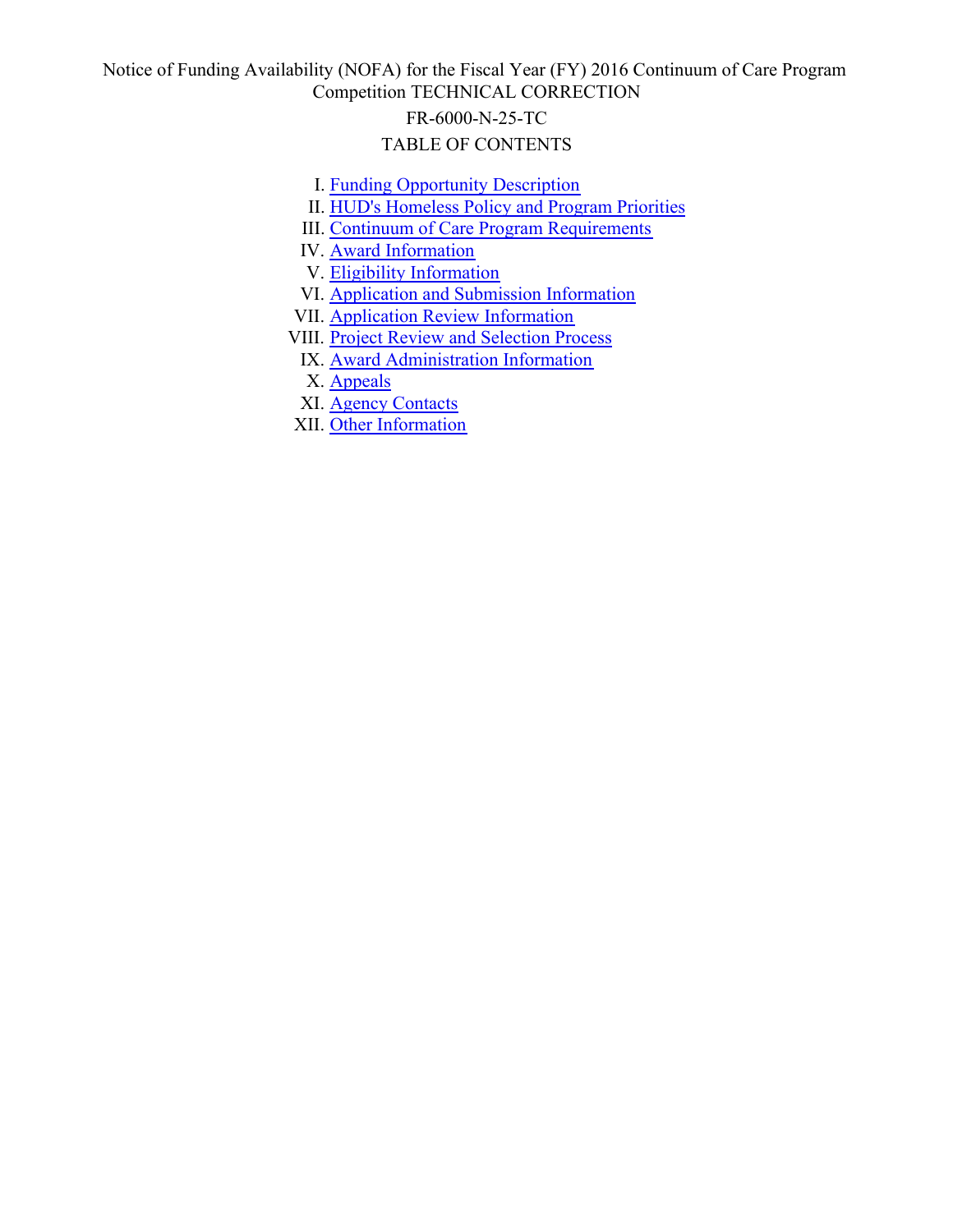#### **U.S. Department of Housing and Urban Development**

| <b>Program Office:</b>             | Community Planning and Development                                                                                                          |
|------------------------------------|---------------------------------------------------------------------------------------------------------------------------------------------|
| <b>Funding Opportunity Title:</b>  | Notice of Funding Availability (NOFA) for the Fiscal Year (FY)<br>2016 Continuum of Care Program Competition TECHNICAL<br><b>CORRECTION</b> |
| <b>Announcement Type:</b>          | Initial                                                                                                                                     |
| <b>Funding Opportunity Number:</b> | FR-6000-N-25-TC                                                                                                                             |
| <b>Primary CFDA Number:</b>        | 14.267                                                                                                                                      |
| <b>Due Date for Applications:</b>  | 09/14/2016                                                                                                                                  |

**A. Deadline:** The deadline for submitting applications to HUD for the FY 2016 Continuum of Care (CoC) Program Competition (CoC Program Competition) is **7:59:59 p.m. eastern time, September 14, 2016**. Applicants will be required to complete and submit their applications in *e-snaps* at [www.hud.gov/esnaps](http://www.hud.gov/esnaps). See Section VI. of this NOFA for application submission and timely receipt requirements.

**B. For Further Information:** HUD staff will be available to provide general clarification on the content of this NOFA. HUD staff is prohibited from assisting any applicant in preparing the application(s) in *e-snaps*.

**1. Local HUD CPD Field Office.** Questions regarding specific program requirements should be directed to the local HUD CPD Field Office, a directory of which can be found at [www.hudexchange](file:///C:/Users/H21869/AppData/Local/Microsoft/Windows/Temporary%20Internet%20Files/Content.Outlook/RSK5IRW8/www.hudexchange.info/manage-a-program/cpd-field-office-directory/) [.info/manage-a-program/cpd-field-office-directory/](file:///C:/Users/H21869/AppData/Local/Microsoft/Windows/Temporary%20Internet%20Files/Content.Outlook/RSK5IRW8/www.hudexchange.info/manage-a-program/cpd-field-office-directory/).

**2. Training and Resources.** Collaborative Applicants and project applicants that need assistance completing the applications in *e-snaps* or understanding the program requirements under the CoC Program may access the CoC Program interim rule (24 CFR part 578 published July 31, 2012 at 77 CFR 45422), training materials, and program resources via the HUD Exchange at [www.hudexchange](file:///C:/Users/H21869/AppData/Local/Microsoft/Windows/Temporary%20Internet%20Files/Content.Outlook/RSK5IRW8/www.hudexchange.info/homelessness-assistance/) [.info/homelessness-assistance/](file:///C:/Users/H21869/AppData/Local/Microsoft/Windows/Temporary%20Internet%20Files/Content.Outlook/RSK5IRW8/www.hudexchange.info/homelessness-assistance/).

**3. The HUD Exchange Ask A Question (AAQ).** CoCs, Collaborative Applicants, and project applicants that require information and technical support concerning this NOFA and the applications in *e-snaps* may submit an electronic inquiry via the HUD Exchange *e-snaps* AAQ at [www.hudexchange](http://www.hudexchange.info/get-assistance/) [.info/get-assistance/](http://www.hudexchange.info/get-assistance/). The AAQ is accessible 24 hours each day. Starting 2 days prior to the application deadline for FY 2016 funds, the AAQ will respond only to emergency technical support questions up to the deadline of 7:59:59 p.m. eastern time. Applicants that are experiencing technical difficulty should contact the *e-snaps* AAQ immediately for assistance and document their attempts to obtain assistance.

**4. HUD Homeless Assistance Listserv.** HUD may provide Collaborative Applicants and Project Applicants with additional information through HUD websites located at [www.hud.gov](http://www.hud.gov/) and [www.hudex](http://www.hudexchange.info/) [change.info](http://www.hudexchange.info/), and via the CoC Program email-based listserv. Visit the following website to join the listserv: [www.hudexchange.info/mailinglist](http://www.hudexchange.info/mailinglist). This additional information will not change the selection criteria or selection process included in this NOFA, but may include items such as updates on the status of *e-snaps* and reminders of impending deadlines.

**C. General Section Questions.** The Notice of FY 2016 Policy Requirements and General Section to HUD's FY 2016 NOFAs for Discretionary Programs (General Section) is applicable to the FY 2016 funding made available under this NOFA. The General Section can be found at [https://www.hudexchange.info/e-snaps/fy](https://www.hudexchange.info/e-snaps/fy-2016-coc-program-nofa-coc-program-competition/) [-2016-coc-program-nofa-coc-program-competition/](https://www.hudexchange.info/e-snaps/fy-2016-coc-program-nofa-coc-program-competition/).

Questions regarding the General Section should be directed to the Office of Strategic Planning and Management, Grants Management and Oversight Division at (202) 708-0667 (this is not a toll-free number).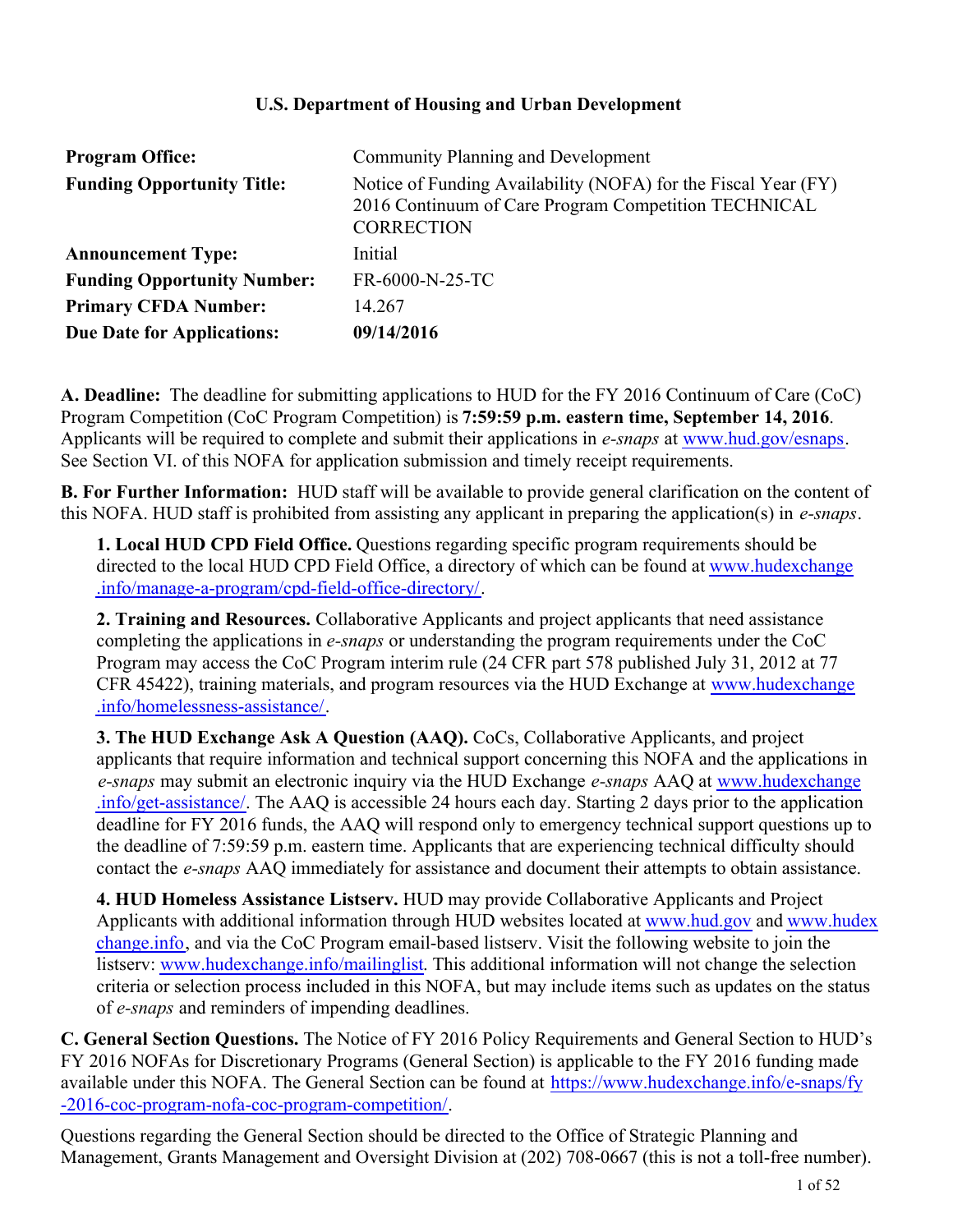Persons with hearing or speech impairments can access these numbers via TTY by calling the Federal Information Relay Service at (800) 877-8339.

**D. Available Funds.** Approximately \$1.9 billion is available in this FY 2016 CoC Program Competition NOFA. HUD may add to this amount any available funds that have been carried over or recaptured from previous fiscal years. All of the requirements in the FY 2016 application process, including requirements for the entire CoC Consolidated Application and the total amount of funding available are contained in this NOFA. The available amount of funding may not be sufficient to fund anticipated eligible renewal projects in FY 2016, HUD will continue to require Collaborative Applicants to rank all projects, except CoC planning and UFA Costs, in two tiers. Tier 1 is equal to 93 percent of the CoC's FY 2015 Annual Renewal Demand (ARD) approved by HUD on the final HUD-approved Grant Inventory Worksheet (GIW). Tier 2 is the difference between Tier 1 and the CoC's ARD plus any amount available for the permanent housing bonus as described in Section II.B.4. of this NOFA.

## **E. Eligible Applicants.**

*1. Collaborative Applicant.* CoCs were required to designate a Collaborative Applicant to submit the CoC Consolidated Application on behalf of the CoC as part of the FY 2016 CoC Program Registration process. Collaborative Applicants will not be able to access the CoC Consolidated Application in *e-snaps* if the CoC does not have an approved FY 2016 CoC Program Registration. The Collaborative Applicant approved by HUD during the FY 2016 CoC Program Registration Process must be the same entity that submits the FY 2016 CoC Consolidated Application–which includes the CoC Application, CoC Priority Listing that lists all project applications accepted and ranked or rejected in the CoC local competition, and the Project Application(s)–during the CoC Program Competition. CoCs should not attempt to change Collaborative Applicants during the FY 2016 CoC Program Competition unless HUD replaces the CoC's designated Collaborative Applicant under the authority of section 402(c) of the McKinney-Vento Homeless Assistance Act without HUD's prior approval. HUD will approve Collaborative Applicant changes after the FY 2016 CoC Program Registration process under circumstances that include:

a. an error made by the Collaborative Applicant when entering the Collaborative Applicant's name in the CoC Applicant Profile;

b. the Collaborative Applicant chosen by the CoC is no longer in business;

c. the Collaborative Applicant withdrew;

d. the CoC selected a new Collaborative Applicant; or,

e. a new Collaborative Applicant was selected by HUD through remedial action.

In cases where the CoC needs to change the Collaborative Applicant approved during the FY 2016 CoC Program Registration process, the CoC must notify the local HUD CPD Field Office in writing stating the reason for the Collaborative Applicant change. The notice to HUD must provide documentation of the CoC's approval of the change (e.g., a copy of the meeting minutes, to include the date and attendees).

*2. Project Applicants.* Eligible project applicants for the CoC Program are identified in Section V.A.

**F. Amendments to FY 2016 CoC Program Registration.** If a geographic area that includes projects eligible to apply for renewal funding during the CoC Program Competition was not claimed by a CoC with an approved FY 2016 CoC Program Registration, a contiguous CoC, or the Balance of State CoC may contact HUD in writing to request that its Registration and final HUD-approved FY 2016 Grant Inventory Worksheet (GIW) be amended to include the unclaimed geographic area and the renewal projects.

**G. Eligible Costs.** Provisions at 24 CFR 578.37 through 578.63 identify the eligible costs for which funding may be requested under the CoC Program. HUD will reject any requests for ineligible costs.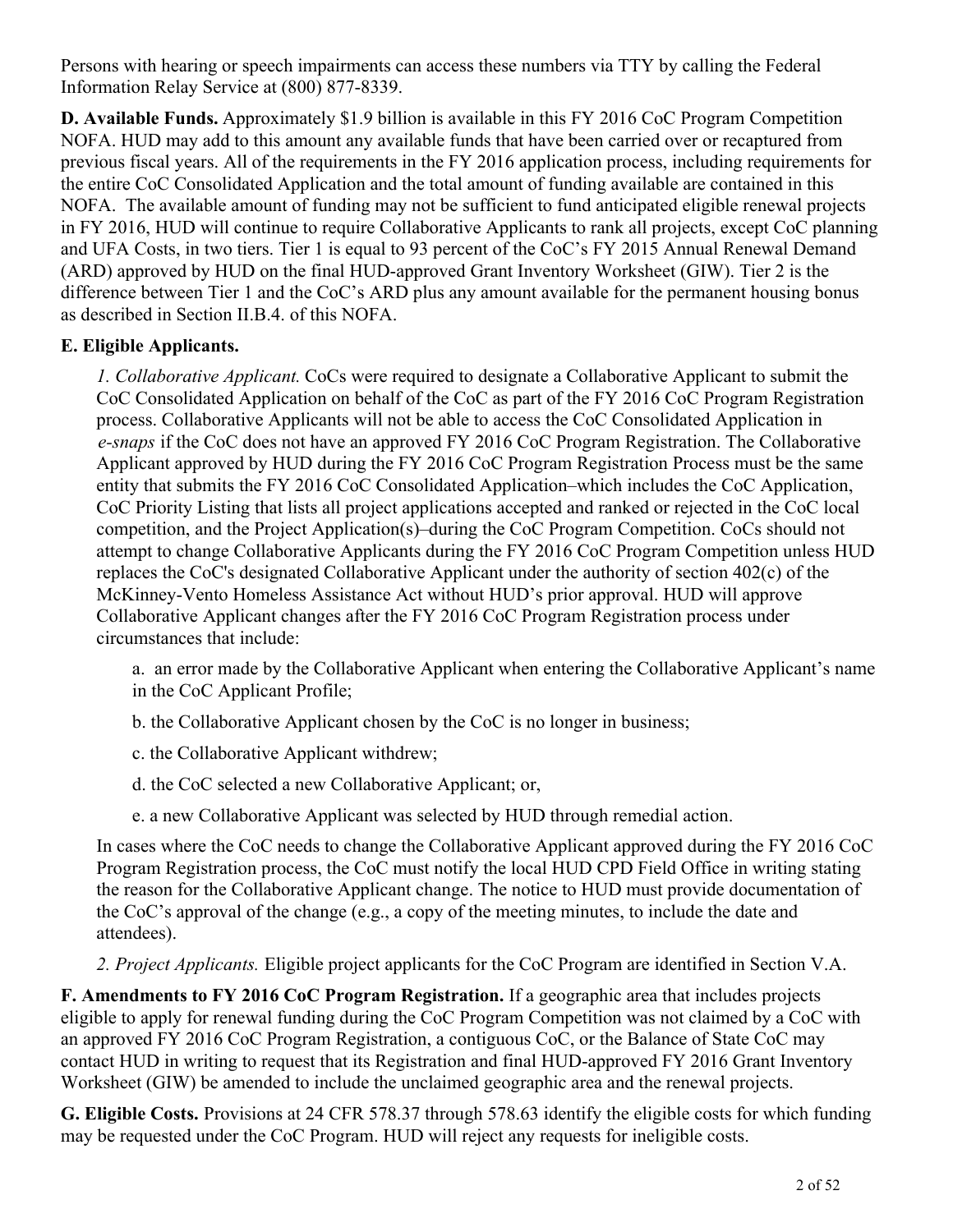**H. Match.** 24 CFR 578.73 describes match requirements. As authorized by the FY 2016 HUD Appropriations Act, program income may now be used as a source of match and must be properly documented in the project application.

**I. Requirements.** The following requirements apply to funding available under this NOFA.

*1. DUNS number and SAM*. Project applicants are required to register with Dun and Bradstreet to obtain a DATA Universal Numbering System (DUNS) number, if they have not already done so, and complete or renew their registration in the System for Award Management (SAM) per Section V.A.1. of the FY 2016 General Section. HUD will not enter into a grant agreement with an organization that does not have a DUNS Number or an active SAM registration.

*2. Major natural disaster areas.* HUD will award at least 30 points out of 60 points for questions under Section VII.A.6. of this NOFA in the FY 2016 CoC Application for CoCs where at least one project was directly impacted by a major disaster, as declared by President Obama under Title IV of the Robert T. Stafford Act, that occurred in the 12 months prior to the application deadline for the CoC Consolidated Application for FY 2016 funds.

**J. Local Competition Deadlines.** Provisions at 24 CFR 578.9 require CoCs to design, operate, and follow a collaborative process for the development of an application in response to a NOFA issued by HUD. As part of this collaborative process, CoCs should implement internal competition deadlines to ensure transparency and fairness at the local level. The implementation of deadlines that meet the standards outlined below for FY 2016 Project Applications will be considered as part of scoring criteria as detailed in Section VII.A.2.c. of this NOFA.

1. Project Applications. All project applications were required to be submitted to the CoC no later than 30 days before the application deadline of September 14, 2016.

2. CoC Notification to Project Applicants. The CoC notified all project applicants no later than 15 days before the FY 2016 application deadline regarding whether their project applications would be included as part of the CoC Consolidated Application submission.

Any project applicant that submits a project that was rejected by the CoC in the local competition must have been notified in writing by the CoC, outside of *e-snaps*, with an explanation for the decision to reject the project(s). Project applicants whose project was rejected may appeal the local CoC competition decision to HUD if the project applicant believes it was denied the opportunity to participate in the local CoC planning process in a reasonable manner by submitting a Solo Application in *e-snaps* directly to HUD prior to the application deadline of **7:59:59 p.m. eastern time on September 14, 2016**. The CoC's notification of rejection of the project in the local competition must be attached to the Solo Application. If the CoC fails to provide written notification outside of *e-snaps*, the Solo Applicant must attach evidence that it attempted to participate in the local CoC planning process and submitted a project application that met the local deadlines, along with a statement that the CoC did not provide the Solo Applicant written notification of the CoC rejecting the project in the local CoC competition. CoCs that fail to provide rejection notification to a project applicant that submitted its project application within the local deadline will not receive the maximum number of points available in Section VII.A.2.c. of this NOFA.

**K. CoC Transparency.** In order to receive the maximum number of points available in Section VII.A.2.c., each CoC must have in place a process to make all parts of the CoC Consolidated Application (which are the CoC Application and CoC Priority Listing with all project applications accepted and ranked, or rejected) available on its website to its community for inspection and to notify community members and key stakeholders that the CoC Consolidated Application is available. If the CoC does not have a website, the CoC should post this information to a partner website within the CoC (e.g., county/city website). The process must be conducted in a manner that is accessible for persons with disabilities and persons with limited English proficiency.

**L. CoC Review of Project Applications.** HUD expects each CoC to implement a thorough review and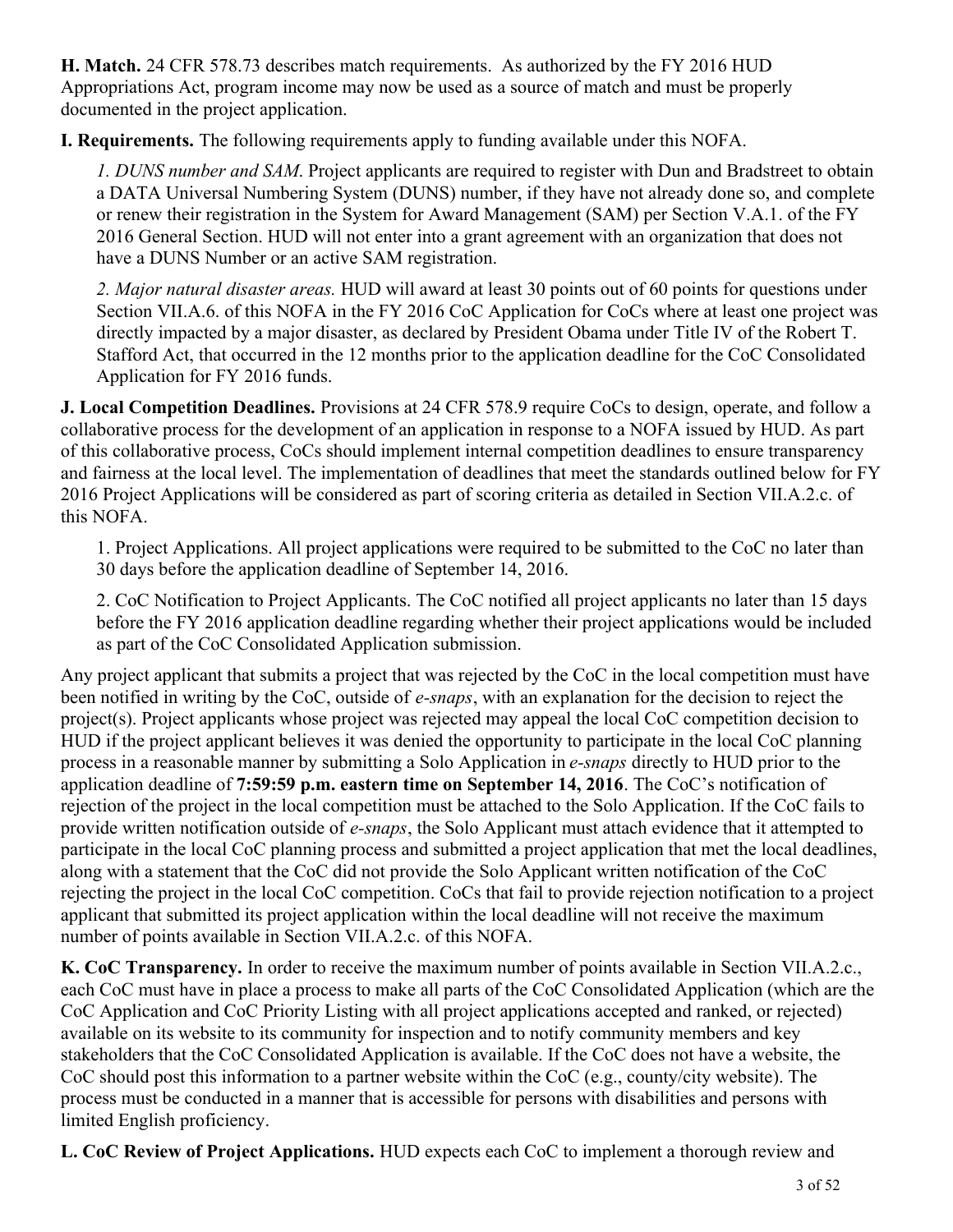oversight process at the local level for both new and renewal project applications submitted to HUD in the FY 2016 CoC Program Competition. It has been HUD's experience that many project applications contain information that results in conditions on the grant; or for more serious infractions, a project being rejected. Deficient project applications prolong the review process for HUD, which results in delayed funding announcements, lost funding for CoCs due to rejected projects, and delays in funds to house and assist homeless individuals and families, whom we serve. CoCs are expected to closely review information provided in each project application in order to ensure that:

a. all proposed program participants will be eligible for the program component type selected;

b. the proposed activities are eligible under 24 CFR part 578;

c. each project narrative is fully responsive to the question being asked and that it meets all of the criteria for that question as required by this NOFA and included in the detailed instructions provided in *e-snaps*;

d. the data provided in various parts of the project application are consistent; and,

e. all required attachments correspond to the attachments list in *e-snaps* and the attachments contain accurate and complete information, and are dated between May 1, 2016 and September 14, 2016.

For Further Information Contact: Please direct questions regarding the specific program requirements of this Program Notice of Funding Availability (NOFA) to the agency contact identified in Section VII. Please direct general questions regarding the FY [year] NOFAs to the Office of Strategic Planning and Management, Grants Management Division, at AskGMO@hud.gov. Persons with hearing or speech impairments may access these numbers via TTY by calling the Federal Relay Service at 1-800-877-8339.

# **Additional Information**

**1. Incorporation of the General Section**. HUD publishes a General Section each fiscal year that contains mandatory requirements for all applicants to HUD's various competitive grant programs, including this NOFA. Applications must meet all of the requirements of the General Section in addition to the requirements of this NOFA to be considered and potentially receive funding. The full title of the General Section is the General Section to the Fiscal Year 2015 NOFAs for Discretionary Programs. Copies are available at Grants.gov or HUD's [Funds Available](http://portal.hud.gov/hudportal/HUD?src=/program_offices/administration/grants/fundsavail) page.

**2. Participative Planning and Implementation**. HUD encourages all applicants to HUD's competitive programs to ensure, where applicable, public decision making and meaningful participation throughout the visioning, development, and implementation of funded projects, by residents of affected areas and especially communities traditionally marginalized from planning processes. In seeking public participation, applicants and grantees must ensure that all communications are provided in a manner that is effective for persons with hearing, visual, and other communications-related disabilities consistent with Section 504 of the Rehabilitation Act of 1973 and, as applicable, the Americans with Disabilities Act. In addition Title VI of the Civil Rights Act of 1964, 42 U.S.C. 2000(d) and Executive Order 13166 require that grantees take responsible steps to ensure meaningful access to services, programs, and activities by persons with Limited English Proficiency (LEP persons).

# <span id="page-5-0"></span>**I. Funding Opportunity Description**

**A. Program Description.** The CoC Program (24 CFR part 578) is designed to promote a community-wide commitment to the goal of ending homelessness; to provide funding for efforts by nonprofit providers, States, and local governments to quickly re-house homeless individuals, families, persons fleeing domestic violence, and youth while minimizing the trauma and dislocation caused by homelessness; to promote access to and effective utilization of mainstream programs by homeless; and to optimize self-sufficiency among those experiencing homelessness.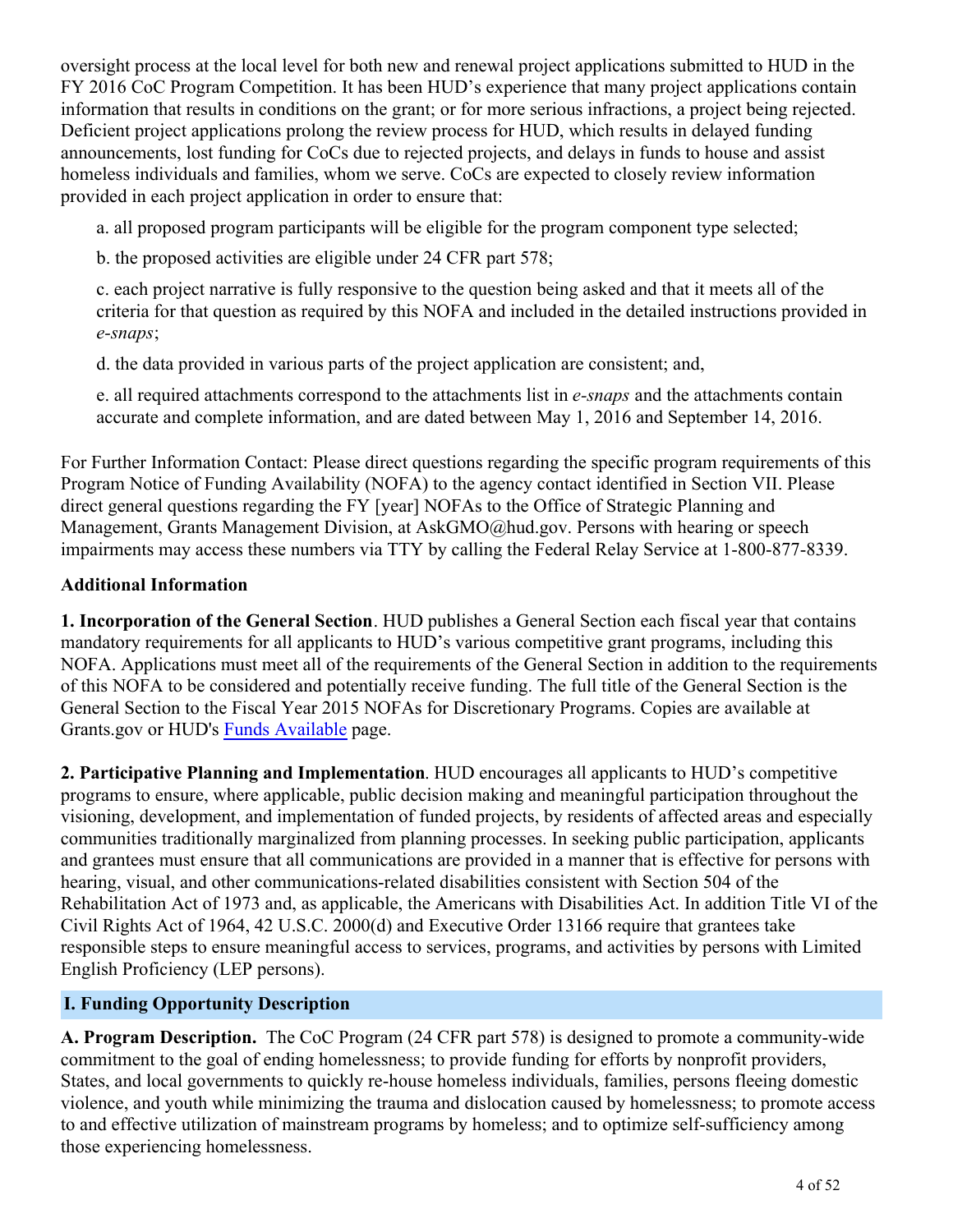**B. Authority.** The CoC Program is authorized by subtitle C of title IV of the McKinney-Vento Homeless Assistance Act, (42 U.S.C. 11381–11389) (the Act), and the CoC Program regulations are found in 24 CFR part 578 (the CoC Program interim rule). The FY 2016 funds for the CoC Program were authorized by the Consolidated and Further Continuing Appropriations Act, 2016 (Public Law 114-113, approved December 18, 2015, ) (the "FY 2016 HUD Appropriations Act").

**C. Summary of the Application Process.** The FY 2016 CoC Program Competition is administered under the FY 2016 CoC Program Competition NOFA and 24 CFR part 578. Applicants should review and follow the steps as outlined below to ensure applications are complete and submitted on time. Documents referenced in this section can be found on the HUD Exchange at [www.hudexchange.info/homelessness-assistance/](file:///C:/Users/H46451/AppData/Local/Microsoft/Windows/Temporary%20Internet%20Files/Content.Outlook/1N9ENDS9/www.hudexchange.info/homelessness-assistance/).

1. Collaborative Applicants must have completed and successfully submitted the FY 2016 CoC Program Registration in accordance with the *Notice of Fiscal Year (FY) 2016 Opportunity to Register and Other Important Information for Electronic Application Submission for Continuum of Care Competition* (FY 2016 CoC Program Registration Notice) posted April 22, 2016. Documents referenced in this section can be found on the [FY 2016 CoC Program Competition Funding Available](https://www.hudexchange.info/e-snaps/fy-2016-coc-program-nofa-coc-program-competition/) page on the HUD Exchange.

2. Project applications submitted to the CoC for inclusion on the FY 2016 CoC Priority Listing as part of the CoC Consolidated Application must be reviewed and either accepted and ranked or rejected by the CoC. All projects approved by the CoC must be listed on the CoC Priority Listing in rank order, with the exception of project applications for CoC planning and UFA Costs which will not be ranked, to establish the projects located within Tier 1 and the projects located within Tier 2, as described in Section II.B.16. of this NOFA. The purpose of this two-tiered approach is for CoCs to clearly indicate to HUD which projects are prioritized for funding.

3. The Collaborative Applicant, including any Collaborative Applicant designated by HUD as a Unified Funding Agency (UFA), is responsible for submitting the CoC Consolidated Application in *e-snaps* on behalf of the CoC. The CoC Consolidated Application is made up of the following three parts:

a. FY 2016 CoC Application. The Collaborative Applicant must provide information about the CoC planning body, governance structure, overall performance, and the strategic planning process. This part of the application is scored and will determine the order in which CoCs are funded

b. FY 2016 Project Application. Project applications must be completed by project applicants for CoC planning, UFA Costs, new, and renewal project requests. New project applicants applying for funds through reallocation or the permanent housing bonus and renewal projects must provide a description of the proposed project including the population/sub-population it will serve, the type of housing and services that will be provided, and the budget activities that are being requested. Project applicants applying for CoC planning must provide a description of the activities that will be carried out with grant funds for CoC planning and UFA Costs. Project applicants must provide a description for the budget line items that are being requested with grant funds. For more information on project applications, see Section V. of this NOFA.

c. FY 2016 CoC Priority Listing. The Priority Listing includes:

(1) the reallocation forms for CoCs to indicate which projects, if any, will be reallocated;

(2) four separate project listing forms - New Project Listing, Renewal Project Listing, UFA Costs Project Listing, and CoC Planning Project Listing; and

(3) an attachment form for required attachments for the final HUD-approved FY 2016 GIW; and

(4) form HUD-2991, Certification of Consistency with the Consolidated Plan dated between May 1, 2016 and September 14, 2016.

The Project Listings rank projects in order of priority and identify any project applications rejected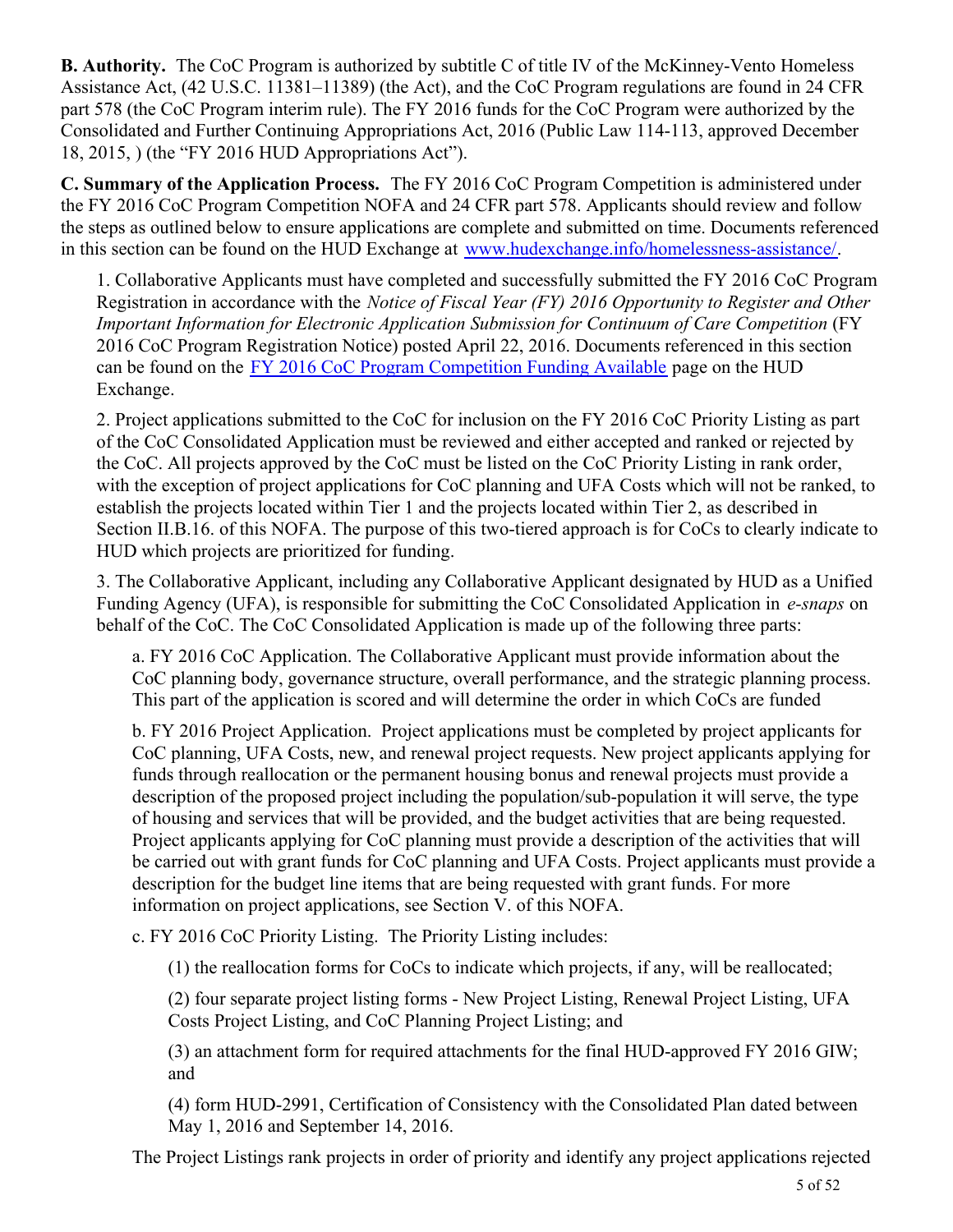by the CoC. HUD is not requiring Collaborative Applicants to rank CoC planning or UFA Costs projects; however, Collaborative Applicants must ensure that only one project application for CoC planning, and if designated, UFA Costs is submitted by the CoC. The Collaborative Applicant cannot accurately complete the project listing forms of the CoC Priority Listing until all project applications have been submitted to the CoC. Further, the Collaborative Applicant will be required to certify that there is a demonstrated need for all ranked permanent housing renewal projects on the Renewal Project Listing. For more information on the CoC Priority Listing, see Section VI.C.3. of this NOFA.

**D. FY 2016 CoC Program Competition NOFA.** CoCs and applicants should read the FY 2016 CoC Program Competition NOFA in its entirety in conjunction with the CoC Program interim rule (24 CFR part 578) in order to ensure a comprehensive understanding of and compliance with all CoC Program requirements. This NOFA frequently makes reference to citations from 24 CFR part 578. Applicants should review the [FY 2016 General Section of the NOFA](https://www.hudexchange.info/resource/4913/fy-2016-nofa-policy-requirements-and-general-section/), published on September 24, 2015 as well as any additional Notices and HUD guidance provided in relation to the CoC Program.

1. CoCs should consider the policy priorities established in this NOFA in conjunction with local priorities to determine the ranking of new and renewal projects requests. See Section II. of this NOFA for more information on HUD's homeless policy priorities.

2. HUD will conduct a threshold review of ranked projects for all CoCs that submit the CoC Consolidated Application by the application deadline.

3. HUD may issue up to two conditional funding announcements with the criteria set forth in Section VII. of this NOFA.

4. HUD will score FY 2016 CoC Applications in accordance with the criteria set forth in Section VII. of this NOFA.

5. HUD will select new and renewal project applications in Tier 1 in accordance with the criteria set forth in Section II.B.16. of this NOFA.

6. The CoC Application score and the project application score(s) will determine which projects in Tier 2 will be conditionally selected for award.

**a. Eligibility Requirements** – Eligibility requirements are those requirements that must be met for an application to be eligible for funding. Deficiencies in meeting an eligibility requirement may be categorized as either curable or non-curable.

**b. Threshold Requirement** – Threshold requirements are a category of eligibility requirements. A threshold requirement is a requirement that must be met in order for an application to be reviewed. Threshold requirements are not curable.

Threshold requirements are listed in Section V.G.2 of this Program NOFA.

Applicants must ensure their application package addresses all threshold requirements. Please check your application carefully!

**c. Deficiency** – Deficiencies are not the same as errors. Errors are never curable except as permitted under Section IV.C.2. Deficiencies are items of missing or omitted information within a submitted application. Deficiencies typically involve missing documents, information on a form, or some other type of unsatisfied information requirement (e.g., an unsigned form, unchecked box, etc.). Depending on specific criteria, deficiencies may be either curable or non-curable.

**d. Curable Deficiency** – A curable deficiency is a specific type of deficiency that applicants may correct with timely action. To be curable the deficiency must:

- Not be a threshold requirement;

- Not influence how an applicant is ranked or scored versus other applicants; and
- Be remedied within the time frame specified in the notice of deficiency.

**e. Non-Curable Deficiency** – An applicant cannot correct a non-curable deficiency after the submission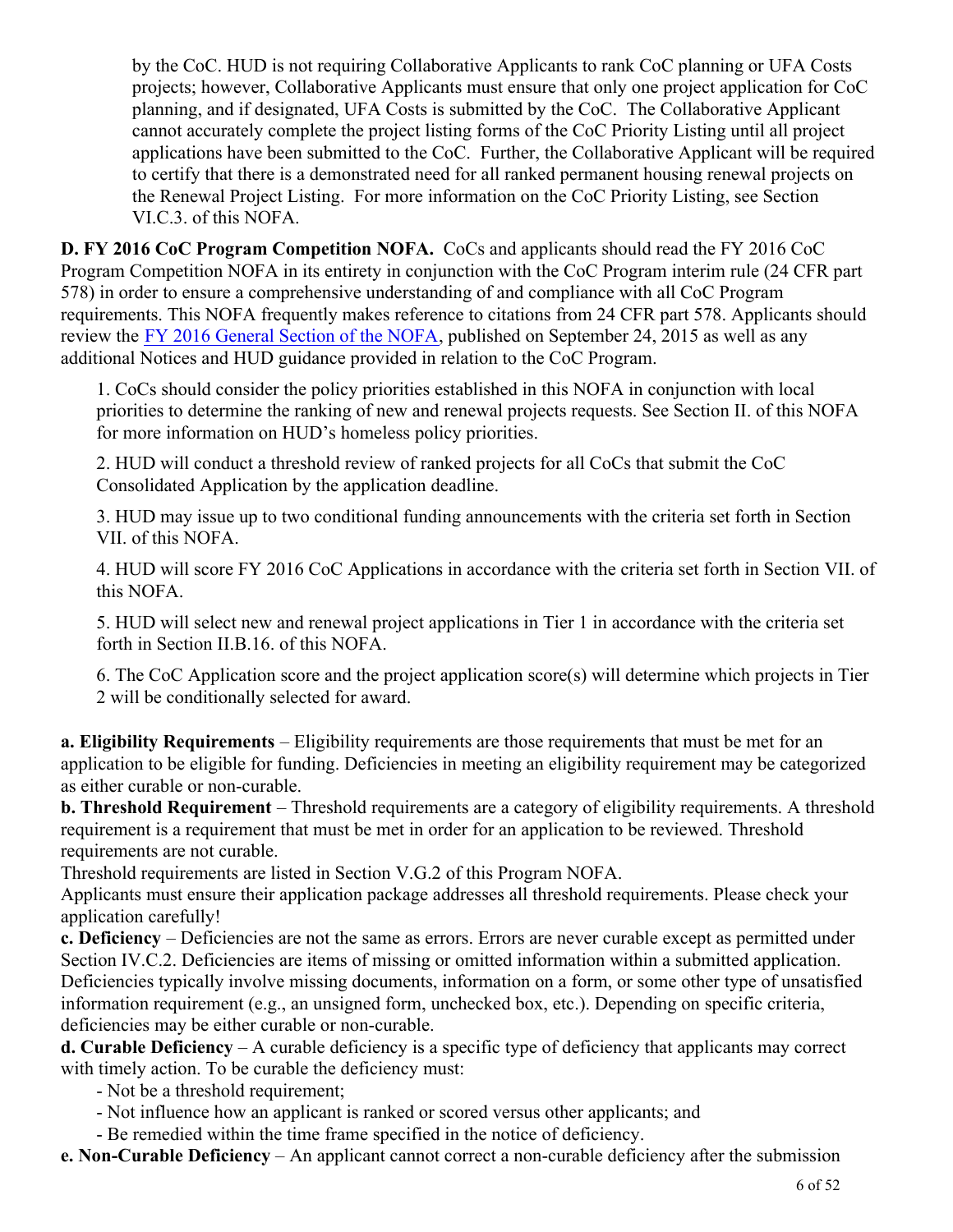deadline. Non-curable deficiencies are deficiencies that if corrected would change an applicant's score or rank versus other applicants. Non-curable deficiencies may result in an application being marked ineligible, or otherwise adversely affect an application's score and final determination.

#### <span id="page-8-0"></span>**II. HUD's Homeless Policy and Program Priorities**

**A. Policy Priorities.** This NOFA focuses on the Administration goals articulated in *Opening Doors: Federal Strategic Plan to Prevent and End Homelessness*. The goals of *Opening Doors* are consistent with the Department's homeless goals as stated in HUD's Strategic Plan. This section explains HUD's Policy Priorities for this CoC Program Competition NOFA and provides Collaborative Applicants and Project Applicants with additional context about the selection criteria and selection process. The actual selection criteria and selection process are described in Section VII, Application Review Information.

*1. Create a systemic response to homelessness***.** In addition to having the right programs to end homelessness, CoCs should be developing the systemic supports that ensure homeless assistance is well coordinated, well managed, inclusive, transparent, and achieves positive outcomes.

*a. Measure System Performance.* HUD has developed system performance measures to assess the overall impact of a CoC's homeless assistance efforts. These measures track the average length of homeless episodes, rates of return to homelessness, and other factors that determine whether a CoC is effectively serving people experiencing homelessness. CoCs should be using these measures and analyzing how they can improve their system to achieve better performance.

*b. Create an effective Coordinated Entry process.* Coordinated entry is a key step in assessing the needs of homeless individuals and families and prioritizing them for assistance. In addition to engaging people who are seeking assistance, Coordinated Entry processes should be integrated with communities' outreach work to ensure that people living in unsheltered locations are prioritized for help. Coordinated Entry should achieve several goals:

i. make it easier for persons experiencing homelessness or a housing crisis to access the appropriate housing and service interventions;

ii. prioritize persons with the longest histories of homelessness and the most extensive needs;

iii. lower barriers to entering programs or receiving assistance; and,

iv. ensure that persons receive assistance and are housed as quickly as possible.

*c. Promote participant choice.* CoCs should do everything they can to support the choices made by persons experiencing homelessness. For example, some persons may prefer programs where residents are focused on obtaining support to recover from substance use disorders. While these projects often include many housing first features, they may also be alcohol and drug free to support the continued sobriety of their participants. Another example is the choice of where to live. Most persons experiencing homelessness struggle to balance the cost and quality of their available housing options. Whenever possible, programs should support participant's choices.

*d. Plan as a system.* CoCs should be coordinating homeless assistance and mainstream housing and service providers to ensure that people experiencing homelessness receive assistance as quickly as possible and that the assistance is focused on helping them obtain and retain housing. CoCs should be monitoring each provider's performance, eligibility criteria, target populations, and cultural competence. They should also ensure that providers work together when a participant is moving from one program to another or when more than one program is serving the same person.

*e. Make the delivery of homeless assistance more open, inclusive, and transparent.* CoCs should ensure that the needs of all individuals and families experiencing homelessness are represented within the CoC structure by including persons who have experienced homelessness throughout the planning process and in leadership and oversight roles. CoCs should also include organizations representing persons fleeing domestic violence, the Lesbian, Gay, Bisexual, Transgender, and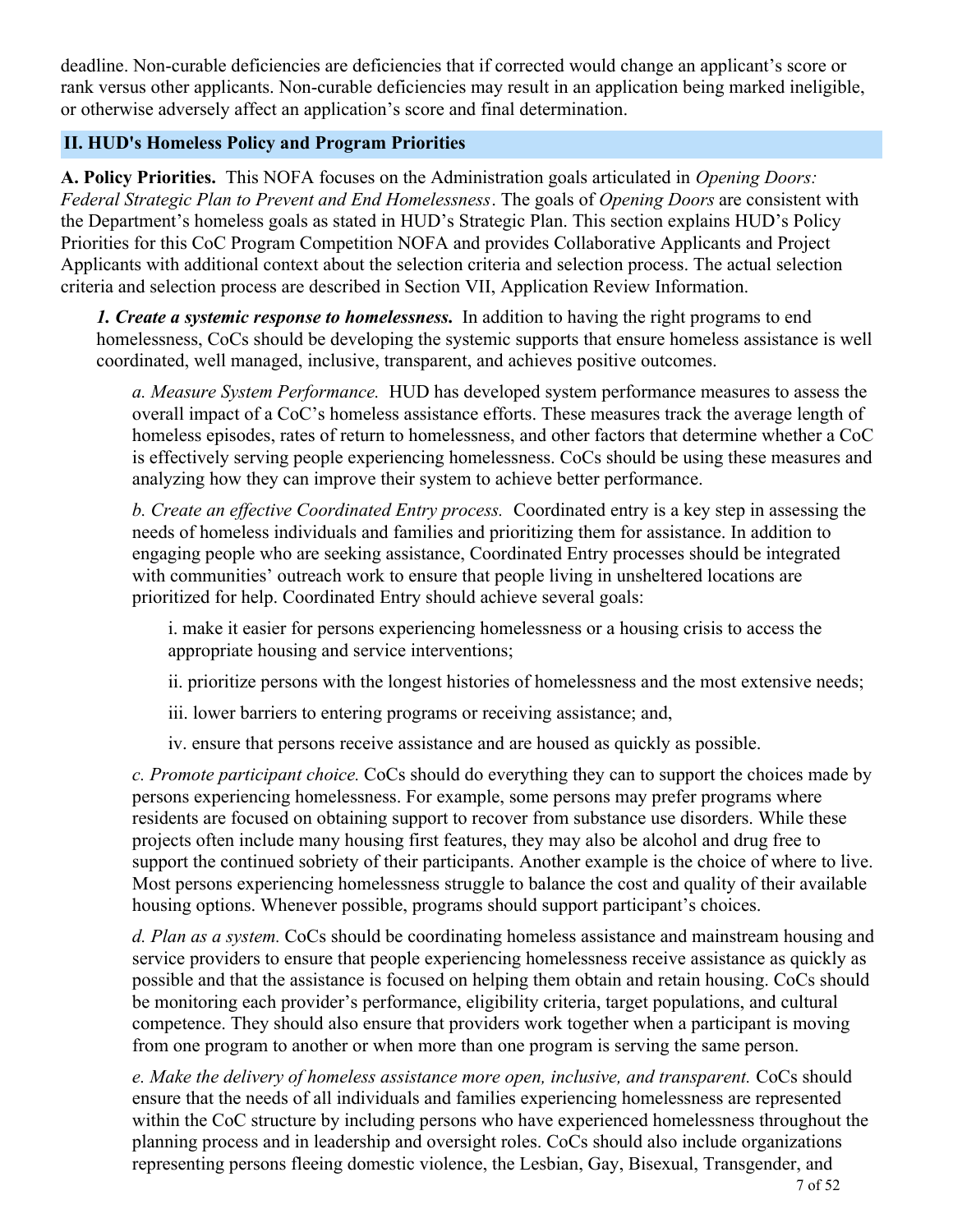Questioning (LGBTQ) community, victims of human trafficking, unaccompanied youth, individuals with disabilities and different types of disabilities, and other relevant populations in their planning body. These steps ensure that service delivery is client-centered and culturally competent.

**2.** *Strategically allocate resources.* Using cost, performance, and outcome data, CoCs should improve how resources are utilized to end homelessness, including CoC and ESG Program funds, state and local funds, public and assisted housing units, mainstream service resources such as Medicaid, Child Care and Development Fund (CCDF), Head Start, Maternal, Infant and Early Childhood Home Visiting (MIECHV), and philanthropic efforts. CoCs should manage the performance of all projects in the community and reallocate resources whenever doing so will better help them end homelessness. Steps to consider:

*a. Comprehensively review project quality, performance, and cost effectiveness.* CoCs should use objective, performance based scoring criteria and selection priorities that are approved by the CoC to determine the extent to which each project addresses HUD's policy priorities. CoCs should reallocate funds to new projects whenever reallocation would improve outcomes and reduce homelessness. CoCs should consider how much each project spends to serve and house an individual or family as compared to other projects serving similar populations.

*b. Maximize the use of mainstream and other community-based resources.* CoCs should educate all stakeholders in the community about mainstream resources and funding opportunities, particularly new opportunities made available under the Affordable Care Act. Additionally, CoCs and homeless assistance providers should partner with other stakeholders within the community, such as Public Housing Agencies (PHAs), philanthropic organizations, and other agencies and organizations that have resources that could serve persons experiencing homelessness.

*c. Review transitional housing projects.* Recent research shows that transitional housing is generally more expensive and achieves similar or worse outcomes than other housing models serving similar populations. HUD recognizes that transitional housing may be an effective tool for addressing certain needs–such as housing for underage homeless youth experiencing homelessness, safety for persons fleeing domestic violence, and assisting with recovery from addiction. HUD strongly encourages CoCs and recipients to carefully review the transitional housing projects within the CoC's geographic area for cost-effectiveness, performance, and for the number and type of eligibility criteria to determine whether it should be reallocated to rapid rehousing or another model.

d. Integration. Recipients must administer their programs and activities in the most integrated setting appropriate to the needs of qualified individuals with disabilities. Recipients operating projects serving chronically homeless individuals and families must ensure individuals with disabilities can interact with individuals without disabilities to the fullest extent possible.

3. *End chronic homelessness.* To end chronic homelessness by 2017, HUD encourages three areas of focus:

*a. Target persons with the highest needs and longest histories of homelessness for existing and new permanent supportive housing.* CoCs should prioritize chronically homeless individuals, youth, and families who have the longest histories of homelessness and the highest needs for new and turnover units by implementing Notice CPD 14-012: [Prioritizing Persons Experiencing Chronic](https://www.hudexchange.info/resource/3897/notice-cpd-14-012-prioritizing-persons-experiencing-chronic-homelessness-in-psh-and-recordkeeping-requirements/) [Homelessness in Permanent Supportive Housing and Recordkeeping Requirements for Documentin](https://www.hudexchange.info/resource/3897/notice-cpd-14-012-prioritizing-persons-experiencing-chronic-homelessness-in-psh-and-recordkeeping-requirements/) [g Chronic Homeless Status](https://www.hudexchange.info/resource/3897/notice-cpd-14-012-prioritizing-persons-experiencing-chronic-homelessness-in-psh-and-recordkeeping-requirements/) [.](https://www.hudexchange.info/resource/3897/notice-cpd-14-012-prioritizing-persons-experiencing-chronic-homelessness-in-psh-and-recordkeeping-requirements/)

*b. Increase units*. CoCs should create new permanent supportive housing units that are dedicated to individuals, youth, and families experiencing chronic homelessness; and, if CoCs have not already done so, dedicate existing permanent supportive housing units to those experiencing chronic homelessness. There are numerous ways a community can increase permanent supportive housing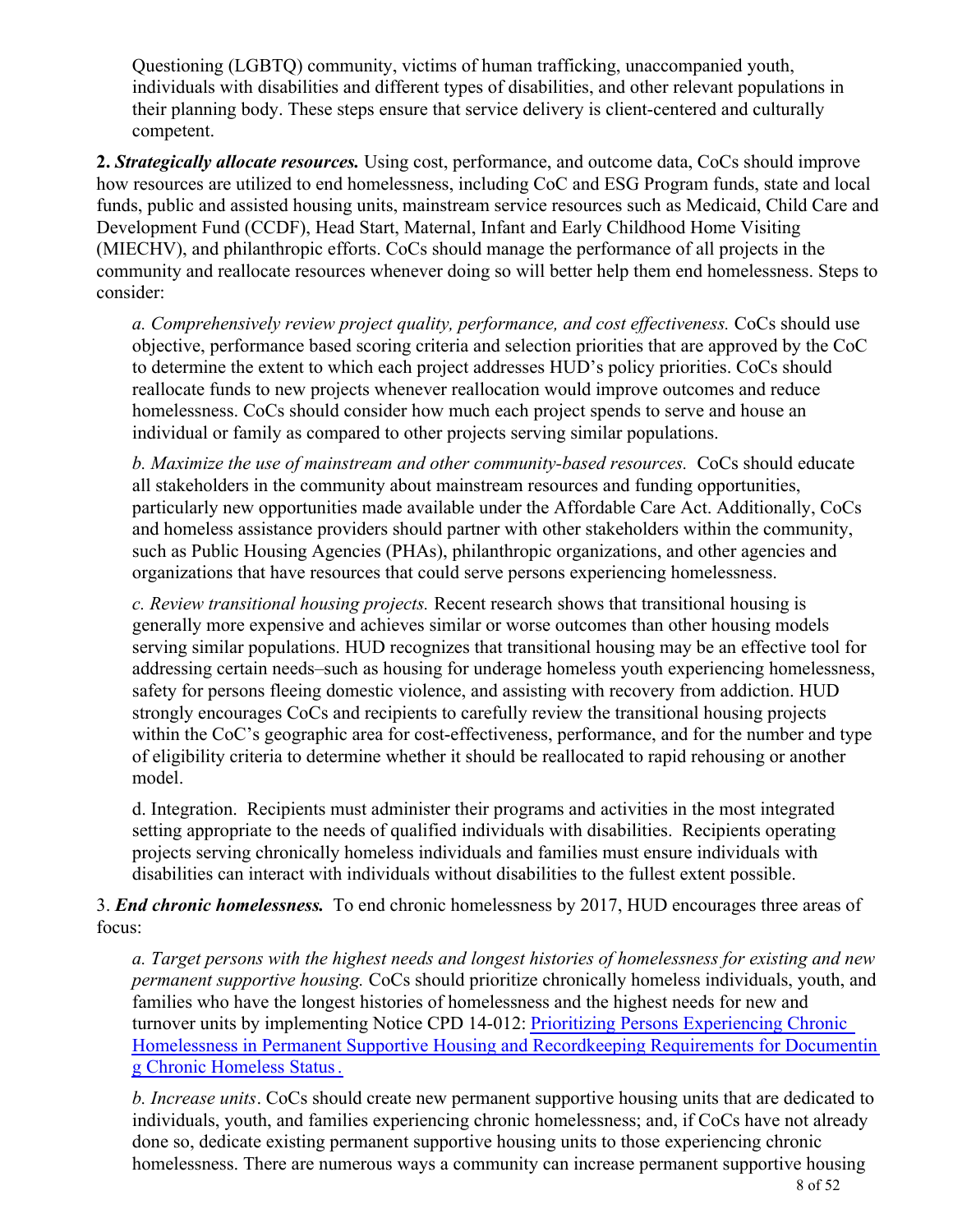units, including applying for CoC Program funds, partnering with PHAs for rental assistance, and strengthening connections to Medicaid to pay for services in permanent supportive housing.

*c. Improve Outreach.* To decrease the number of persons experiencing chronic homelessness in a community, the community must identify and continually engage all persons who are currently experiencing sheltered or unsheltered chronic homelessness and those who are in jeopardy of experiencing chronic homelessness. This includes ensuring effective communication with individuals with disabilities and taking reasonable steps to ensure meaningful access to services, programs, and activities by persons with Limited English Proficiency (LEP persons).

**4.** *End family homelessness.* Most families experiencing homelessness can be housed quickly and stably using rapid rehousing. Some will need the long-term support provided by a permanent housing subsidy or permanent supportive housing. CoCs should ensure that families can easily access housing assistance tailored to their strengths and needs and, through partnerships, increase access to mainstream affordable housing. For most CoCs this will require expanding rapid rehousing programs. HUD encourages CoCs to use reallocation to create new rapid rehousing projects and to use ESG and other funding sources to expand rapid rehousing assistance.

**5.** *End youth homelessness.* CoCs should understand the varied and unique needs of youth experiencing homelessness, and reach out to youth-serving systems and providers to encourage their active participation in the CoC. CoCs and youth serving organizations should work together to develop resources and programs that better end youth homelessness and meet the needs of homeless youth, including LGBTQ youth. HUD recipients must comply with HUD's final rule, [Equal Access to Housi](https://www.hudexchange.info/resource/1991/equal-access-to-housing-final-rule/) [ng in HUD Programs Regardless of Sexual Orientation or Gender Identity](https://www.hudexchange.info/resource/1991/equal-access-to-housing-final-rule/), which requires that HUD-assisted and HUD-insured housing programs are made available to all otherwise eligible individuals and families regardless of actual or perceived sexual orientation, gender identity, or marital status. Please see also Notice CPD-15-02: [Appropriate Placement for Transgender Persons in Single-Sex](https://www.hudexchange.info/resource/4428/notice-cpd-15-02-appropriate-placement-for-transgender-persons-in-single-sex-emergency-shelters-and-other-facilities/)  [Emergency Shelters and Other Facilities](https://www.hudexchange.info/resource/4428/notice-cpd-15-02-appropriate-placement-for-transgender-persons-in-single-sex-emergency-shelters-and-other-facilities/).

When evaluating the performance of youth programs, CoCs should take into account the specific challenges faced by youth experiencing homelessness. When CoCs identify lower performing youth serving projects, they should seek to reallocate funds from those projects to projects that will achieve better outcomes for youth. In coordination with mainstream programs, CoCs should also consider how they can best serve young people who are fleeing domestic violence, human trafficking, or who are exchanging sex for housing.

**6.** *End veteran homelessness.* Ending veteran homelessness is within reach for many communities, and CoCs should take specific steps to reach this goal including prioritizing veterans and their families for assistance when they cannot be effectively assisted with VA services, and coordinating closely with veteran serving organizations and VA-funded housing and services. Communities that have effectively ended veteran homelessness should continuously assess the performance of the homeless assistance system to ensure the continued achievement by periodically reviewing the criteria and benchmarks established by HUD, VA, and USICH.

**7.** *Use a Housing First Approach. Housing First* is an approach to homeless assistance that prioritizes rapid placement and stabilization in permanent housing and does not have service participation requirements or preconditions such as sobriety or a minimum income threshold. Projects using a Housing First approach often have supportive services; however, participation in these services is based on the needs and desires of program participants. Following are specific steps to support a Housing First approach:

a. *Use Data to quickly and stably house homeless persons.* Programs that use a Housing First approach should be moving individuals and families quickly into permanent housing. CoCs should measure the length of time it takes for programs to move households into permanent housing and help providers improve performance.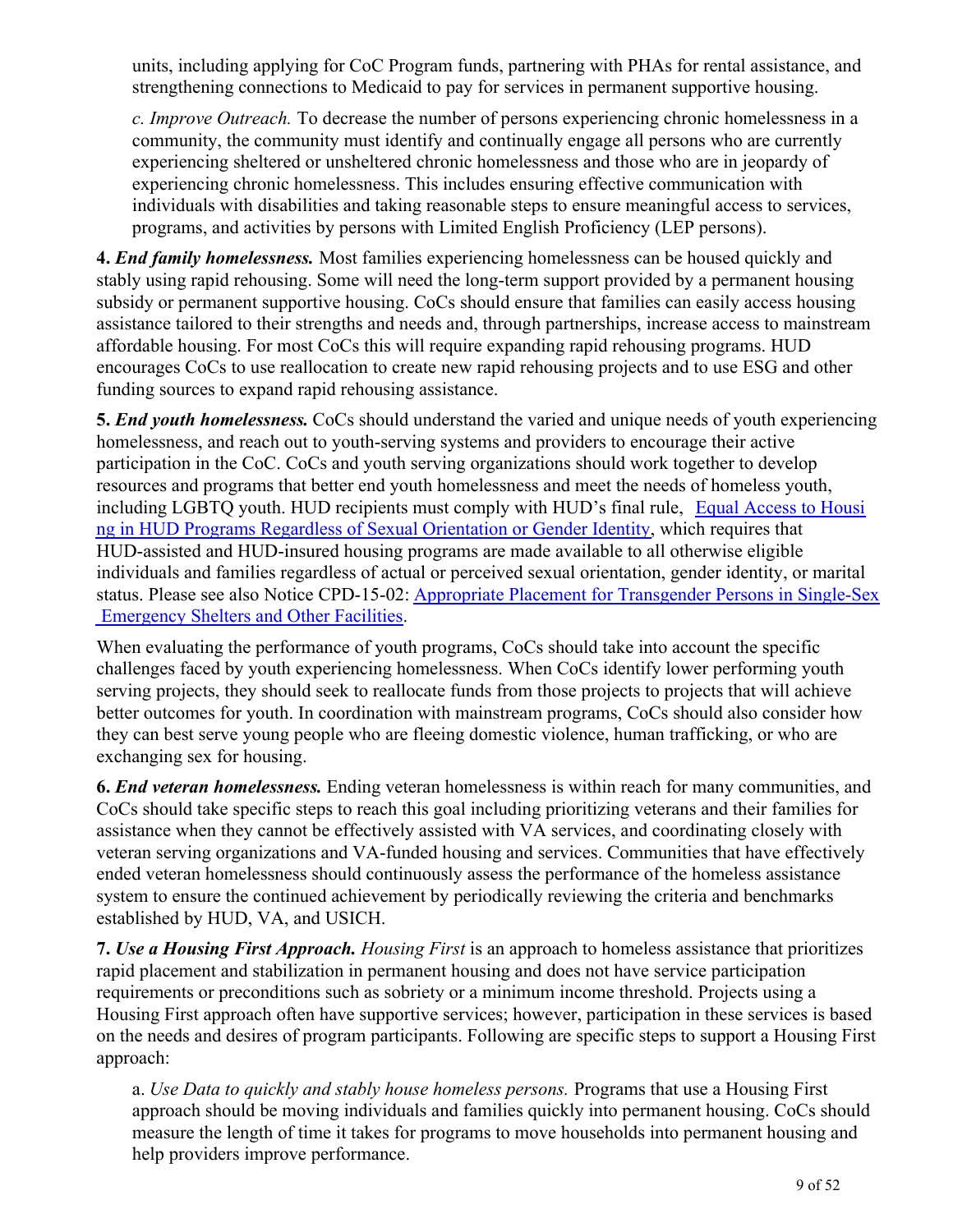b. *Engage landlords and property owners*. Identify and recruit landlords of units in the geographic area so that when an individual or family needs housing, potential units that those individuals or families may choose from have already been identified, speeding up the housing process. Landlord engagement can be undertaken by each homeless assistance provider or consolidated so that one or a few organizations engage landlords on behalf of many providers.

c. *Remove barriers to entry.* CoCs should review project-level eligibility criteria for all programs and remove any barriers to accessing housing and services. Persons experiencing homelessness should not be screened out of or discouraged from participating in programs because they have poor credit history, or lack income or employment. People with addictions to alcohol or substances should not be required to cease active use before accessing housing and services.

d. *Adopt client-centered service methods.* All projects should ensure housing and service options are tailored to meet the unique needs of each individual or family presenting for services and that program participants have access to the services that they reasonably believe will help them achieve their goals. However, program participants should not be required to participate in services and cannot be required to participate in disability-related services.

**B. CoC Program Implementation**. The following list highlights important information that applicants should consider as they are preparing the FY 2016 CoC Application and Project Applications(s). This is not an exhaustive list of considerations or requirements-all applicants and CoC stakeholders should carefully review 24 CFR part 578 for comprehensive information.

1. In the FY 2016 CoC Program Competition, in addition to requests for renewal projects and CoC planning and UFA Costs project requests, CoCs may submit requests for new projects through the process of reallocation or the permanent housing bonus.

2. The FY 2016 Appropriations Act establishes certain requirements for the Competition:

a. CoCs cannot receive grants for new projects, other than through reallocation, unless the CoC competitively ranks projects based on how they improve system performance;

b. HUD must base an increasing share of the CoC score on performance criteria; and,

c. HUD must prioritize funding for CoCs that have demonstrated the ability to reallocate resources to higher performing projects.

3. In addition to grants for CoC planning and UFA Costs, CoCs may create new projects by using amounts available through the permanent housing bonus or by making funds available through reallocation. The following types of projects may only be created using funds that the CoC has made available through reallocation. Through the reallocation process CoCs may create the following types of new projects.

a. CoCs may create new permanent supportive housing projects where all beds will be dedicated for use by chronically homeless individuals and families, as defined in 24 CFR 578.3.

b. CoCs may create new rapid rehousing projects that will serve homeless individuals and families coming directly from the streets or emergency shelters, and include persons fleeing domestic violence situations and other persons meeting the criteria of paragraph (4) of the definition of homelessness.

c. CoCs may create a new Supportive Services Only project specifically for a centralized or coordinated assessment system.

d. CoCs may create a new dedicated Homeless Management Information System (HMIS) project for the costs at 24 CFR 578.37(a)(2) that can only be carried out by the HMIS Lead, which is the recipient or subrecipient of an HMIS grant, and that is listed on the HMIS Lead form in the CoC Applicant Profile in *e-snaps.*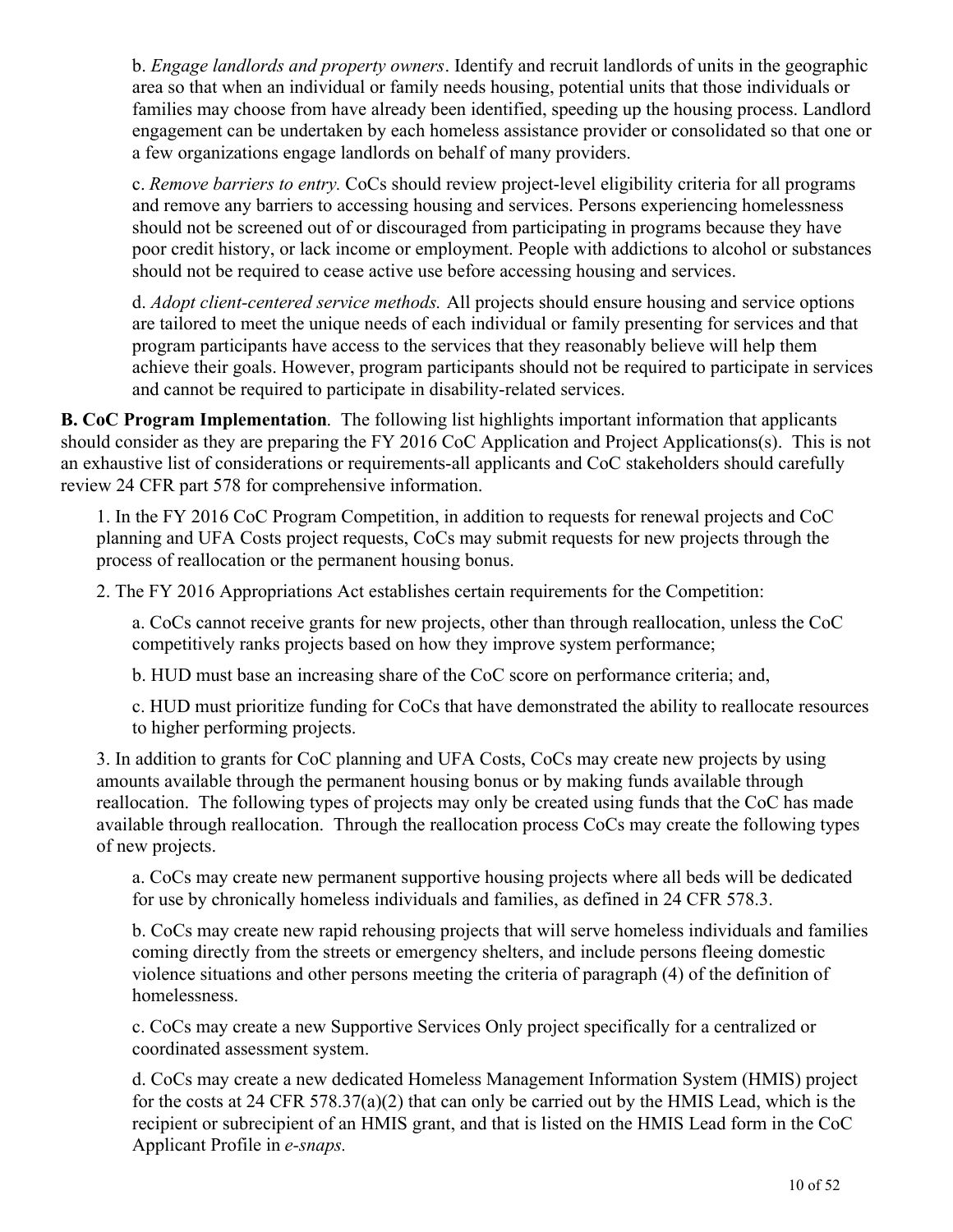4. CoCs may create new projects through the permanent housing bonus up to 5 percent of the CoC's FPRN for the following types of new projects:

a. CoCs may create new permanent supportive housing projects that will serve 100 percent chronically homeless individuals and families, and

b. CoCs may create new rapid rehousing projects that will serve homeless individuals and families coming directly from the streets or emergency shelters, and include persons fleeing domestic violence situations and other persons meeting the criteria of paragraph (4) of the definition of homelessness.

Because new permanent housing projects-permanent supportive housing and rapid rehousing-may be created through either reallocation or the permanent housing bonus, HUD may reclassify new permanent housing projects that a CoC has classified as reallocation or permanent housing bonus if the project would be ineligible for funding because the CoC exceeded either its reallocation or permanent housing bonus amount. New permanent housing projects will be evaluated using the same criteria regardless of whether the CoC has identified them as bonus or reallocation projects.

5. Any changes to the FY 2016 GIW after the final HUD approval process must be submitted for approval by the local HUD CPD Field Office, in consultation with HUD Headquarters. The due date for final HUD approval for changes to the FY 2016 GIW is July 22, 2016 by 5:00 p.m. local time. Collaborative Applicants will be required to attach the final HUD-approved FY 2016 GIW that contains the final HUD-approved FY 2016 ARD to the CoC Priority Listing. HUD will not consider any changes that would increase a CoC's ARD to the FY 2016 GIW after July 22, 2016. If an ineligible project is included on the CoC's GIW, HUD will remove the ineligible project from the GIW, which will result in the CoC's ARD being reduced by the amount of the ineligible project application. It is crucial that CoCs ensure that the final FY 2016 GIW is accurate and that it only lists those renewal projects that are eligible for renewal in FY 2016. In order to be eligible for renewal in FY 2016, a project must have an executed grant agreement by December 31, 2016 and have an expiration date in Calendar Year (CY) 2017 (between January 1, 2017 and December 31, 2017).

6. Eligible renewal projects requesting rental assistance are permitted to request a per-unit amount less than the Fair Market Rent (FMR), based on the actual rent costs per unit. This will help to reduce the number of projects receiving rental assistance that have large balances of unspent funds remaining at the end of the operating year. Renewal project applicants must ensure that the amount requested will be sufficient to cover all eligible costs as HUD cannot provide funds beyond what is awarded through the competition. Project applications for rental assistance cannot request more than 100 percent of the published FMR. New project applications must adhere to 24 CFR 578.51(f) and must request the full FMR amount per unit. See Section VIII.B. of this NOFA for additional information regarding FMR adjustments for projects receiving funds for rental assistance.

7. CoCs will be evaluated on the extent to which they provide housing for chronically homeless individuals and families in all CoC Program-funded permanent supportive housing–not just those units that are dedicated to this population. CoCs should ensure chronically homeless individuals and families are placed in permanent housing as units become available through turnover.

8. CoCs were required to submit the FY 2016 Housing Inventory Count (HIC) and Point-in-Time (PIT) count data directly to the HUD Homelessness Data Exchange (HDX) website by the submission deadline of May 2, 2016. CoCs that did not meet the established deadline for HIC and PIT count data submission and did not receive an extension from HUD will not be eligible to receive the maximum number of points available as described in Sections VII.A.3. and VII.A.4. of this NOFA.

9. In order to receive the maximum number of points available as described in Section VII.A.2. of this NOFA must:

a. establish an internal CoC deadline for project applications to be submitted to the CoC that is no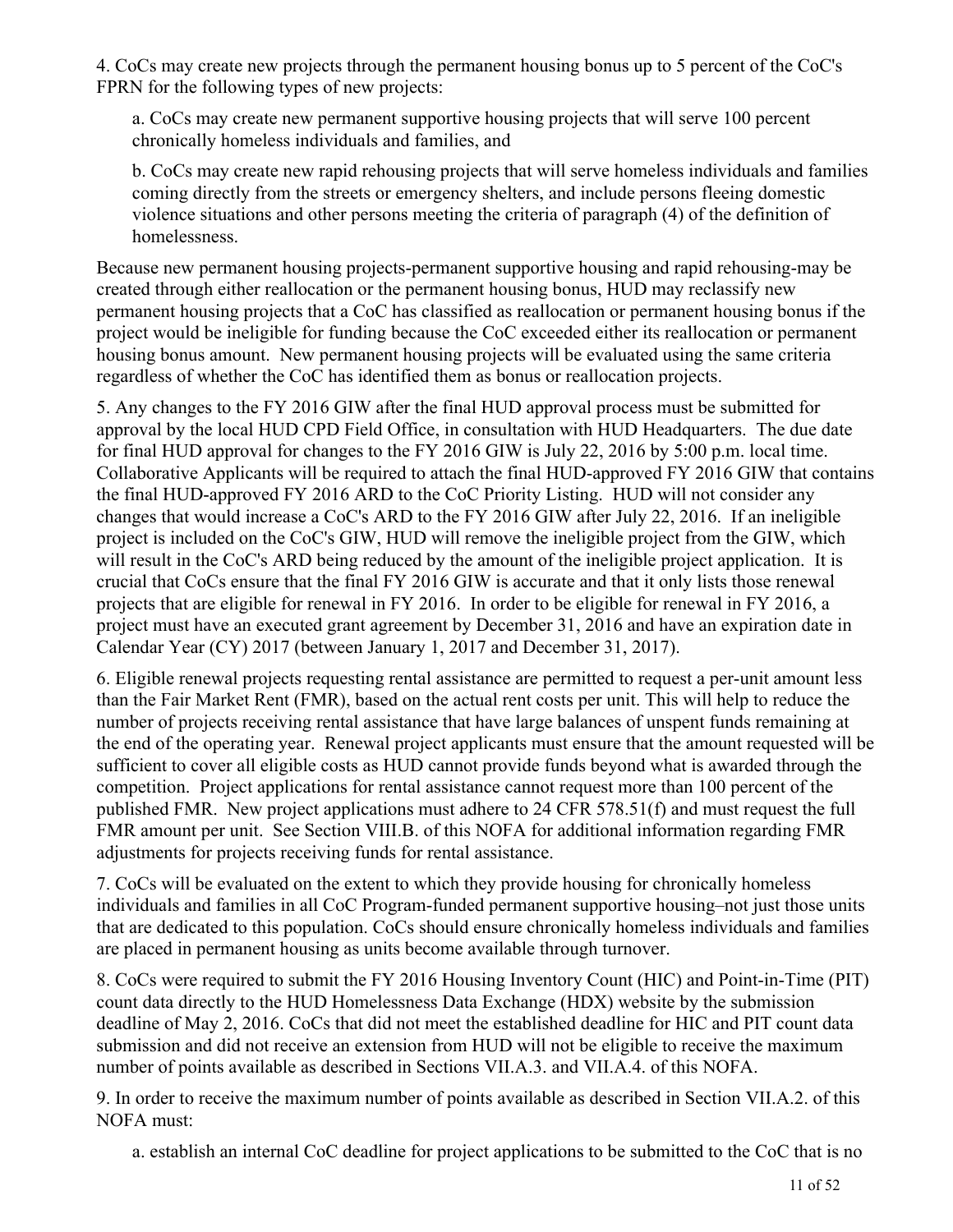later than 30 days before the application deadline; and,

b. notify, in writing and outside of e-snaps, all project applicants who submitted their project applications to the CoC by the CoC-established deadline whether their project application(s) will be accepted (and ranked on the CoC Priority Listing), rejected, or reduced by the CoC within 15 days of the application deadline. Where a project application is being rejected or reduced, the CoC must indicate the reason(s) for the rejection or reduction.

Per 24 CFR 578.35(c), project applicants that believe they were denied the opportunity to participate in the local CoC planning process in a reasonable manner and were rejected or reallocated by the CoC may appeal the rejection directly to HUD by submitting as a Solo Applicant prior to the application deadline of September 14, 2016 by 7:59:59 p.m. eastern time.

10. Only one CoC planning project application may be submitted per CoC per funding year. Similarly, only one project application for UFA Costs may be submitted for HUD-designated UFAs per funding year. The project applications for CoC planning and UFA Costs must be submitted by the Collaborative Applicant and must match the organization listed as the Collaborative Applicant in the CoC Applicant Profile in e-snaps. HUD is not ranking CoC planning and UFA Costs projects in the FY 2016 CoC Program Competition so they will not affect a CoC's available amount for funding for new and renewal project applications.

11. CoCs must consult with Emergency Solutions Grants (ESG) recipients within the geographic area on the plan for allocating ESG funds and reporting on and evaluating the performance of ESG recipients and subrecipients. Each CoC will be required to describe how it is coordinating, or if coordination is not already occurring, how coordination with ESG recipients will occur and what processes are required to be in place at the CoC level to ensure this requirement is met. See Section VII.A.1.b for more information about scoring criteria related to coordinating with ESG recipients.

12. As directed by Congress, HUD must provide an annual estimate of all individuals and families experiencing homelessness nationwide and within the territories. Therefore, all CoCs must have an HMIS that has the capacity to collect unduplicated counts of individuals and families experiencing homelessness and provide information to project subrecipients and applicants for needs analysis and funding priorities. Additionally, CoC and ESG recipients must participate in the local HMIS; unless a recipient is a domestic violence provider or legal service provider, in which case it must use a comparable database and provide de-identified information to the CoC. For many communities, the inclusion of ESG recipients and subrecipients and other HUD Federal partners (e.g., the Department of Health and Human Services and VA) that require their programs to use the CoC's HMIS, will mean an increase in users that the HMIS must be able to accommodate. HUD expects communities to be able to use the HMIS information to review performance for the entire CoC geographic area, not just at the project level. The HMIS Lead should continue to consider any unique needs that the HMIS might be required to address in order to accommodate emergency shelter, street outreach, homelessness prevention, and other Federal programs.

13. CoCs may request, in the FY 2016 CoC Application, that up to 10 percent of funding for each fiscal year awarded under this NOFA be approved to serve homeless households with children and youth defined as homeless under other Federal statutes who are unstably housed (paragraph 3 of the definition of homeless found at 24 CFR 578.3). Approved CoCs are limited to using only up to 10 percent of the total amount awarded for each fiscal year appropriation to the CoC to serve this population, and must determine which project(s) will be permitted to use some or all of their funding for this purpose. The only project types that will be funded in this Competition to serve this population are Transitional Housing and Supportive Services Only.

In order to be approved to serve this population, CoCs making this request must be able to demonstrate that serving this population is of equal or greater priority, which means that it is equally or more cost effective in meeting the overall goals and objectives of the plan submitted under Section 427(b)(1)(B) of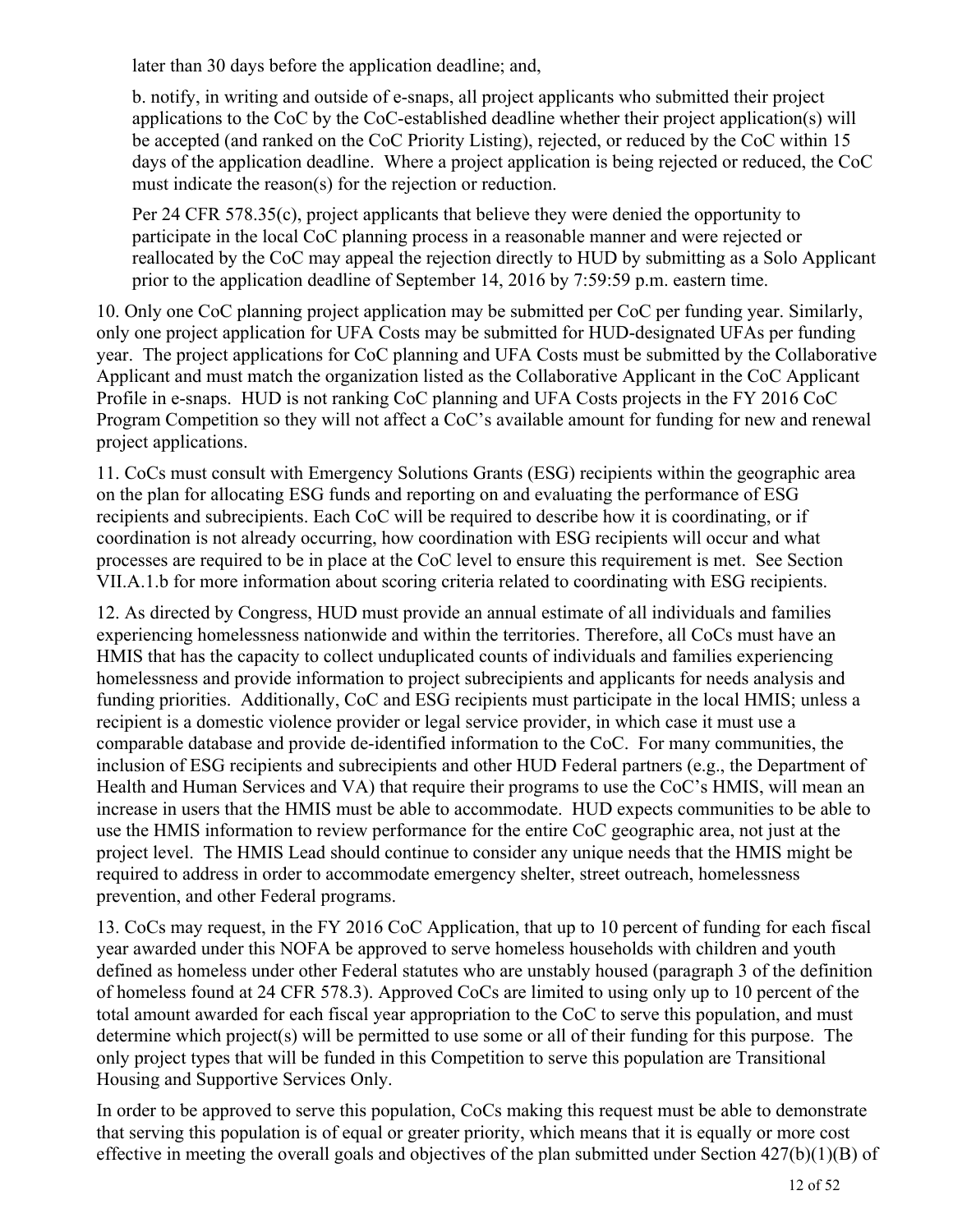the Act, especially with respect to children and unaccompanied youth, than serving the homeless as defined under paragraphs (1), (2), and (4) of the definition of homeless in 24 CFR 578.3. CoCs must thoroughly describe how the requirements described in Section 427(b)(1)(F) of the Act will be met. CoCs will be required to identify the specific project(s) that will use funding for this purpose (up to 10 percent of the CoC total award) by submitting an attachment to the CoC Application in e-snaps that states the following:

a. Project name(s) as listed on the CoC Priority Listing; and,

b. Amount of funding in the project or per project that will be used for this purpose.

Where HUD does not approve a CoC's request, any awards for the project(s) proposed in FY 2016 to be used for this purpose will be conditioned upon award that no funds may be used to serve this population. See 24 CFR 578.54 and 24 CFR 578.89 for more information about this limitation.

14. HUD will allow new reallocated projects to request funding for 1 year to facilitate implementation of CoC strategies to reduce gaps in permanent housing. Any new reallocated projects requesting capital costs (i.e., new construction, acquisition, or rehabilitation) are not eligible for 1-year requests and HUD will increase the grant term to 3-years if they are submitted for 1-year terms.

15. CoCs will be required to rank all projects, except CoC planning and UFA Costs, submitted by project applicants in *e-snaps*: renewal, and new projects created through reallocation and permanent housing bonus. HUD will not review any project that is rejected by the CoC. CoCs may only submit one application for CoC planning costs and if designated as a UFA, one application for UFA Costs. The applicant for CoC planning and UFA Costs must be the Collaborative Applicant that is listed on the CoC Applicant Profile in *e-snaps*.

16. HUD will continue the Tier 1 and Tier 2 funding process and CoCs and applicants should ensure there is thorough understanding of the information provided in this NOFA. HUD will establish each CoC's Tier 1 and Tier 2 amounts based on the final HUD-approved GIW. A report that lists each CoC's ARD Tier 1 amount, CoC planning, and permanent housing bonus amount available will be posted to the HUD Exchange website no earlier than August 5, 2016. Section VIII. of this NOFA provides additional information regarding project selection.

a. Tier 1 is equal to 93 percent of the CoC's ARD amount approved on the final HUD-approved GIW and projects in this tier will be conditionally selected from the highest scoring CoC to the lowest scoring CoC, provided the project applications pass both eligibility and threshold review. Any type of new or renewal project application can be placed in Tier 1. However, in the event HUD is required to drastically reduce the total amount of funds available under this NOFA, the Tier 1 amount per CoC will be reduced proportionately among all CoCs which could result in some Tier 1 projects falling into Tier 2. Therefore, CoCs should carefully determine the priority and ranking for all project applications in Tier 1 as well as Tier 2, which is described below.

b. Tier 2 is the difference between Tier 1 and the CoC's ARD plus any amount available for the permanent housing bonus (before adjustments are made to permanent housing leasing, operating, and rental assistance line items based on changes to FMR) as described in Section II.B.4. of this NOFA. This does not include the amounts available for CoC planning and UFA Costs. Project applications that are in Tier 2 will be selected for FY 2016 CoC Program funding using the process described in Section II.B.17. of this NOFA. Projects placed in Tier 2 will be assessed for eligibility and threshold requirements, and funding will be determined using the CoC Application score as well as the factors listed in Section II.B.17. of this NOFA.

c. If a project application straddles the Tier 1 and Tier 2 funding line, HUD will conditionally select the project up to the amount of funding that falls within Tier 1 as stated above; and then, using the CoC score and other factors described in Section II.B.17. of this NOFA, HUD may fund the Tier 2 portion of the project. If HUD does not fund the Tier 2 portion of the project, HUD may award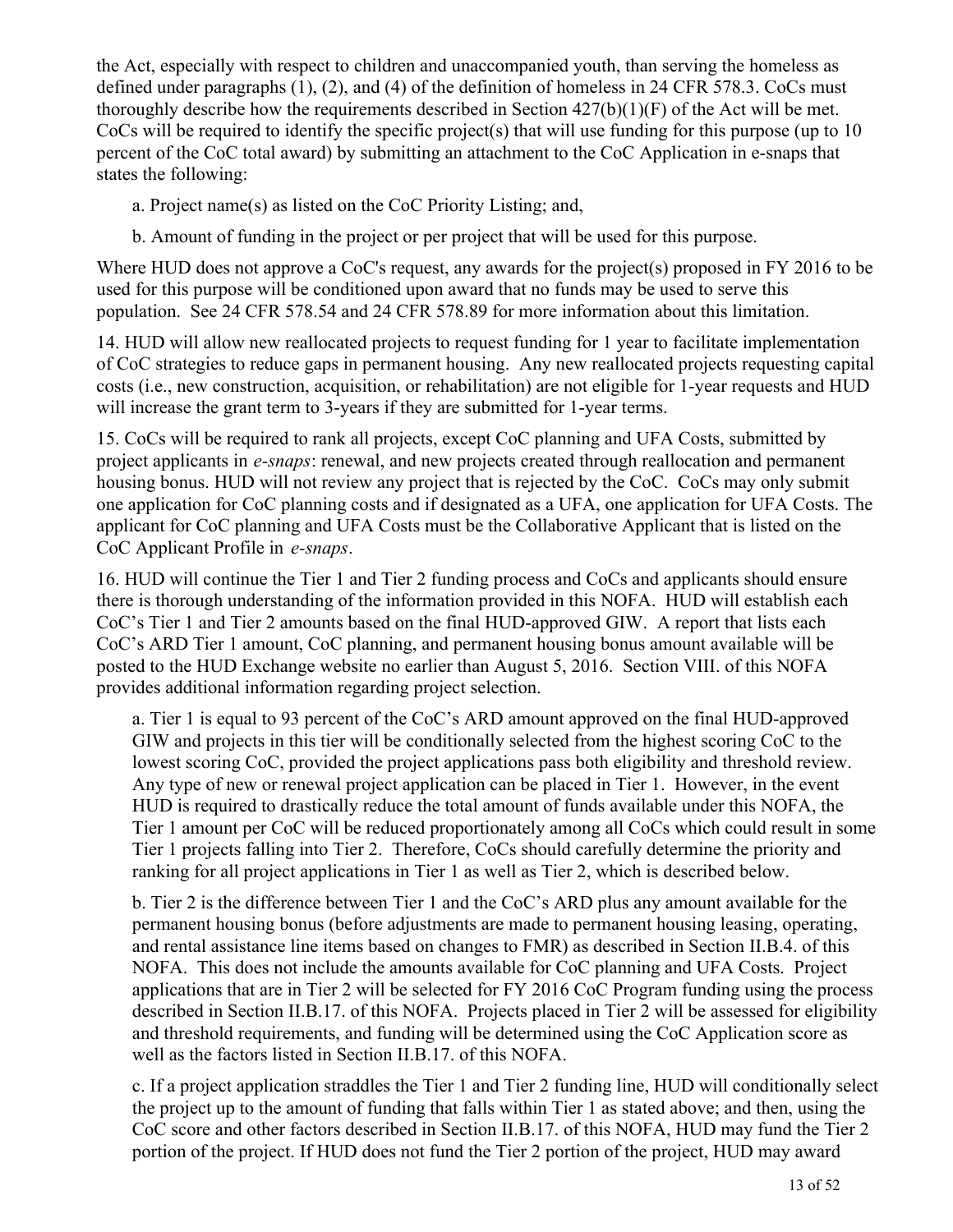project funds at the reduced amount, provided the project is still feasible with the reduced funding (e.g., is able to continue serving homeless program participants effectively).

d. As previously stated, CoC planning and UFA Costs are not ranked and; therefore, will not be included in Tier 1 or Tier 2. CoC planning and UFA Costs projects that pass eligibility and review threshold will be conditionally selected using CoC scores from the highest scoring CoC to the lowest scoring CoC.

While the CoC will determine the order in which projects are ranked, HUD will calculate the tiers based on all project applications that pass eligibility and threshold review.

17. HUD will award a point value to each new and renewal project application that is in Tier 2 using a 100-point scale:

a. *CoC Score*. Up to 50 points in direct proportion to the score received on the CoC Application rounded to the nearest whole point. CoCs must receive at least 198 points out of the 200 CoC Application points available to receive the full 50 points for the CoC Application score. For example, if a CoC received 100 out of 200 points on the CoC application, the project application would receive 25 out of 50 points for this criterion.

b. *CoC Project Ranking.* Up to 35 points for the CoC's ranking of the project application(s). In order to more evenly distribute funding across CoCs and take into account the CoCs ranking of projects, point values will be assigned directly related to the CoCs ranking of projects. The calculation of point values will be 35 times the quantity (1-x) where x is the ratio of the cumulative funding requests for all projects or portions of projects ranked higher by the CoC in Tier 2 plus one half of the funding of the project of interest to the total amount of funding available in Tier 2. For example, if a CoC is eligible to apply for projects totaling \$500,000 in Tier 2 and applies for 5 projects ranked in Tier 2 of \$100,000 each: the highest ranked project would receive 31.5 points and then the subsequently ranked projects would receive 24.5, 17.5, 10.5, and 3.5 points.

c. *Project Type.* Up to 5 points will be based on the type of project application submitted and the population that will be served with the following points available for the following project types:

(1) 5 points for renewal and new permanent housing-permanent supportive housing and rapid rehousing, renewal safe haven, HMIS, SSO for centralized or coordinated assessment system, or transitional housing that exclusively serves homeless youth projects;

(2) 3 points for renewal transitional housing, except those transitional housing projects that exclusively serve homeless youth which will be scored as discussed in paragraph (1); and

(3) 1 point for renewal SSO project applications other than those for a centralized or coordinated assessment system.

d. *Commitment to Policy Priorities.* Up to 10 points for how the permanent housing project application commits to applying the Housing First model. Transitional housing projects, safe haven, and SSO projects that are not for centralized or coordinated assessment can receive up to 10 points for how the project demonstrates that it is low-barrier, prioritizes rapid placement and stabilization in permanent housing and does not have service participation requirements or preconditions to entry (such as sobriety or a minimum income threshold). HMIS projects and SSO projects for a centralized or coordinated assessment system will automatically receive 10 points.

#### <span id="page-15-0"></span>**III. Continuum of Care Program Requirements**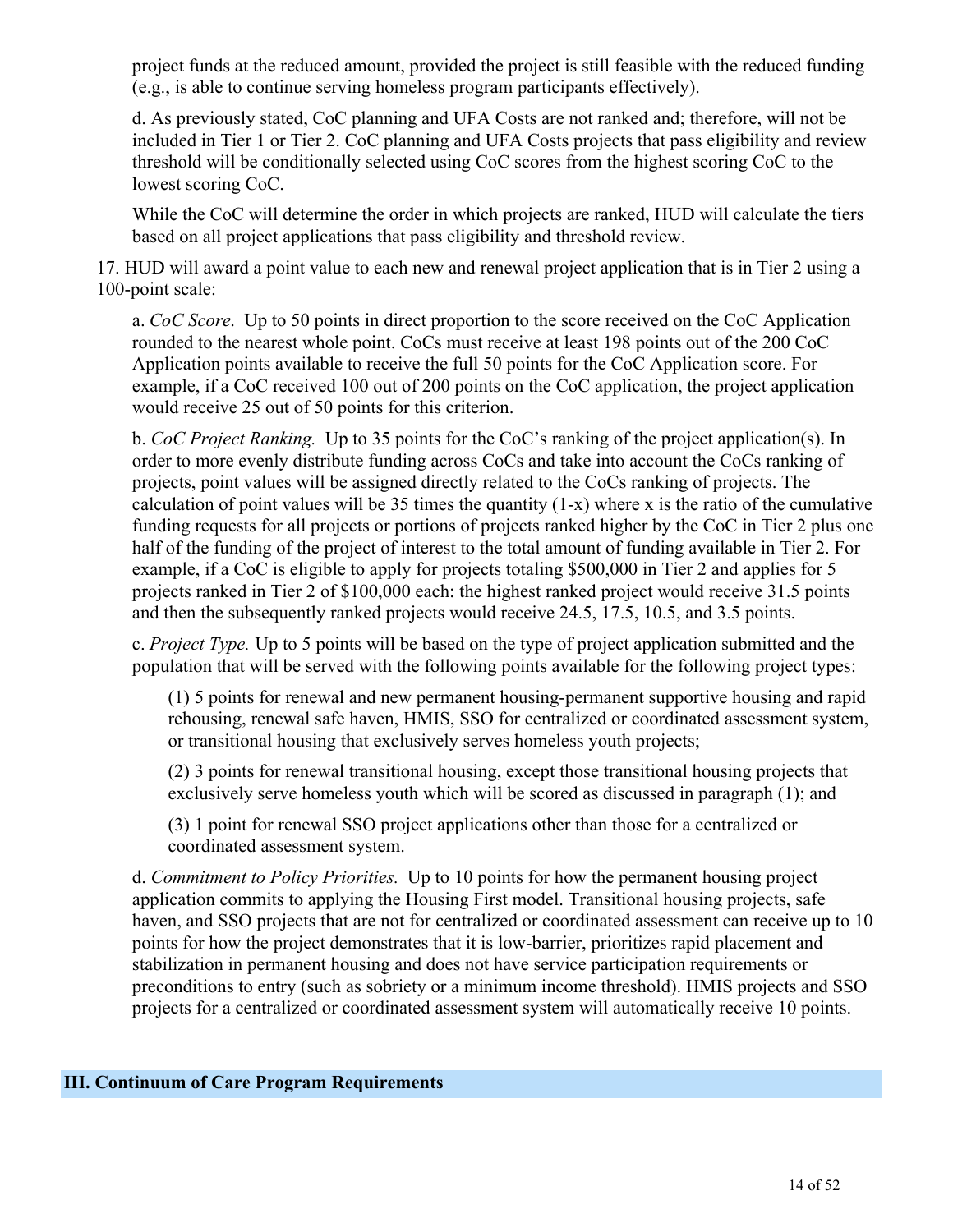The CoC Program interim rule at 24 CFR part 578 details the requirements with which grants awarded under this Competition must comply. Regulatory citations are provided below so that applicants can refer to specific areas of the 24 CFR part 578.

**A. Definitions and Concepts**. The definitions and concepts contained in this section include terms that are important for all applicants to understand in order to complete all parts of the FY 2016 CoC Consolidated Applications in *e-snaps* on behalf of the CoC.

**1. Definitions from 24 CFR 578.3.** The following terms are defined in 24 CFR 578.3. Applicants must refer to the CoC Program interim rule for the definitions contained in this section.

- a. *Annual Renewal Amount (ARA*)
- b. *Applicant*
- *c. Centralized or Coordinated Assessment System*
- *d. Chronically Homeless*
- *e. Collaborative Applicant*
- *f. Continuum of Care*
- *g. Consolidated Plan*
- *h. Final Pro Rata Need*
- *i. High Performing Community*
- *j. Homeless*
- *k. Permanent Housing*
- *l. Permanent Supportive Housing*
- *m. Private Nonprofit Organization*
- *n. Program Participant*
- *o. Project*
- *p. Recipient*
- *q. Subrecipient*
- *r. Transitional Housing*
- *s. Unified Funding Agency*

**2. CoC Program NOFA Definitions.** The following terms are not found in 24 CFR part 578, but are used in this NOFA to define concepts that pertain specifically to the FY 2016 CoC Consolidated Application.

a. *Consolidated Plan Certification.* The statutory form in which a State or local official certifies that the proposed activities or projects are consistent with the jurisdiction's Consolidated Plan and, if the applicant is a State or unit of local government, that the jurisdiction is following its Consolidated Plan.

b. *Housing Inventory County (HIC).* A complete listing of the community's HUD and non-HUD funded beds dedicated to homeless individuals and families.

c. *Rapid Rehousing.* A type of permanent housing meeting the requirements of 24 CFR 578.37(a)(1)(ii).

**3. Concepts.** The concepts contained in this section are important for all applicants to understand in order to complete all parts of the FY 2016 CoC Consolidated Application. These concepts are used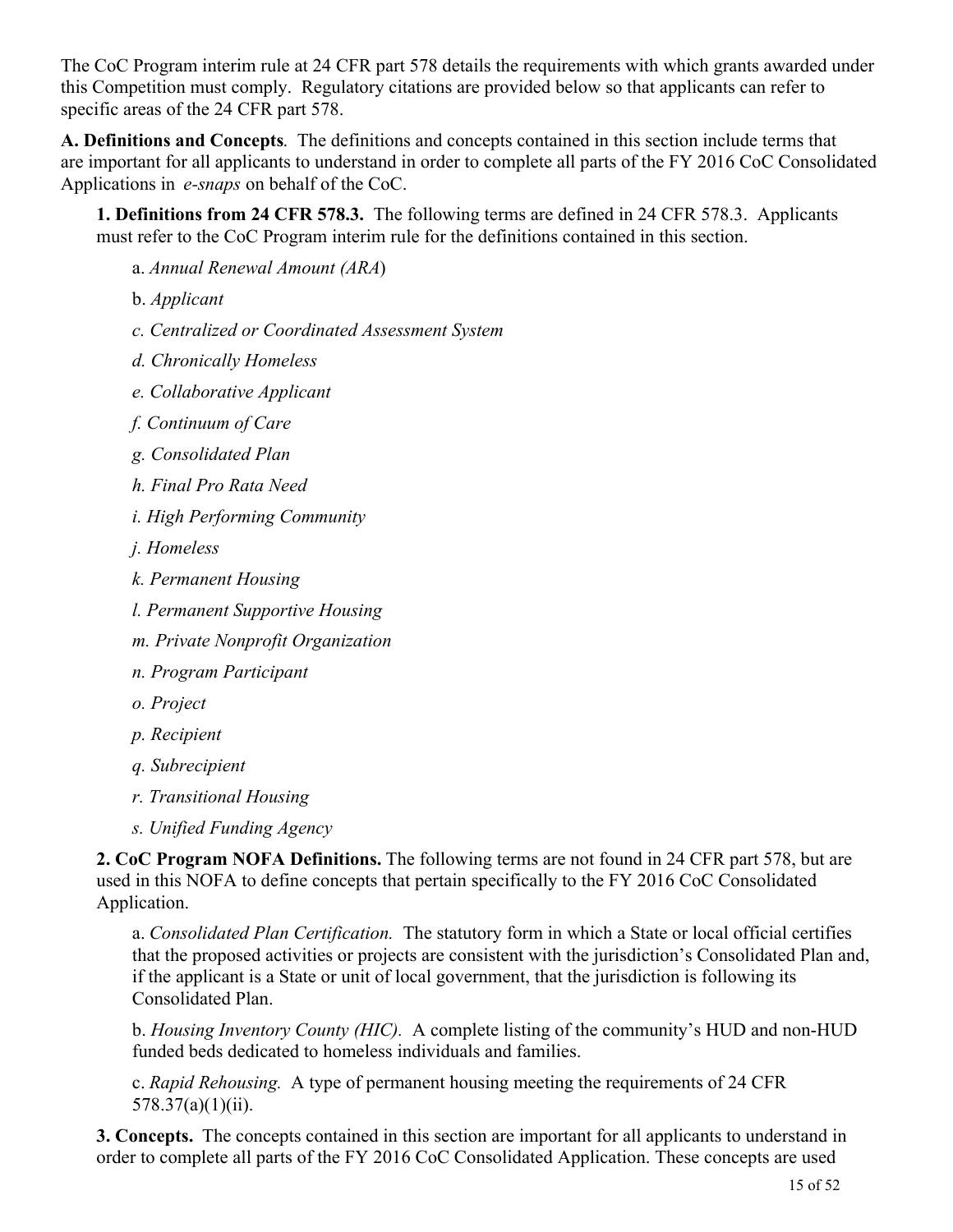throughout this NOFA:

a. *Annual Renewal Demand (ARD) (24 CFR 578.17(b)(2)).* The total amount of all the CoC's projects that will be eligible for renewal in the FY 2016 CoC Program Competition, before any required adjustments to funding for leasing, rental assistance, and operating budget line items based on FMR changes.

b. *Beds Dedicated to Chronically Homeless Individuals and Families.* A permanent supportive housing bed that is dedicated specifically for use by chronically homeless individuals and families within a CoC's geographic area, as reported in the CoC's Housing Inventory Count (HIC) and the FY 2015 permanent housing project applications. When a program participant exits the project, the bed must be filled by another chronically homeless participant unless there are no chronically homeless persons located within the CoC's geographic area. This concept only applies to permanent supportive housing projects.

c. *Definition of Homelessness and Human Trafficking.* HUD wishes to clarify that persons who are fleeing or attempting to flee human trafficking may qualify as homeless under paragraph 4 of the "homeless" definition at 24 CFR 578.3; and, therefore may be eligible for certain forms of homeless assistance under the CoC Program, subject to other restrictions that may apply. HUD considers human trafficking, including sex trafficking, to be "other dangerous or life threatening conditions that relate to violence against the individual or family member" under paragraph 4 of the definition of "homeless" at 24 CFR 578.3. Where an individual or family is fleeing, or is attempting to flee human trafficking, that has either taken place within the individuals or family's primary night-time residence or has made the individual or family afraid to return to their primary night-time residence; and the individual or family has no other residence; and the individual or family lacks the resources or support networks to obtain other permanent housing; HUD would consider that individual or family to qualify as "homeless" under paragraph 4 of the definition.

d. *Housing First.* A model of housing assistance that prioritizes rapid placement and stabilization in permanent housing that does not have service participation requirements or preconditions (such as sobriety or a minimum income threshold). Transitional housing and supportive service only projects can be considered to be using a Housing First model for the purposes of this NOFA if they operate with low-barriers, work to quickly move people into permanent housing, do not require participation in supportive services, and, for transitional housing projects, do not require any preconditions for moving into the transitional housing (e.g., sobriety or minimum income threshold). Additional information regarding Housing First is in Section II.A.7. of this NOFA.

e. *Non-Dedicated Permanent Supportive Housing Beds.* Permanent supportive housing beds within a CoC's geographic area that are not currently dedicated specifically for use by chronically homeless individuals and families.

f. *Permanent Housing Bonus.* The Permanent Housing Bonus is available to all CoCs to apply for funding to create new permanent supportive housing projects that will exclusively serve chronically homeless individuals and families or rapid rehousing projects that will serve individuals, including unaccompanied youth, and families coming directly from the streets or emergency shelters or persons fleeing domestic violence or other persons who qualify under paragraph (4) of the definition of homeless; however, these program participants must meet all other criteria for this type of housing (i.e., individuals and households with children who enter directly from the streets or emergency shelter). A CoC is eligible to apply for up to 5 percent of its FPRN and may apply for more than one permanent housing bonus project. New projects created through a permanent housing bonus must meet the project eligibility and threshold requirements established by HUD in Sections V.G.2.b and V.G.2.c of this NOFA.

g. *Preliminary Pro Rata Need (PPRN).* The amount of funds a CoC could receive based upon the geographic areas claimed by the CoC and reviewed by HUD during the CoC Program Registration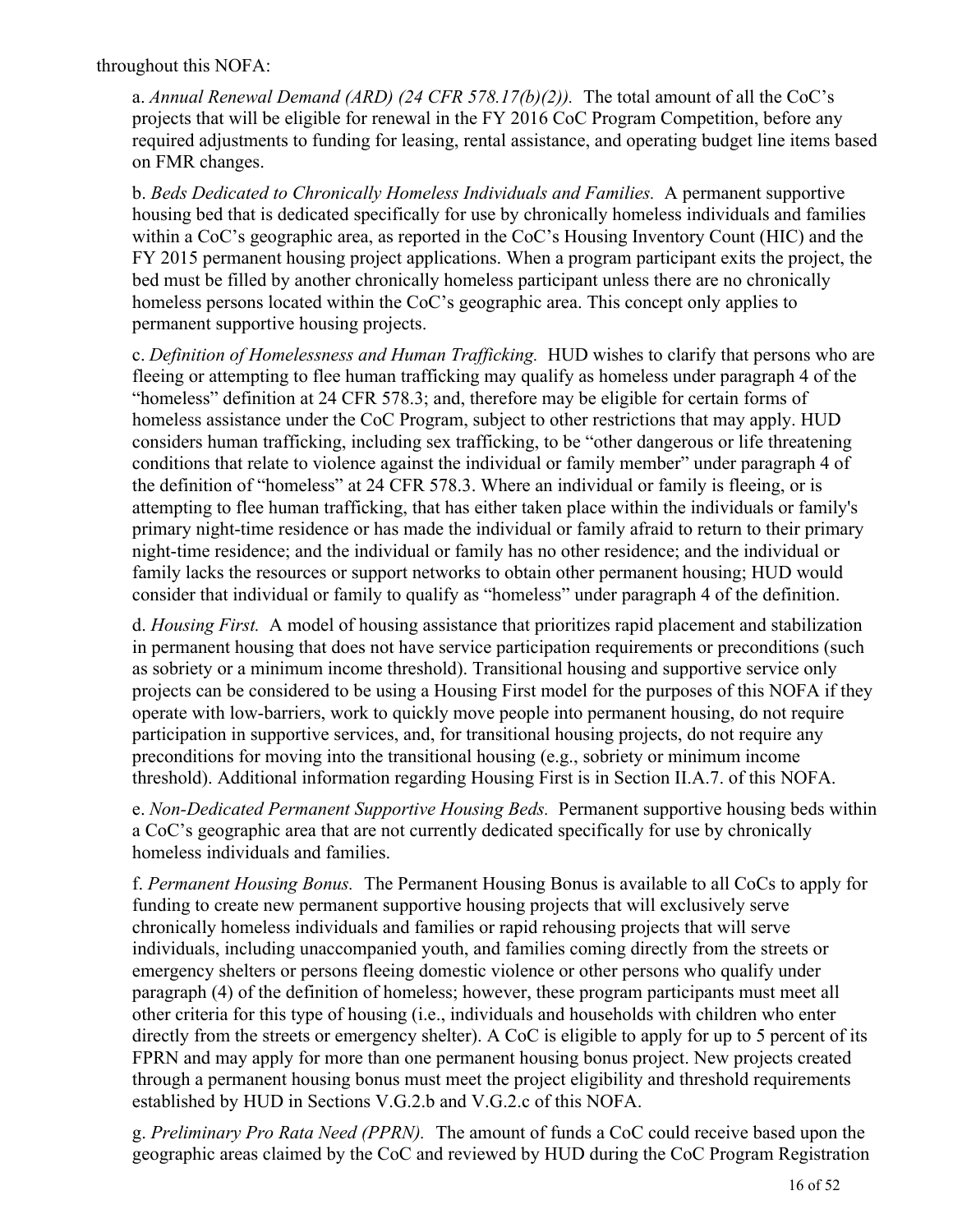process. To determine the amount of funding available for each geographic area, HUD will use the formula set forth at 24 CFR 578.17(a). Each year, HUD publishes the PPRN for each jurisdiction on the HUD Exchange. A CoC's PPRN is determined by adding the published PPRN of each metropolitan city, urban county, and other county located within the HUD-approved CoC geographic area.

h. *Reallocation.* Reallocation is when a CoC shifts funds in whole or part from existing eligible renewal projects to create one or more new projects without decreasing the CoC's ARD. New projects created through reallocation must meet the requirements set forth in Section II.B.3. of this NOFA and the project eligibility and project quality thresholds established by HUD in Sections V.G.2.b. and V.G.2.c.of this NOFA. In the FY 2016 CoC Program Competition, CoCs may use reallocation to create new permanent supportive housing that will serve chronically homeless individuals and families, including unaccompanied youth and rapid rehousing to serve homeless individuals and families, including unaccompanied youth, coming directly from the streets or emergency shelters or fleeing domestic violence situations or other persons who meet the criteria of paragraph (4) of the definition of homelessness, dedicated HMIS, and SSO for a centralized or coordinated assessment system. The FY 2016 HUD Appropriations Act requires that, in order for a CoC to receive funding for a new project, other than through reallocation, the CoC must demonstrate that all project applications are evaluated and ranked based on the degree to which they improve the CoC's system performance. Further, FY 2016 CoC Program funding must prioritize those CoCs that have demonstrated a capacity to reallocate funding from lower performing projects to higher performing projects as demonstrated through the CoC's local selection process.

**B. Establishing and Operating the CoC.** Provisions at 24 CFR 578.5 and 24 CFR 578.7 detail the requirements for the establishment of a CoC and its operations.

**C. CoC Geographic Area.**  Provisions at 24 CFR 578.5 require representatives from relevant organizations within a geographic area to establish a CoC to carry out the duties within the geographic area. The boundaries of identified CoC geographic areas cannot overlap, and any overlapping geographies are considered Competing CoCs. HUD will follow the process at 24 CFR 578.35(d) to determine which CoC HUD will fund in the case of CoC geographic areas that overlap in whole or in part. See Section III.H. of this NOFA for more information about how HUD will award funding to projects in Competing CoCs.

**D. Planning Duties of the CoC.** Planning duties for CoCs are detailed in 24 CFR 578.7.

**E. Centralized or Coordinated Assessment System.** The definition of Centralized or Coordinated Assessment can be found at 24 CFR 578.3. Provisions at 24 CFR 578.7(a)(8) detail the responsibilities of the CoC with regard to establishing and operating such a system. In addition to the definition, HUD also posted on the HUD Exchange the [Coordinated Entry Policy Brief](https://www.hudexchange.info/resources/documents/CoCProgramInterimRule.pdf) in February 2015 that helps inform local efforts to further develop CoCs' coordinated entry processes. CoCs may use planning costs to design and plan for the implementation of a centralized or coordinated assessment system. These systems help communities assess the needs of program participants and effectively match the homeless with the most appropriate resources available to address their particular needs.

**F. CoC Program Components.**  Provisions at 24 CFR 578.37 state that CoC funds may be used for projects under five program components: permanent housing (including rapid rehousing and permanent supportive housing); transitional housing; Supportive Services Only; HMIS; and in some cases, homelessness prevention. Homelessness prevention is a component through the implementation of High Performing Communities (HPC), since only designated HPCs may carry out homelessness prevention activities through the CoC program. Although CoCs were able to apply for HPC designation during the FY 2016 CoC Program Registration process, HUD did not receive any requests for HPC designation; therefore, no CoCs may request funds for homelessness prevention. The only components that will be funded in the FY 2016 CoC Program Competition are: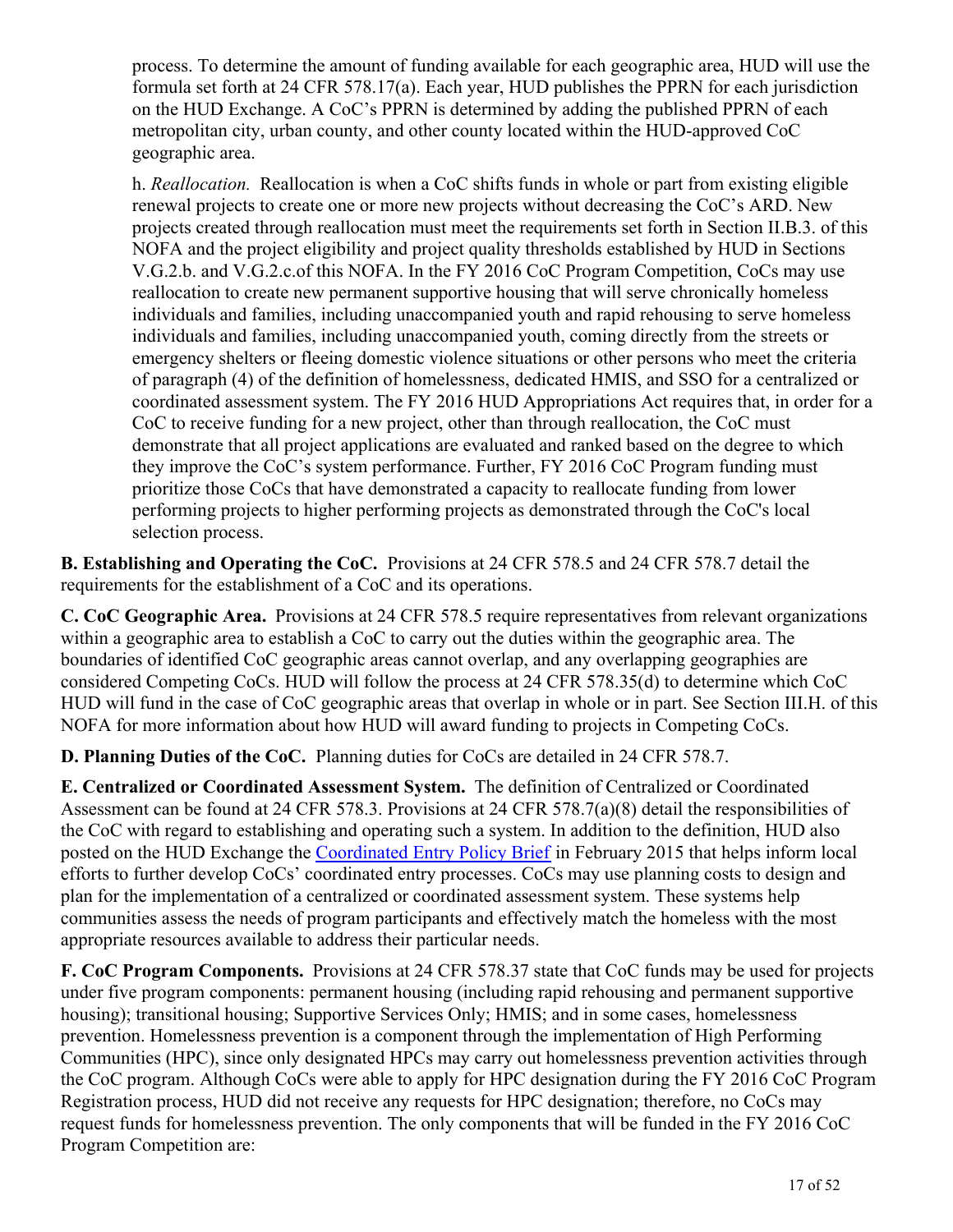- 1. Permanent Housing;
- 2. Transitional Housing;
- 3. Supportive Services Only; and
- 4. HMIS.

**G. Collaborative Applicant.** HUD will only review CoC Consolidated Applications submitted from the Collaborative Applicant that has been designated by the CoC. As set forth at 24 CFR 578.9(a)(3), the Collaborative Applicant will compile all parts of the CoC Consolidated Application, including the FY 2016 CoC Application, the FY 2016 CoC Priority Listing, and all Project Applications for FY 2016 funds the CoC has ranked for funding within the geographic area. Additionally, as set forth at 24 CFR 578.3, the Collaborative Applicant is the only entity that may apply to HUD for CoC planning costs and for UFA Costs, if the Collaborative Applicant is designated to apply as an UFA applicant.

**H. Competing CoCs.** For the FY 2016 CoC Program Competition there are no Competing CoCs.

**I. CoC Maximum Award.** The process for determining a CoC's maximum award amount is detailed in 24 CFR 578.17(b). HUD is required to adjust awards for leasing, operating, and rental assistance budget line items based on changes to the Fair Market Rents (FMR). All adjustments for each fiscal year appropriation will be made prior to award announcement. HUD will make these adjustments as follows:

1. Funds awarded for rental assistance will be adjusted in one of two ways:

a. Funds awarded for rental assistance in all new projects and all renewal projects requesting the FMR will be adjusted by applying the FMR in effect at the time of application submission to HUD, including in the cases where the FMR for a specific area has decreased from the previous year. Because the application is due prior to the beginning of FY 2017, the FMRs that will be used are those for FY 2016.

b. Funds awarded for rental assistance for renewal projects that request less than FMR, that is, a per-unit amount based on the actual rent costs per unit, will be increased based on the average increase in FMR amounts within the CoC's geographic area, weighted for population density. In the event that the FMR for a specific area decreased from the previous year, project applicants will not receive an award that exceeds the FMR after adjustment. If the FMR for the project applicant's area decreased from the previous year, the project will be awarded the lesser amount of the per-unit amount requested by the project applicant, based on the actual rent costs per unit, or the FMR after adjustment.

2. Funds awarded for operating and leasing in permanent housing projects will be increased based on the average increase in FMR amounts within the CoC's geographic area, weighted for population density. Because leasing and operating costs do not decrease relative to rent amounts for specific units (e.g., operating costs for 10 units that have rents of \$500 are likely the same as for 10 units that have rents that are \$450) adjustments to leasing and operating budget line items will not include decreases if FMRs decrease in the geographic area. The operating and/or leasing budget line items in these projects will remain the same as in the most recent grant agreement or grant agreement amendment.

#### <span id="page-19-0"></span>**IV. Award Information**

**A. Amount Allocated.** Approximately \$1.9 billion of FY 2016 funds is available for funding. Carried over or recaptured funds from previous fiscal years, if available, may be added to this amount. Although the available amount of funding is expected to be sufficient to fund anticipated eligible renewal projects in the FY 2016 funding process, HUD will continue to require Collaborative Applicants to rank all projects in two tiers. Tier 1 is equal to 93 percent of the CoC's final HUD-approved ARD for the FY 2016 process. Tier 2 is the difference between Tier 1 and the CoC's ARD plus any amount available for the permanent housing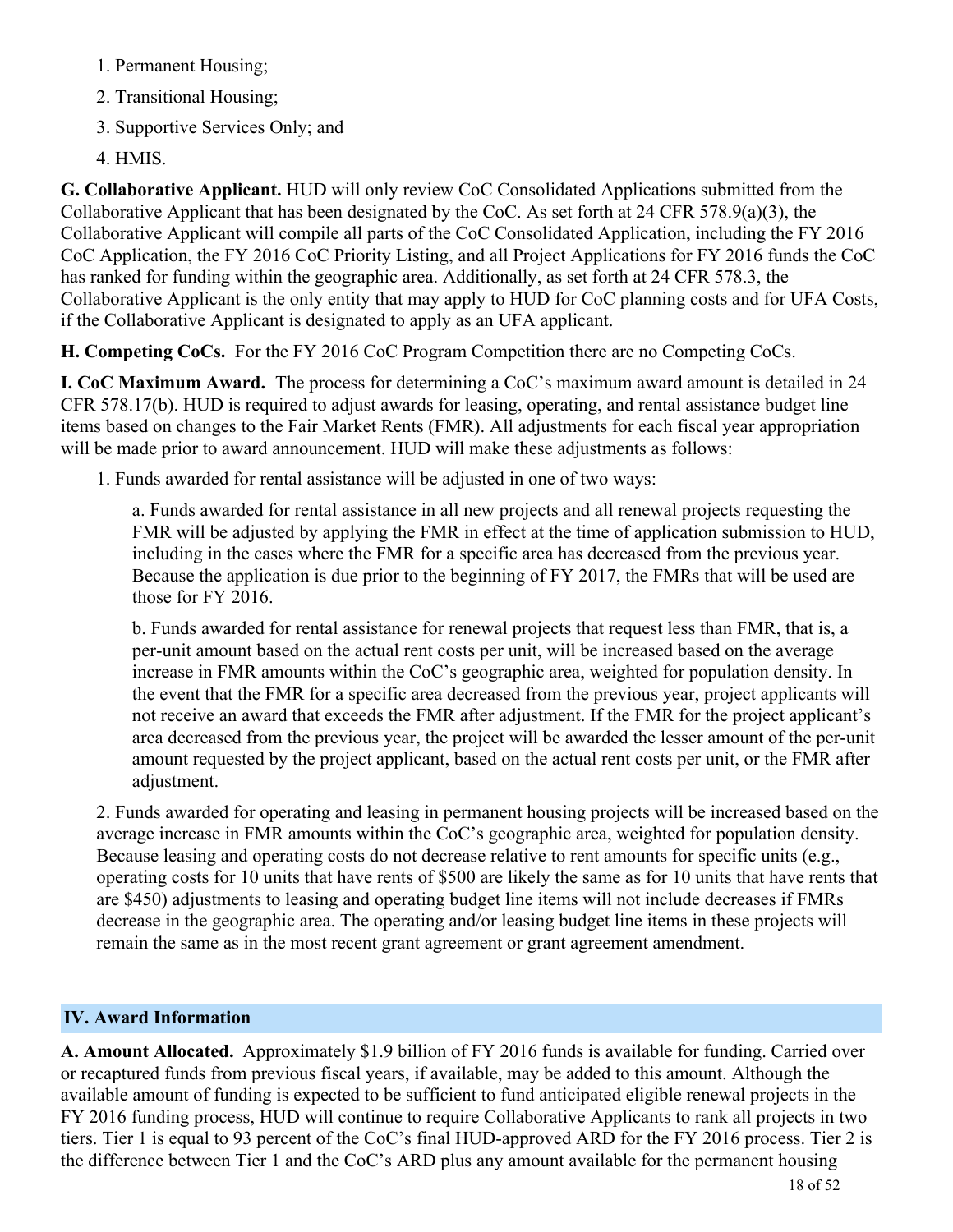bonus as described in Section II.B.4. of this NOFA.

**B. Distribution of Funds.** The distribution of funds will depend largely on CoC-locally determined priorities and HUD selection priorities, overall demand, and renewal eligibility.

1. *Renewals.* Awards made under the CoC Program, Supportive Housing Program (SHP), and Shelter Plus Care (S+C) are eligible for renewal for FY 2016 funds if they have an executed grant agreement by December 31, 2016 and have an expiration date the occurs in Calendar Year (CY) 2017 (the period between January 1, 2017 and December 31, 2017). These projects are renewable under the CoC Program Competition as set forth in 24 CFR 578.33 to continue ongoing leasing, operating, supportive services, rental assistance, HMIS, and project administration costs. Grant agreements for FY 2015 funds must be executed by December 31, 2016 in order to be eligible for renewal. If a project application is submitted for FY 2016 funds where the grant agreement for FY 2015 funds is not executed by December 31, 2016, HUD will withdraw any funds conditionally awarded for FY 2016.

Applicants that were eligible under the SHP and S+C programs but are no longer eligible under the CoC Program, will continue to be eligible for renewal of leasing, operating, supportive service, rental assistance, HMIS, and project administration costs under 24 CFR 578.33(d)(1), so long as their project continues to serve the same population and the same number of program participants or units in the same type of housing as identified in their most recently amended grant agreement signed before August 30, 2012. No new Safe Haven projects will be funded; however, existing Safe Haven projects may be renewed to continue to carry out activities that are eligible costs under Subpart D. of the CoC Program interim rule.

2. *New Project Grant Terms.* The initial grant term for new project applications may be 1-year, 2-years, 3-years, 4-years, 5-years, or 15-years. However, the following exceptions apply:

a. Any new project that requests tenant-based rental assistance may request a 1-year, 2-year, 3-year, 4-year, or 5-year grant term.

b. Any new project that requests leasing–either leasing costs only or leasing costs plus other costs (e.g., supportive services, HMIS.)–may only request up to a 3-year grant term.

c. Any new project that requests project-based rental assistance or sponsor-based rental assistance, or operating costs may request up to a 15-year grant term; however, the project applicants may only request up to 5 years of funds. Funding for the remainder of the term is subject to availability. Applicants must apply for additional funds as a renewal project application prior to the anniversary of the first expenditure of grant funds by which date the grant funds should have been expended, or if the date upon which funds must be extended has been extended by HUD, the date upon which the extension ends. CoC Program funds are not guaranteed past the initial 5-year grant term, if conditionally awarded.

d. Any new project that requests operating costs, Supportive Services Only, HMIS, and project administration may request 1-year, 2-year, 3-year, 4-year, or 5-year grant terms with funding for the same number of years.

e. Any new project that requests new construction, acquisition, or rehabilitation must request a minimum of a 3-year grant term and may request up to a 5-year grant term.

f. If an applicant requests funds for new construction, acquisition, or rehabilitation in addition to requesting funds for operating, supportive services, or HMIS, the funding will be for the 3 years requested, and the grant term will be 3 years plus the time necessary to acquire the property, complete construction, and begin operating the project. HUD will require recordation of a HUD-approved use and repayment covenant (a form can be obtained from the local HUD CPD Field Office) for all grants of funds for new constructions, acquisition, and rehabilitation. (24 CFR 578.81)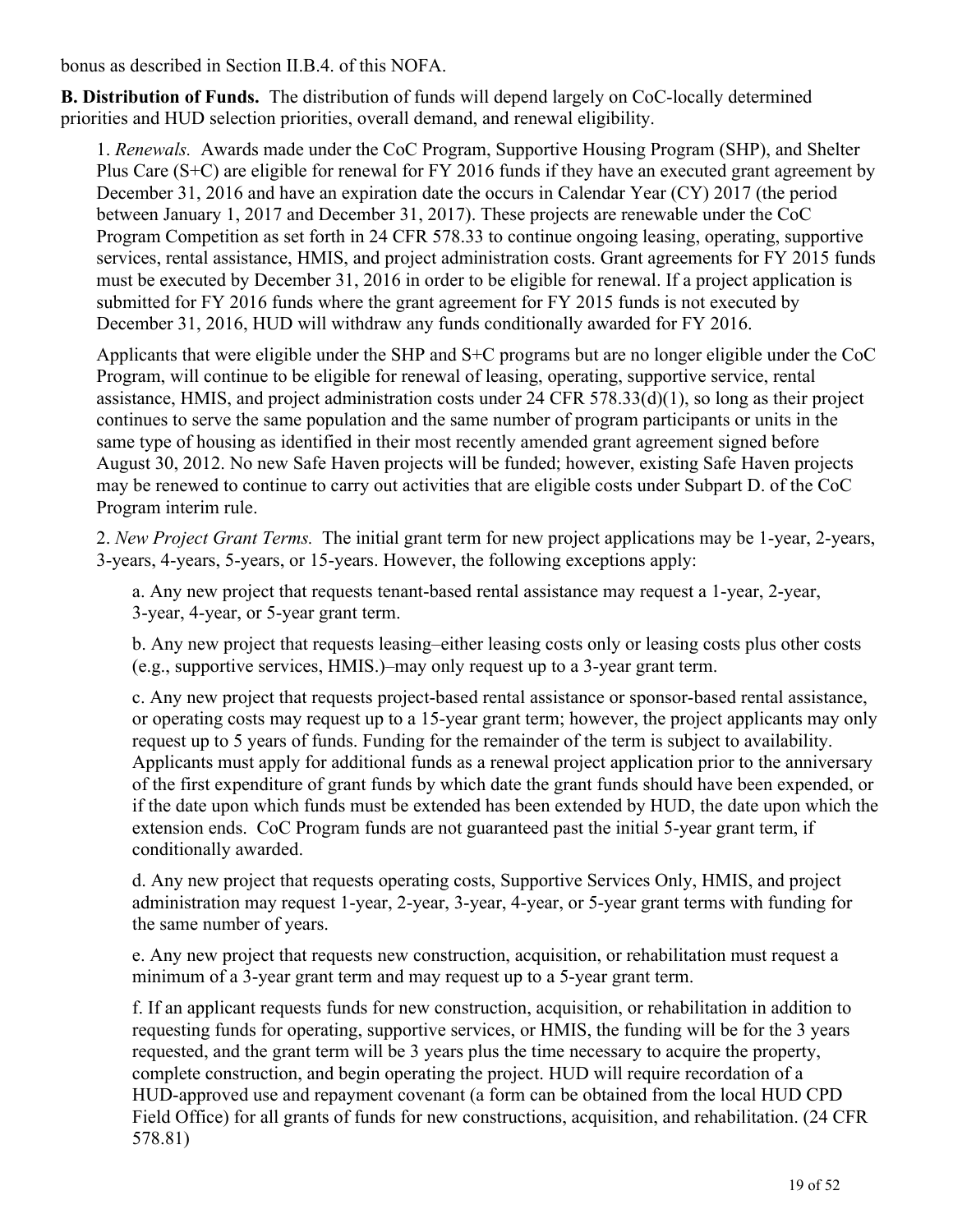g. All new CoC planning or UFA Costs applications are limited to 1-year grant terms and 1-year of funding.

(1) The maximum amount available for CoC planning project applications is 3 percent of FPRN or \$1,250,000; whichever is less.

(2) The maximum amount available for UFA Costs, for UFA designated Collaborative Applicants, is 1.5 percent of FPRN or \$500,000; whichever is less.

#### 3. *Renewal Project Grant Terms.*

a. All renewal project applications, including rental assistance, are limited to 1-year grant terms and 1-year of funding.

b. Any renewal permanent housing project that receives project-based rental assistance or operating costs may request up to a 15-year grant term; however, the project applicants may only request 1 year of funding. Applicants must apply for the additional funds as a renewal project application prior to the anniversary of the first expenditure of grant funds by which date the grant funds should have been expended or, if the date upon which funds must be expended has been extended by HUD, the date upon which the extension ends. CoC Program funds are not guaranteed past the 1-year of renewal funding if conditionally awarded.

## <span id="page-21-0"></span>**V. Eligibility Information**

#### **A. Eligible Applicants**

HUD does not award grants to individuals. HUD will also not evaluate applications from ineligible applicants.

As required in the Code of Federal Regulations (CFR) at 2 CFR 25.200 and 24 CFR Part 5 Subpart K, all applicants for financial assistance must have an active Data Universal Numbering System (DUNS) number ([http://fedgov.dnb.com/webform\)](http://fedgov.dnb.com/webform)) and have an active registration in the System for Award Management (SAM) ([www.sam.gov](http://www.sam.gov)) before submitting an application. Getting a DUNS number and completing SAM registration can take up to four weeks; therefore, applicants should start this process or check their status early.

**B. Eligible Project Applicants (24 CFR 578.15, 24 CFR 5.100).** Eligible project applicants for the CoC Program Competition are, under 24 CFR 578.15, nonprofit organizations, States, local governments, and instrumentalities of State and local governments. Public housing agencies, as such term is defined in 24 CFR 5.100, are eligible without limitation or exclusion. For-profit entities are not eligible to apply for grants or to be subrecipients of grant funds.

**C. Renewal Projects.** Awards made under the CoC Program, SHP, and S+C programs are eligible for renewal for FY 2016 funds if they are currently in operation and have an executed grant agreement that is dated no later than December 31, 2016 and expires in Calendar Year (CY) 2017 (the period from January 1, 2017 through December 31, 2017).

1. HUD will not select renewal projects for an award for FY 2016 funds in the FY 2016 CoC Program Competition unless the project meets one of the following additional eligibility requirements:

a. Any CoC Program, SHP, or S+C grants awarded in a preceding Competition that expire in CY 2017.

b. Any S+C grant awarded prior to FY 2002 for which funding is expected to run out in CY 2017, and which has never applied for renewal funding.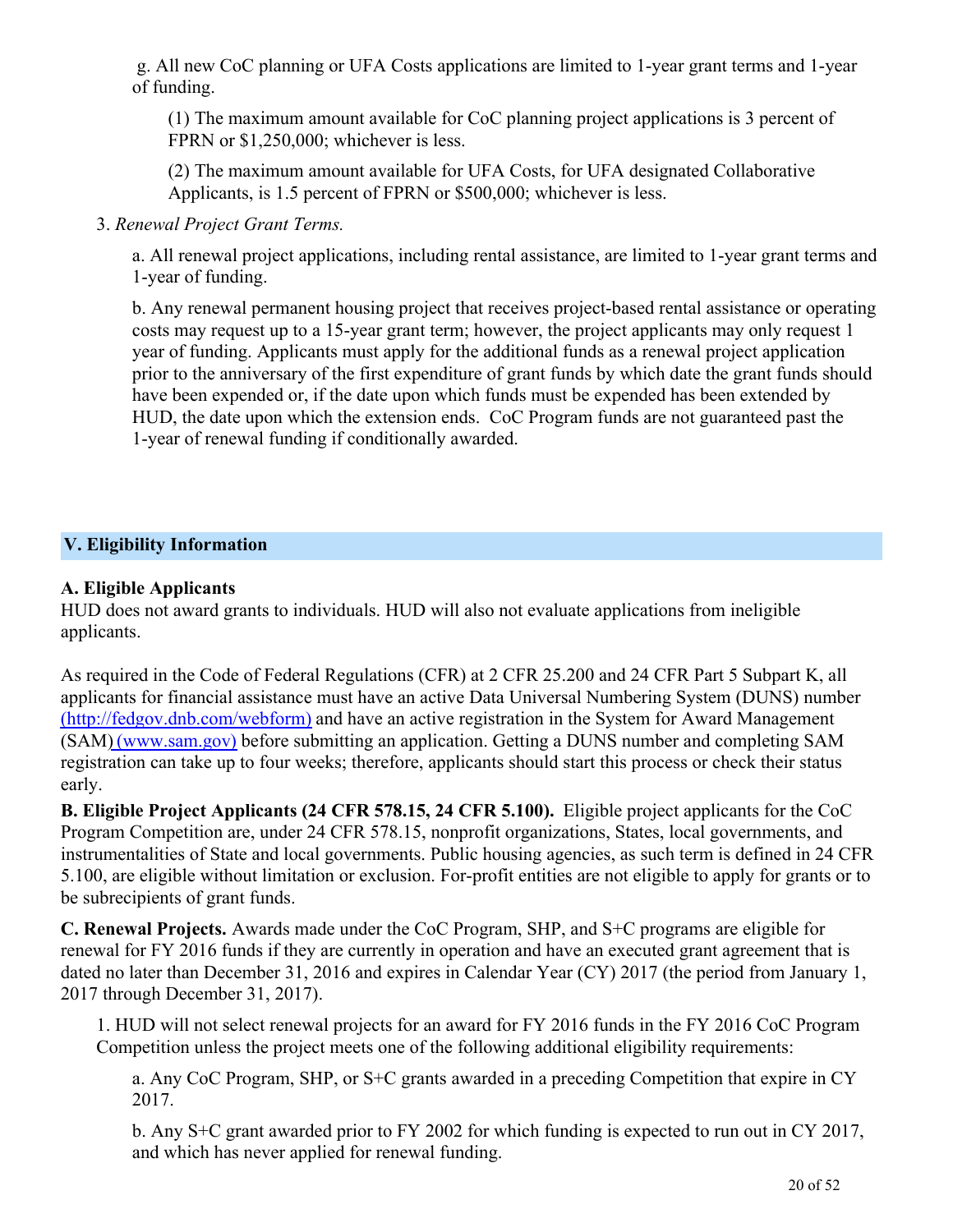c. Any SHP or S+C grant originally awarded in the FY 2010 Homeless Assistance Programs Competition and, notwithstanding the expiration date, that has funds expiring in CY 2017 or later and has not been renewed in a previous competition. Funds for these grants will no longer be available after September 30, 2017. The electronic Line of Credit Control System (eLOCCS) requires that all draws for the grants awarded in the FY 2010 Homeless Assistance Programs Competition be made no later than September 22, 2017. Funds from these expiring grants will be recaptured and will no longer be available for expenditure, even if the end date established in the grant agreement is beyond September 30, 2017. Recipients are prohibited from accelerating their spending rate to spend down funds by September 22, 2017. Local HUD CPD Field Offices will monitor draws for affected grants to ensure that funds will be drawn only to reimburse the affected recipients for actual costs incurred in accordance with the project budget on, or before, the LOCCS availability of funds deadline. Grants awarded in the FY 2010 Homeless Assistance Competition are not eligible for renewal in the CoC Program Competition if they expired, or are expiring, in CY 2016 (time period from January 1, 2016, through December 31, 2016), were not renewed in a previous competition, or were not approved for extension into CY 2017. Grants awarded in the FY 2010 Homeless Assistance Programs Competition that have an expiration date beyond CY 2017 must apply for renewal in the FY 2016 funding process. The only exception is for any grant awarded as S+C grant that included rehabilitation that has a 10-year grant term, which will expire in FY 2019.

2. The total request for each renewing project may not exceed the ARA approved by HUD for that project. Because funds for acquisition, new construction, and rehabilitation may not be renewed, grants being renewed whose original expiring award included those funds may only renew leasing, supportive services, rental assistance, operating, and HMIS costs and may not exceed 10 percent in administrative costs. For information on Annual Renewal Amount, see Section III.A.1.a. of this NOFA.

3. HUD will recapture grant funds remaining unspent at the end of the previous grant period when it renews a grant.

4. HUD encourages the consolidation of appropriate renewal grants when the grants are with the same recipient, have the same component and expire in the same year. However, projects that have not yet been consolidated must submit separate project applications for individual renewal grants. Where a recipient intends to consolidate renewal grants, this action can be accomplished by the local HUD CPD Field Office at the point of renewal grant agreement execution. Projects that have outstanding audit findings or that are poor performers cannot be consolidated. Further, any grant that applied to move from SHP leasing to rental assistance in the CoC Program Competition cannot be consolidated in the first year after the change from leasing to rental assistance occurs. This paragraph does not apply to CoCs that are designated by HUD as a UFA, since UFAs will enter into a single renewal grant agreement with HUD for the CoC's entire geographic area.

5. Shelter Plus Care projects renewing for the first time under this NOFA are allowed to indicate a higher number of units than approved in the original application on the GIW during the FY 2016 CoC Program Registration process. However, in order for HUD to approve this increase, the applicant must have provided its local HUD CPD Field Office with copies of all executed leases to support the higher number of units. This must have been completed prior to the FY 2016 CoC Program Registration process as the increase in units affected the project's ARA. HUD will consider the number of documented units under lease at the time of GIW submission the maximum number of units eligible for renewal in the FY 2016 CoC Program Competition. The number and configuration of units eligible for renewal must match the number and configuration of units recorded on the Rental Assistance Worksheet that was part of the final HUD-approved GIW.

#### **D. New Projects.**

1. CoCs may submit new projects created through reallocation, permanent housing bonus, CoC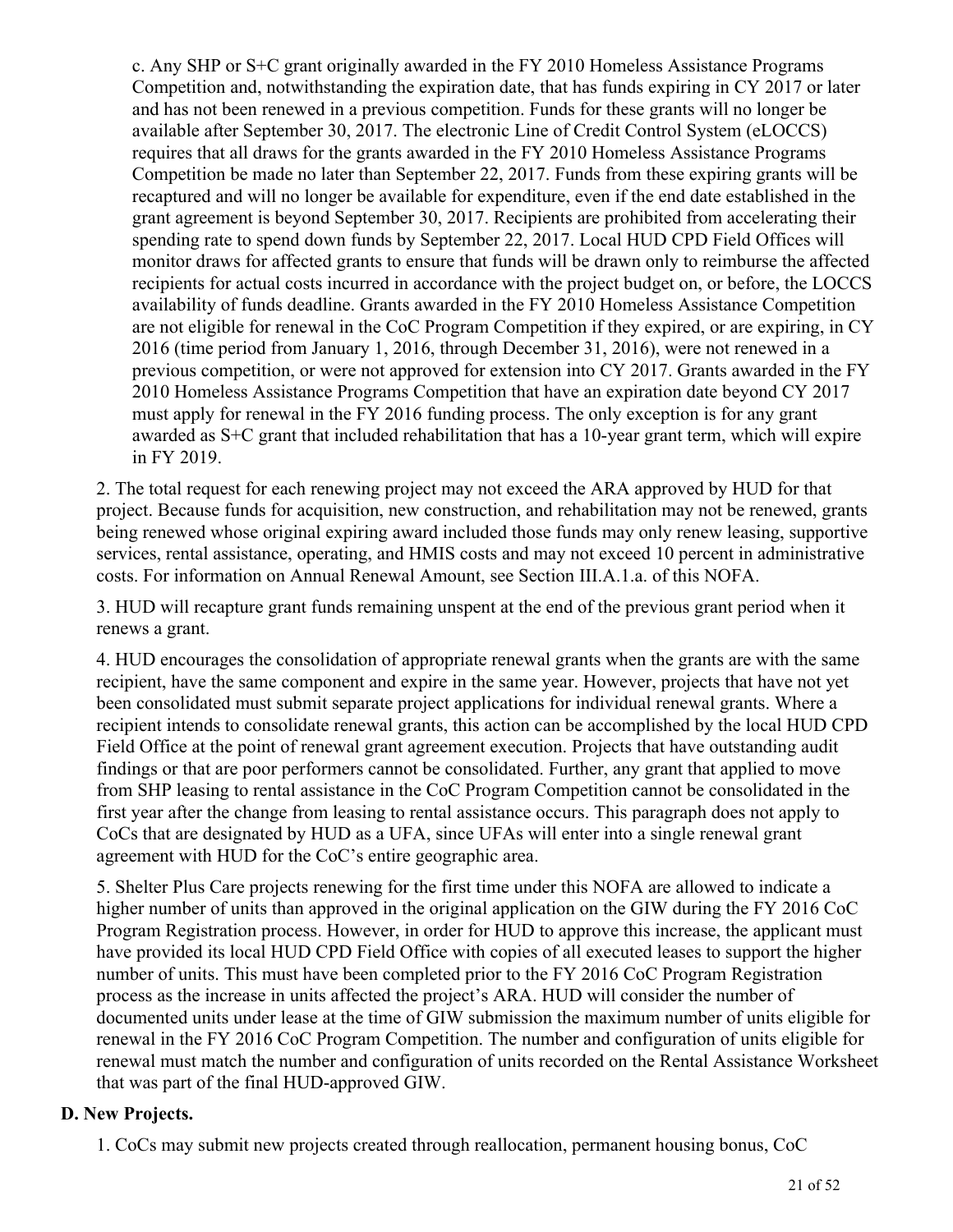planning, and UFA Costs (if applicable).

2. In order to expend funds within statutorily required deadlines, applicants funded for sponsor-based and project-based rental assistance must execute the grant agreement and begin providing rental assistance within 2 years. However, HUD strongly encourages all rental assistance to begin within 12 months of award. Applicants that are unable to begin rental assistance within the 12-month period should consult with the local HUD CPD Field Office.

3. All applicants must meet statutory deadlines regarding the obligation of grant funds by September 30, 2018, as stated in the FY 2016 HUD Appropriations Act. All subrecipients must meet applicant eligibility standards as described in Section V.A. of this NOFA. HUD will review project subrecipient eligibility as part of the threshold review process. Project applicants are required to submit documentation of subrecipients' eligibility with the application.

**E. Matching.**  24 CFR 578.73 provides the information regarding match requirements. As authorized by the FY 2016 HUD Appropriations Act, program income may now be used as a source of match and must be properly documented in the project application.

**F. Indirect Costs.** Indirect costs, (defined at 2 CFR 200.56) are those costs incurred incurred for a common or joint purpose benefiting more than one cost objective, and not readily assignable to the cost objectives specifically benefited, without effort disproportionate to the results achieved. To facilitate equitable distribution of indirect expenses to the cost objectives served, it may be necessary to establish a number of pools of indirect (F&A) costs. Indirect (F&A) cost pools should be distributed to benefited cost objectives on bases that will produce an equitable result in consideration of relative benefits derived. Refer to 200.413 and 200.414 for additional information on determining if costs charged ot he award are direct or indirect.

Applicants selected for funding pursuant to this NOFA may charge indirect costs to the award. Applicants with an approved federally negotiated indirect cost rate must submit with their application a copy of their approved Indirect Cost Rate Proposal to substantiate their request.

Applicants that never had an approved federally negotiated indirect cost rate may charge a maximum rate of 10 percent of modified total direct costs. 2 CFR 200.414(f) states that nonfederal entities that have never received a negotiated indirect cost rate, except those non-Federal entities described in Appendix VII to Part 200—States and Local Government and Indian Tribe Indirect Costs Proposals, paragraph D.1.b. may elect to charge a de minimis rate of 10 percent of modified total direct costs, which may be used indefinitely. If chosen, this methodology must be used consistently for all federal awards until the entity chooses to submit an indirect cost rate proposal and negotiate for a rate.

If an applicant chooses to negotiate for an indirect cost rate, the applicant must contact the designated cognizant agency for indirect costs. The cognizant agency for indirect cost rates is defined at 2 CFR 200.19. For assignments of cognizant agencies see the following:

1. For Institutions of Higher Education: Appendix III to 2 CFR part 200—Indirect (F&A) Costs Identification and Assignment, and Rate Determination for Institutions of Higher Education (IHEs), paragraph C.11.

2. For nonprofit organizations: Appendix IV to 2 CFR part 200—Indirect (F&A) Costs Identification and Assignment, and Rate Determination for Nonprofit Organizations, paragraph C.12.

3. For State and local governments: Appendix V to 2 CFR part 200—State/Local Government-wide Central Service Cost Allocation Plans, paragraph F.1.

If HUD is the applicant's cognizant agency for indirect costs, the applicant shall submit its Indirect Cost Rate Proposal to the following person and address of the U.S. Department of Housing and Urban Development: Lisa Abell, Director, Budget Director, Office of Community Planning and Development, 451 7th Street SW, Room 7236, Washington, DC, 20410. Approval of the proposal may take several weeks.

# **G. Other Project Eligibility Requirements.**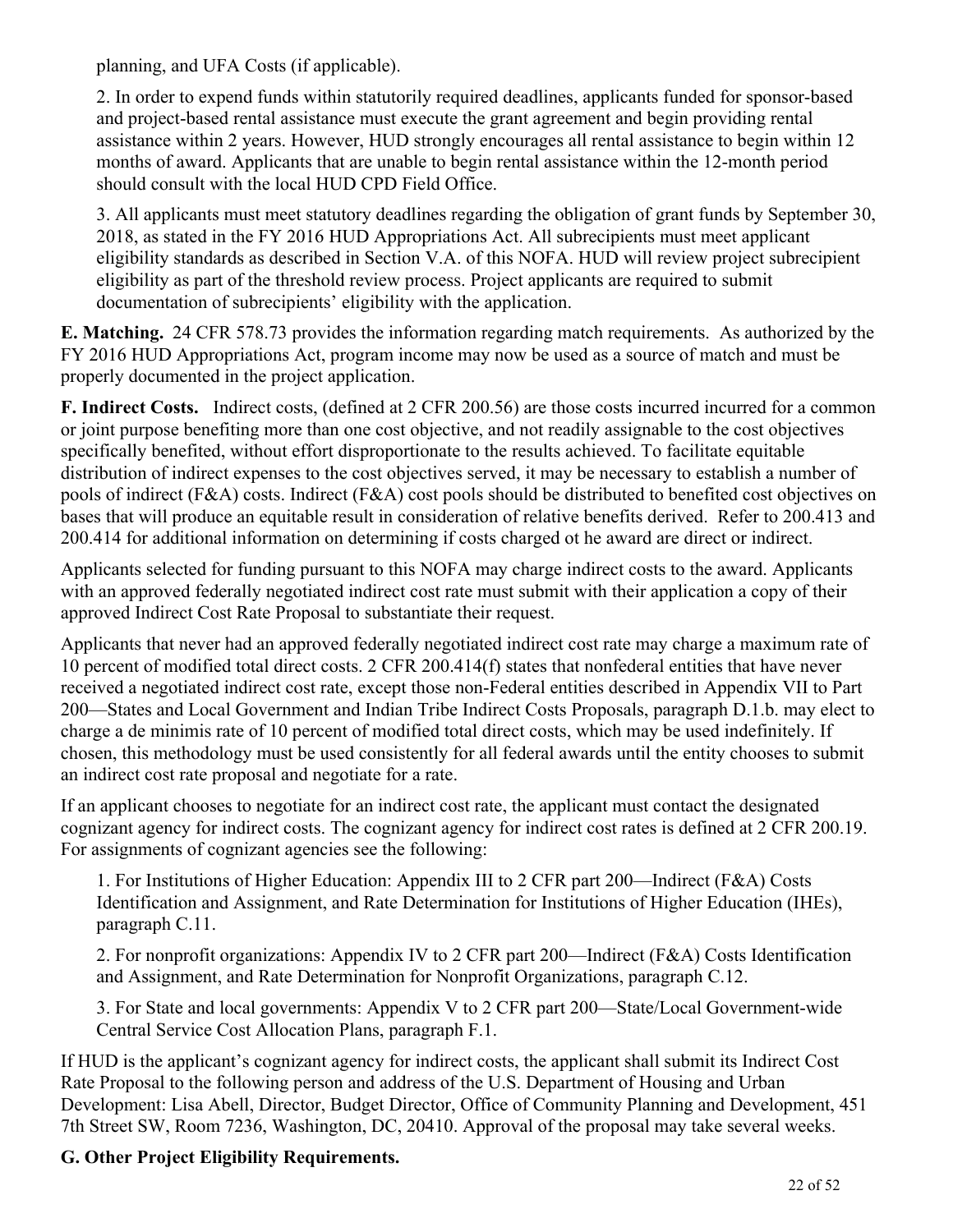1. **Statutory and Regulatory Requirements.** To be eligible for funding under this NOFA, project applicants must meet all statutory and regulatory requirements in the Act and 24 CFR part 578. Project applicants can obtain a copy of the Act and 24 CFR part 578 on the [HUD Exchange](https://www.hudexchange.info/coc/coc-program-law-regulations-and-notices/) or by contacting the NOFA Information Center at 1-800-HUD-8929 (1-800-483-8929).

#### **2. Threshold Requirements:**

*a. Ineligible Applicants*. HUD will not consider an application from an ineligible project applicant, including an application submitted for CoC planning funds or UFA Costs from an applicant other than the Collaborative Applicant.

*b. Project Eligibility Threshold*. HUD will review all projects to determine if they meet the following eligibility threshold requirements on a pass/fail standard. If HUD determines that the applicable standards are not met for a project, the project will be rejected from the competition. Any project requesting renewal funding will be considered as having met these requirements through its previously approved grant application unless information to the contrary is received (e.g., monitoring findings, results from investigations by the Office of Inspector General, the recipient routinely does not draw down funds from LOCCS at least once per quarter, consistently late APRs). Approval of new and renewal projects is not a determination by HUD that a recipient is in compliance with applicable fair housing and civil requirements.

(1) Project applicants and potential subrecipients must meet the eligibility requirements of the CoC Program as described in 24 CFR part 578 and provide evidence of eligibility required in the application (e.g., nonprofit documentation).

(2) Project applicants and subrecipients must demonstrate the financial and management capacity and experience to carry out the project as detailed in the project application and to administer Federal funds. Demonstrating capacity may include a description of the applicant/subrecipient experience with similar projects and with successful administration of SHP, S+C, or CoC Program funds for renewing projects or other Federal funds.

(3) Project applicants must submit the required certifications as specified in this NOFA.

(4) The population to be served must meet program eligibility requirements as described in the Act, and the project application must clearly establish eligibility of project applicants. This includes the following additional eligibility criteria for certain types of projects:

(a) The only persons who may be served by any non-dedicated permanent supportive housing beds are those who come from the streets, emergency shelters, safe havens, institutions, or transitional housing.

i. Homeless individuals and families coming from transitional housing must have originally come from the streets or emergency shelters.

ii. Homeless individuals and families with a qualifying disability who were fleeing or attempting to flee domestic violence, dating violence, sexual assault, stalking, or other dangerous or life threatening conditions and are living in transitional housing are eligible for permanent supportive housing even if they did not live on the streets, emergency shelters, or safe havens prior to entry in the transitional housing.

iii. Persons exiting institutions where they resided for 90 days or less and came from the streets, emergency shelter, or safe havens immediately prior to entering the institution are also eligible for permanent supportive housing.

(b) The only persons who may be served by dedicated or prioritized permanent supportive housing beds are persons experiencing chronic homelessness as defined in 24 CFR 578.3, including individuals, families, and unaccompanied youth.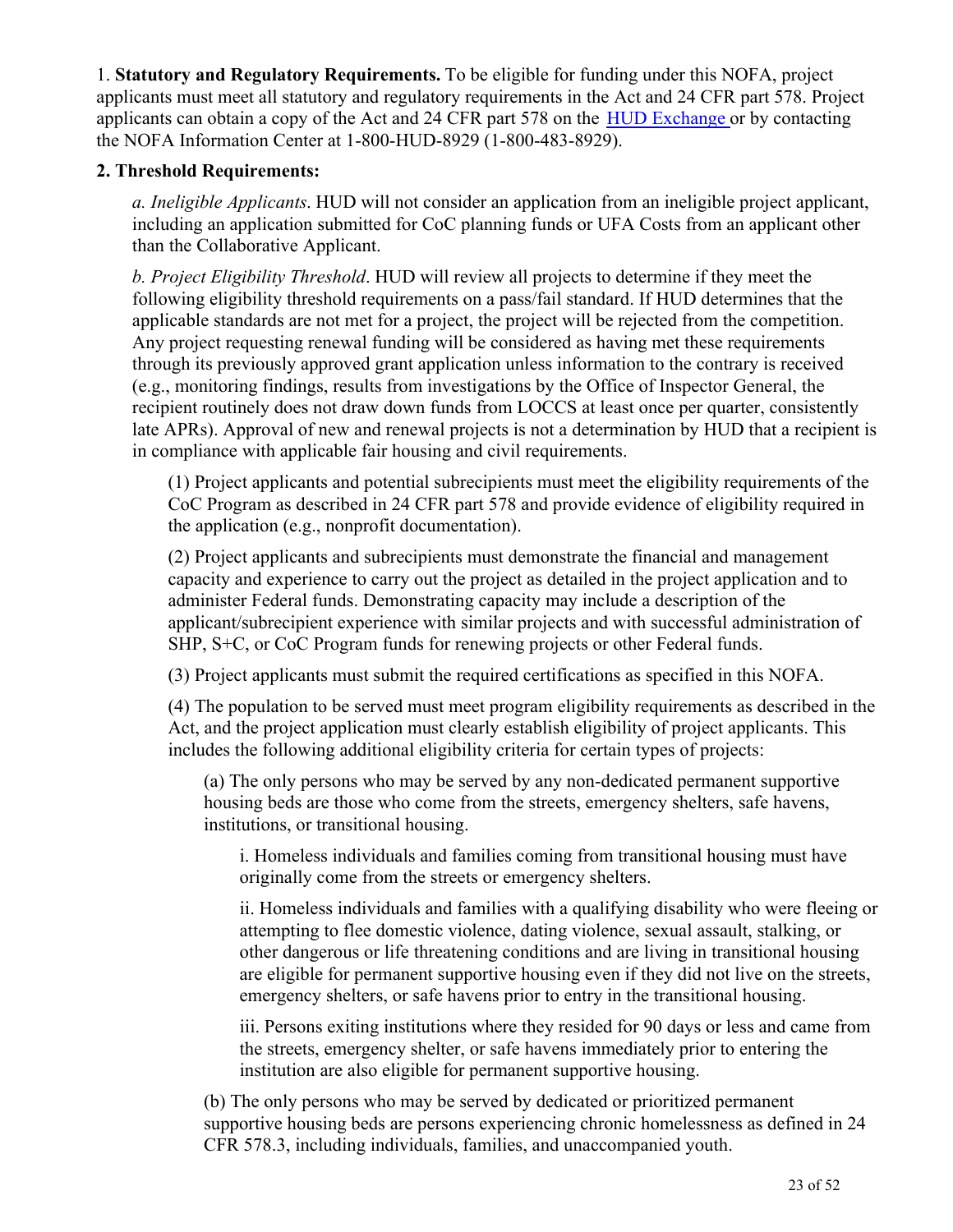(c) Rapid rehousing projects originally funded to serve individuals and families, including unaccompanied youth, coming from the streets or emergency shelters or fleeing domestic violence situations and other persons meeting the criteria of paragraph (4) of the definition of homeless, must continue to do so.

(d) New Rapid Rehousing projects created through reallocation may serve individuals and families, including unaccompanied youth, coming directly from the streets or emergency shelters or fleeing domestic violence situations or other persons who qualify under paragraph (4) of the definition of homelessness.

(e) The projects originally funded as part of the FY 2008 Rapid Rehousing for Families Demonstration may transition in this CoC Program Competition to permanent housing-rapid rehousing. Therefore, any of these projects that want to change from transitional housing with leasing, may change the current budget line items from leasing to tenant-based rental assistance (may request actual rent or FMR) and move any operating costs to an eligible supportive services activity, an HMIS budget line item, or may be used to add additional units. If the project wants to remain as transitional housing, it must continue operating in accordance with the FY 2008 CoC Homelessness Assistance Grants Programs NOFA. Any of these projects that intend to change to permanent housing-rapid rehousing were required to make this change on the FY 2016 GIW and complete the Rental Assistance Worksheet associated with the GIW during the GIW process.

(f) Renewal projects originally funded under the Samaritan Housing Initiative must continue to exclusively serve chronically homeless individuals and families, unless there are no chronically homeless individuals and families within the CoC geographic area that can be served by the project. CoCs should not hold units vacant, but instead should prioritize other vulnerable and eligible households as outlined in Notice CPD-14-012.

(g) Renewal projects originally funded under the Permanent Supportive Housing Bonus in previous years must continue to serve the homeless population in accordance with the respective NOFA under which it was originally awarded.

(h) Renewal projects that indicated they would prioritize chronically homeless persons in beds that become available through turnover in non-dedicated permanent supportive housing projects must continue to do so.

(5) The project must be cost-effective, including costs of construction, operations, and supportive services with such costs not deviating substantially from the norm in that locale for the type of structure or kind of activity.

(6) Project applicants, except Collaborative Applicants that only receive awards for CoC planning costs and, if applicable, UFA Costs, must agree to participate in a local HMIS system. However, in accordance with Section 407 of the Act, any victim service provider that is a recipient or subrecipient must not disclose, for purposes of HMIS, any personally identifying information about any client. Victim service providers must use a comparable database that meets the needs of the local HMIS.

*c. Project Quality Threshold*. HUD will review all new project applications to determine if they meet the following project quality threshold requirements with clear and convincing evidence. Any project requesting renewal funding will be considered as having met these requirements through its previously approved grant application unless information to the contrary is received (e.g., monitoring findings, results from investigations by the Office of Inspector General, the recipient routinely does not draw down funds from LOCCS at least once per quarter, consistently late APRs) and if the renewal project has compliance issues which results in the project not operating in accordance with 24 CFR part 578. These projects are required to meet the requirements outlined in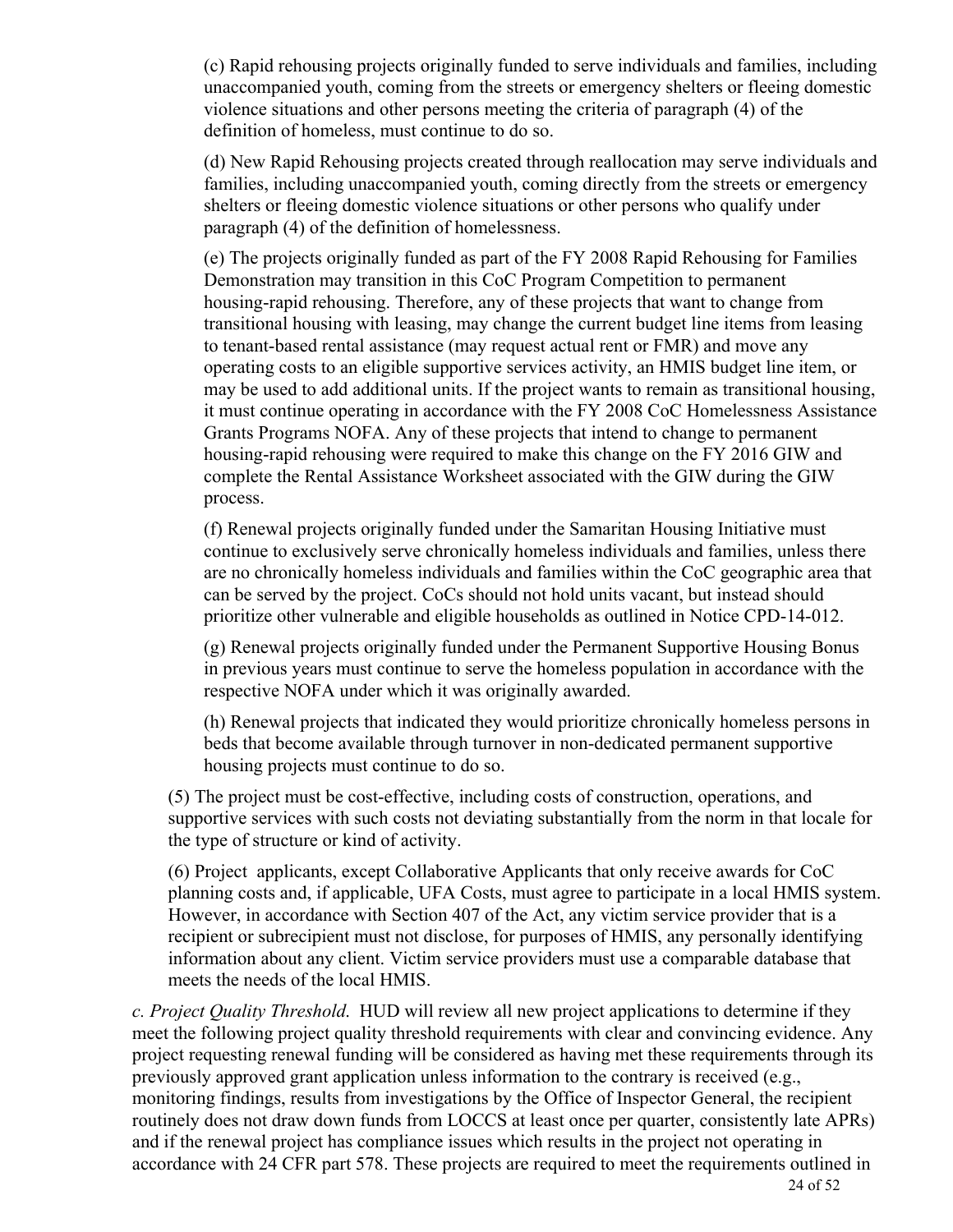this section of this NOFA. The housing and services proposed must be appropriate to the needs of the program participants and the community. A determination that a project meets the project quality threshold is not a determination by HUD that a recipient is in compliance with applicable fair housing and civil rights requirements.

(1) To be considered as meeting project quality threshold, new permanent housing–permanent supportive housing and rapid rehousing–project applications must receive at least 3 out of the 5 points available for the criteria below. New permanent housing project applications that do not receive at least 3 points will be rejected.

(a) Whether the type of housing and number and configuration of units will fit the needs of the program participants (e.g., 2 or more bedrooms for families) (1 point);

(b) Whether the type of the supportive services that will be offered to program participants will ensure successful retention or help to obtain permanent housing–this includes all supportive services, regardless of funding source (e.g., child care for families with children, case management, life skills, drug counseling) (1 point);

(c) Whether the specific plan for ensuring that program participants will be individually assisted to obtain the benefits of the mainstream health, social, and employment programs for which they are eligible to apply meets the needs of the program participants (e.g., Medicare, Medicaid, SSI, Food Stamps, local Workforce office, early childhood education) (1 point);

(d) Whether program participants are assisted to obtain and remain in permanent housing in a manner that fits their needs (e.g., allows the participant the mobility to access needed services, case management follow-up, additional assistance to ensure retention of permanent housing)(1 point); and

(e) Whether at least 75 percent of the proposed program participants come from the street or other locations not meant for human habitation, emergency shelters, safe havens, or fleeing domestic violence (1 point).

(2) To be considered as meeting project quality threshold, new SSO projects for centralized or coordinated assessment systems must receive at least 2 out of the 4 points available for the criteria below. SSO projects for centralized or coordinated assessment systems that do not receive at least 2 points will be rejected.

(a) Whether the centralized or coordinated assessment system is easily accessible for all persons within the CoC's geographic area who are seeking information regarding homelessness assistance (1 point);

(b) Whether there is a strategy for advertising the program that is designed specifically to reach homeless persons with the highest barriers within the CoC's geographic area (1 point);

(c) Whether there is a standardized assessment process (1 point); and,

(d) Whether the program ensures that program participants are directed to appropriate housing and services that fit their needs (1 point).

(3) To be considered as meeting project quality threshold, new HMIS project applications must receive at least 3 out of the 4 points available for the criteria below. New HMIS projects that do not receive at least 3 points will be rejected.

(a) How the HMIS funds will be expended in a way that is consistent with the CoC's funding strategy for the HMIS and furthers the CoC's HMIS implementation (1 point);

(b) Whether the HMIS collects all Universal Data Elements as set forth in the HMIS Data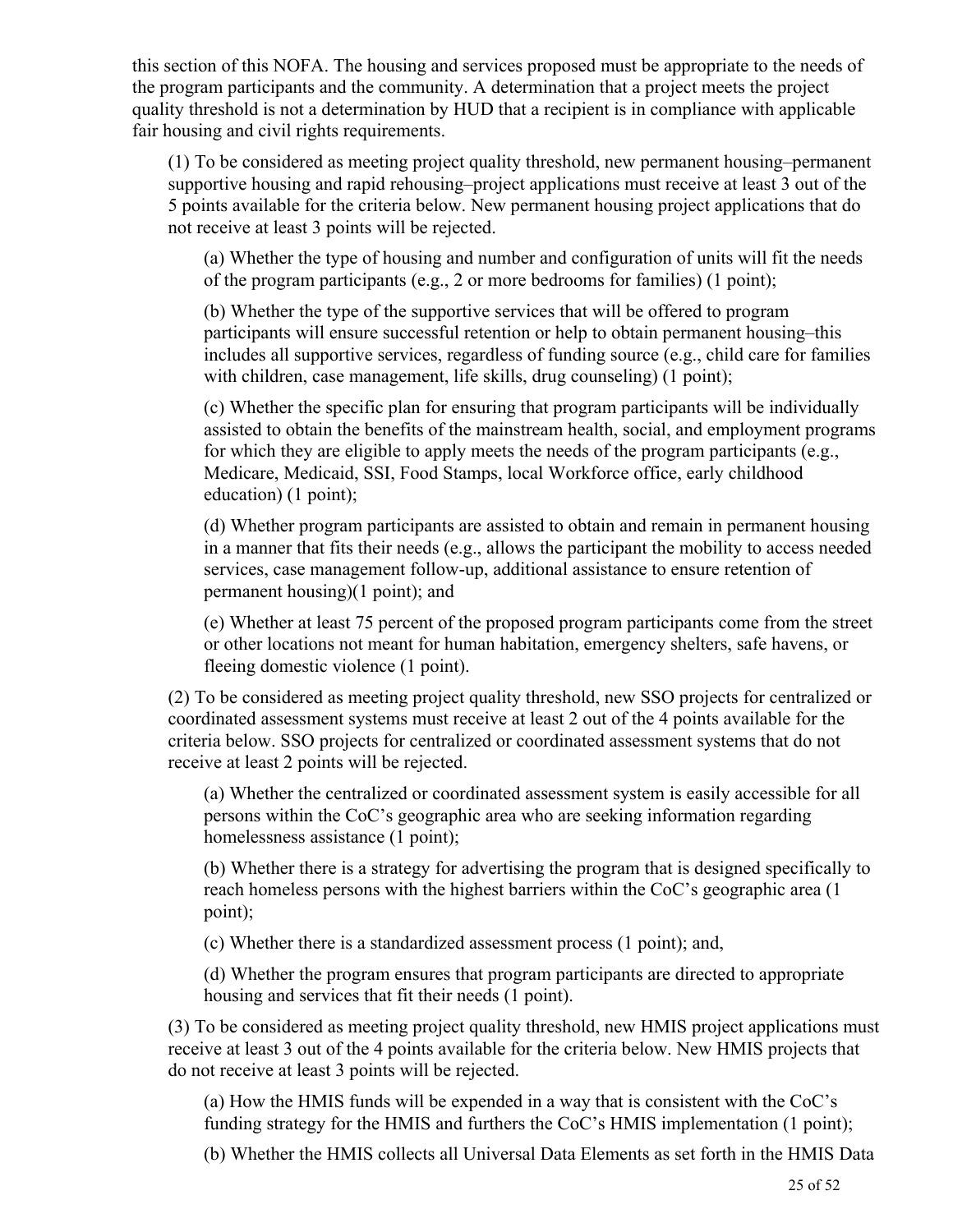Standards (1 point);

(c) Whether the HMIS un-duplicates client records (1 point); and,

(d) Whether the HMIS produces all HUD-required reports and provide data as needed for HUD reporting (e.g., APR, quarterly reports, data for CAPER/ESG reporting) (1 point).

(4) To be considered as meeting project quality threshold, the Collaborative Applicant's application for new CoC planning funds must receive at least 6 out of 10 points using the criteria below. Applications that do not receive at least 6 points will be rejected. Applications for UFA Costs are not subject to a threshold review, as UFA status was determined as part of Registration.

(a) Governance and Operations. Whether the CoC conducts meetings of the entire CoC membership that are inclusive and open to members and whether the CoC is able to demonstrate that is has a written governance charter in place that contains CoC policies (2 points).

(b) CoC Committees. Whether the CoC has CoC-wide planning committees, subcommittees, or workgroups to the address homeless needs in the CoC's geographic area that recommend and set policy priorities for the CoC (2 points).

(c) The proposed planning activities that will be carried out by the CoC with grant funds are compliant with the provisions of 24 CFR 578.7 (4 points); and,

(d) The funds requested will improve the CoC's ability to evaluate the outcome of both CoC Program-funded and ESG-funded projects (2 points).

(5) Additionally, HUD will assess all new projects for the following minimum project eligibility, capacity, timeliness, and performance standards. To be considered as meeting project quality threshold, all new projects must meet all of the following criteria:

(a) Project applicants and potential subrecipients must have satisfactory capacity, drawdowns, and performance for existing grant(s) that are funded under the SHP,  $S+C$ , or CoC Program, as evidenced by timely reimbursement of subrecipients, regular drawdowns, and timely resolution of any monitoring findings;

(b) For expansion projects, project applicants must clearly articulate the part of the project that is being expanded. Additionally, the project applicants must clearly demonstrate that they are not replacing other funding sources; and,

(c) Project applicants must demonstrate they will be able to meet all timeliness standards per 24 CFR 578.85. Project applicants with existing projects must demonstrate that they have met all project renewal threshold requirements of this NOFA. HUD reserves the right to deny the funding request for a new project, if the request is made by an existing recipient that HUD finds to have significant issues related to capacity, performance, unresolved audit or monitoring finding related to one or more existing grants, or does not routinely draw down funds from *e*LOCCS at least once per quarter. Additionally, HUD reserves the right to withdraw funds if no APR is submitted on the prior grant.

d. *Project Renewal Threshold.* A CoC must consider the need to continue funding for projects expiring in CY 2017. Renewal projects must meet minimum project eligibility, capacity, timeliness, and performance standards identified in this NOFA or they will be rejected from consideration for funding.

(1) When considering renewal projects for award, HUD will review information in *e*LOCCS; Annual Performance Reports (APRs); and information provided from the local HUD CPD Field Office, including monitoring reports and A-133 audit reports as applicable, and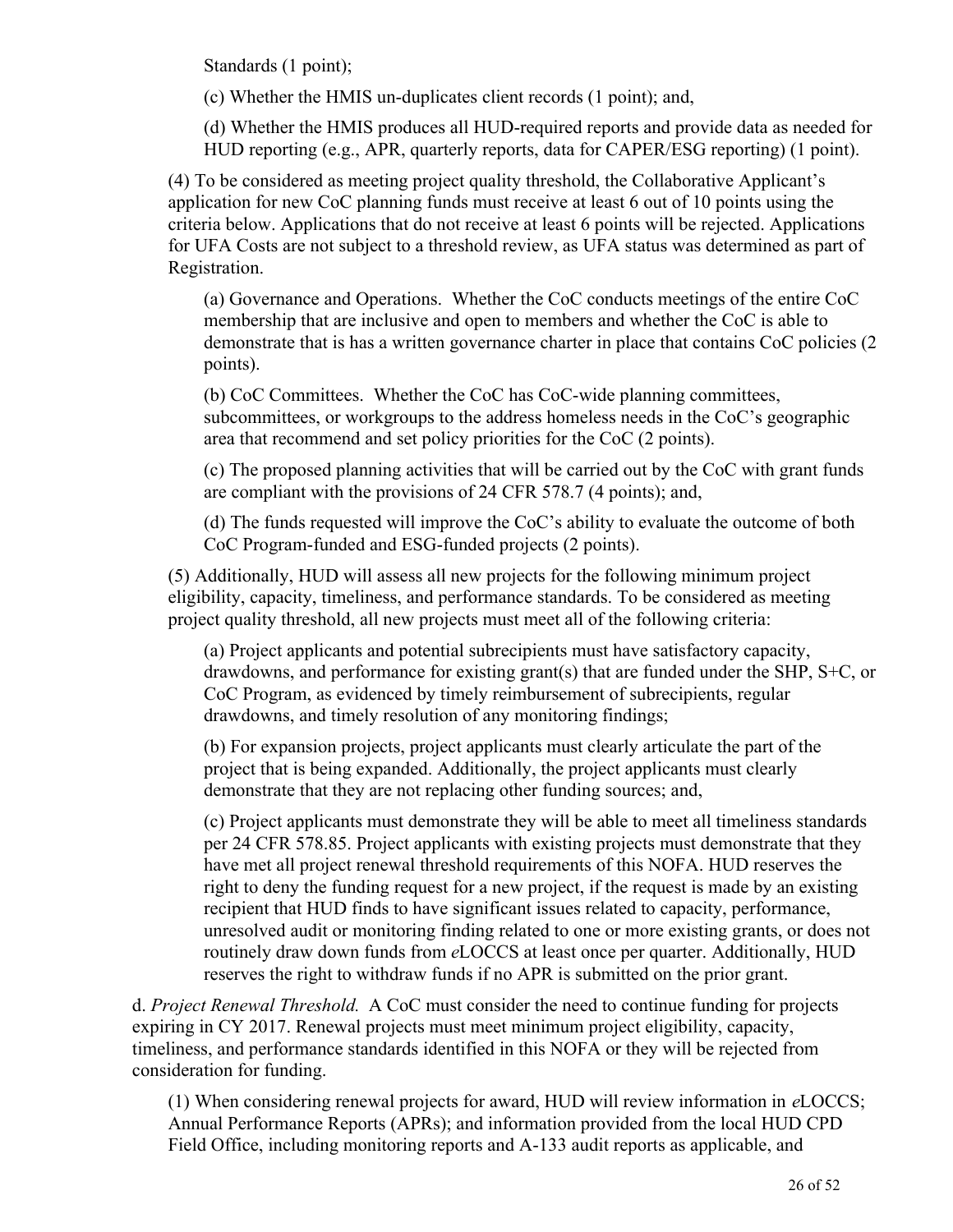performance standards on prior grants, and will assess projects using the following criteria on a pass/fail basis:

(a) Whether the project applicant's performance met the plans and goals established in the initial application, as amended;

(b) Whether the project applicant demonstrated all timeliness standards for grants being renewed, including those standards for the expenditure of grant funds that have been met;

(c) The project applicant's performance in assisting program participants to achieve and maintain independent living and records of success, except HMIS-dedicated projects that are not required to meet this standard; and,

(d) Whether there is evidence that a project applicant has been unwilling to accept technical assistance, has a history of inadequate financial accounting practices, has indications of project mismanagement, has a drastic reduction in the population served, has made program changes without prior HUD approval, or has lost a project site.

(2) HUD reserves the right to reduce or reject a funding request from the project applicant for the following reasons:

(a) Outstanding obligation to HUD that is in arrears or for which a payment schedule has not been agreed upon;

(b) Audit finding(s) for which a response is overdue or unsatisfactory;

(c) History of inadequate financial management accounting practices;

(d) Evidence of untimely expenditures on prior award;

(e) History of other major capacity issues that have significantly affected the operation of the project and its performance;

(f) History of not reimbursing subrecipients for eligible costs in a timely manner, or at least quarterly; and

(g) History of serving ineligible program participants, expending funds on ineligible costs, or failing to expend funds within statutorily established timeframes.

e. *Certification of Consistency with the Consolidated Plan.* Each project applicant must submit a certification by the jurisdiction in which the proposed project(s) will be located that the applicant's application for funding is consistent with the jurisdiction's HUD-approved consolidated plan. The certification must be made in accordance with the provisions of the consolidated plan regulations at 24 CFR part 91, subpart F. Form HUD-2991 must be completed.

f. *Environmental Requirements.* Notwithstanding provisions at 24 CFR 578.31 and 24 CFR 578.99(a) of the CoC Program interim rule, and in accordance with Section 100261(3) of MAP-21 (Pub. L. 112-141, 126 Stat. 405), activities under this NOFA are subject to environmental review by a responsible entity under HUD regulations at 24 CFR part 58.

(1) HUD made two important changes for projects categorized as exempt or Categorically Excluded from review under the National Environmental Policy Act and not subject to 58.5 (CENST) from the environmental review:

(a) All scattered site projects where participants choose their own unit and are not restricted to units within a pre-determined specific project site or sites are categorized in 24 CFR 58.35(b)(1) as CENST. This now includes both tenant-based rental assistance and tenant-based leasing projects where participants choose their own unit. Previous guidance included only Tenant Based Rental Assistance as eligible CENST projects.

(b) The [Exempt/CENST](https://www.hudexchange.info/resource/3141/part-58-environmental-review-exempt-or-censt-format/) form is only required for each project, not every unit**.** Previous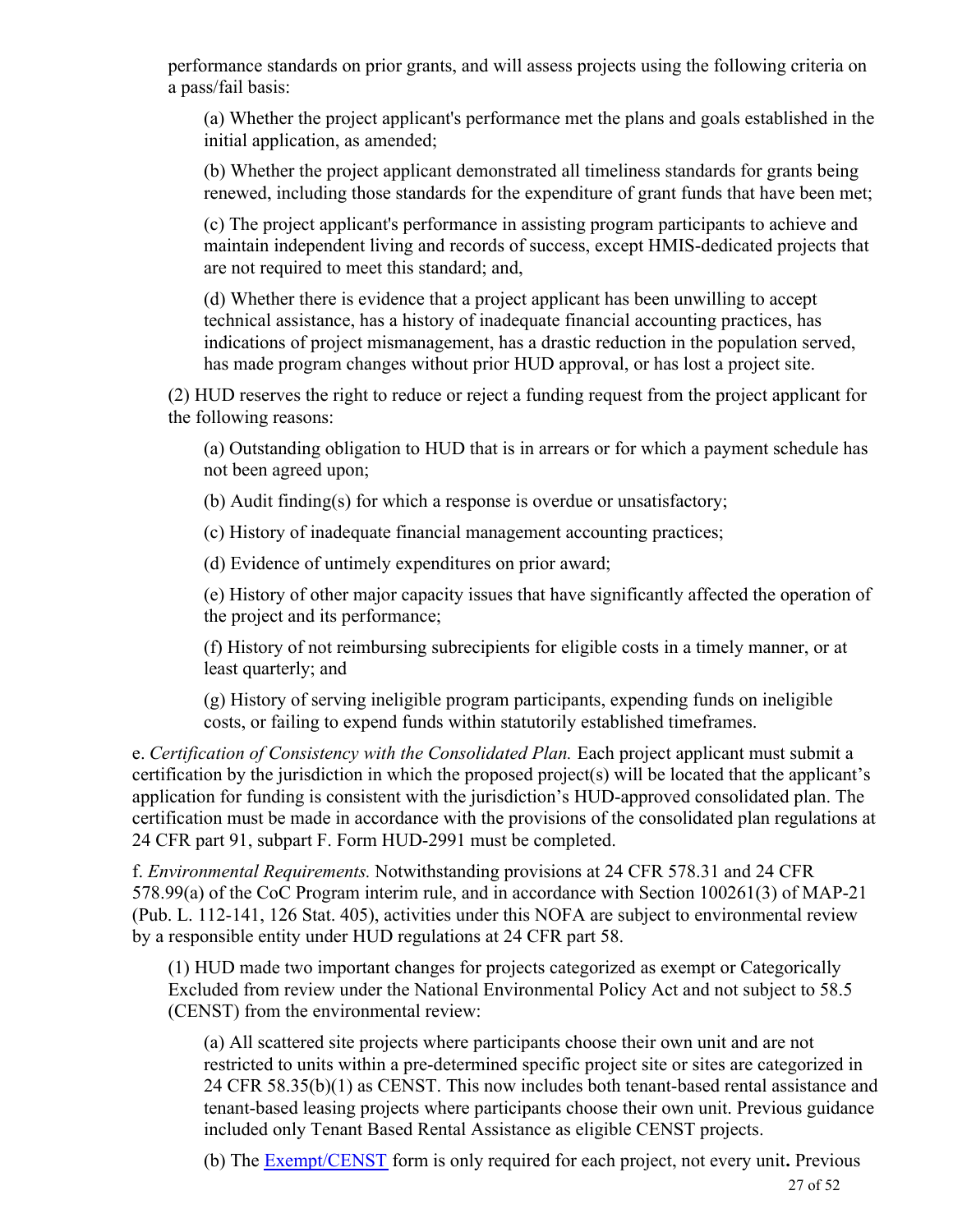guidance instructed recipients to complete an Exempt/CENST form for each unit.

(2) For activities under a grant to a recipient other than a State or unit of general local government that generally would be subject to review under part 58, HUD may make a finding in accordance with 24 CFR 58.11(d) and may itself perform the environmental review under the provisions of 24 CFR part 50 if the recipient objects in writing to the responsible entity's performing the review under part 24 CFR part 58.

(3) Irrespective of whether the responsible entity in accordance with 24 CFR part 58 (or HUD in accordance with 24 CFR part 50) performs the environmental review, the recipient must supply all available, relevant information necessary for the responsible entity (or HUD, if applicable) to perform for each property any required environmental review. The recipient also must carry out mitigating measures required by the responsible entity (or HUD, if applicable) or select alternative property.

(4) The recipient, its project partners, and their contractors may not acquire, rehabilitate, convert, lease, repair, dispose of, demolish, or construct property for a project under this NOFA, or commit or expend HUD or local funds for such eligible activities under this NOFA, until the responsible entity (as defined by 24 CFR 58.2(a)(7)) has completed the environmental review procedures required by 24 CFR part 58 and the environmental certification and Request for Release of Funds (RROF) have been approved or HUD has performed an environmental review under 24 CFR part 50 and the recipient has received HUD approval of the property. HUD will not release grant funds if the recipient or any other party commits grant funds (i.e., incurs any costs or expenditures to be paid or reimbursed with such funds) before the recipient submits and HUD approves its RROF (where such submission is required).

All applicants must also refer to Section V. Rules and Regulations Applicable to HUD NOFAs, subsections A, B, and C. the 2016 General Section, for information on HUD-wide rules affecting applications for HUD funding. These requirements may determine whether your application is reviewed or make your application ineligible for funding.

#### <span id="page-29-0"></span>**VI. Application and Submission Information**

**Authoritative Versions of HUD NOFAs.**The General Section and Program NOFAs posted on Grant s.gov are the official documents HUD uses to solicit applications. Applicants are advised to compare their application submission with the requirements in the General Section and Program NOFA. If there is a discrepancy between the General Section or Program NOFA posted on Grant s.gov and other information provided in any other copy or version or supporting documentation, the General Section and Program NOFA located on Grant s.gov prevail. If discrepancies are found, please notify HUD immediately by calling or emailing the program contact listed in the Program NOFA. Individuals with hearing, or speech impairments, may use the Federal Relay Service's teletype service at 1-800-877-8339. HUD will post any corrections or changes to a Program NOFA or to this General Section on Grant s.gov. Applicants must enroll an email address at the application download page to receive e-mail alerts from Grant s.gov when funding opportunities are changed.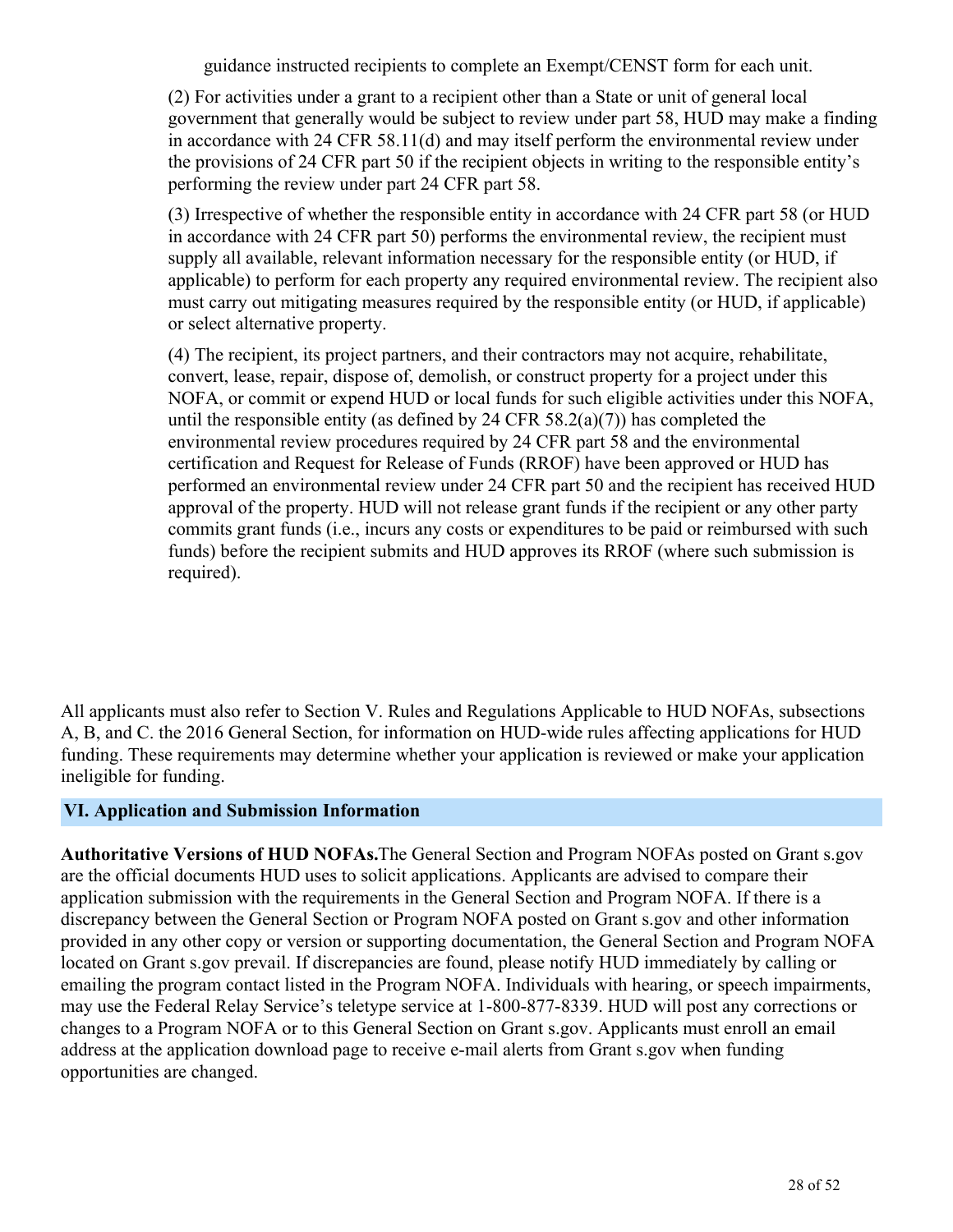**A. Application Package.** The submission summary in *e-snaps* provides the list of elements required to complete each type of project application. A Collaborative Applicant will not be able to submit an application to HUD until all required parts are completed, including the project-level review and either accepting and ranking or rejecting the project applications. Once available, the CoC Consolidated Application, Project Application, and CoC Priority Listing can be accessed at [www.hud.gov/esnaps](http://www.hud.gov/esnaps).

**B. Content and Form of Application Submission.**  The CoC Consolidated Application for funds under this NOFA includes the FY 2016 CoC Application, which describes the CoC's plan for ending homelessness, its system-level performance, and addresses the selection criteria specified in Section VII of this NOFA. The CoC Priority Listing includes the reallocation forms, all Project Applications submitted to the CoC for funding consideration that are either approved and ranked or rejected, the final HUD-approved GIW attachment, and the form HUD-2991–Certification of Consistency with the Consolidated Plan.

**C. CoC Consolidated Application.** An entire CoC Consolidated Application must be submitted by the Collaborative Applicant on behalf of the CoC. The application will include the parts listed below, all of which will be submitted electronically either through *e-snaps* or as an uploaded attachment (for more information see the Training on *e-snaps* at [www.hudexchange.info/e-snaps/guides/coc-program-competition](http://www.hudexchange.info/e-snaps/guides/coc-program-competition-resources/)) [-resources/\)](http://www.hudexchange.info/e-snaps/guides/coc-program-competition-resources/)).

1. The FY 2016 CoC Application, including:

a. The CoC plan with all charts and narratives completed as applicable;

b. All required attachments, including:

(1) CoC Review, Score, and Ranking Procedures. The CoC's written procedures that are publicly posted for all interested stakeholders and applicants that clearly describe the project-level review and ranking process that is used by the CoC to determine how CoC Program project applications submitted to the CoC are reviewed, scored, and ranked;

(2) CoC's Process for Reallocating. The CoC's written and publicly-posted process for how the CoC determines if a project(s) should be reduced and/or cut in order to create new projects through reallocation in the local CoC competition process;

(3) Public Posting of FY 2016 Project Selections, Ranking, and CoC Application. A screen shot of the CoC webpage(s) (or partner's webpage if the CoC does not have a website) that was made publicly available to all project applicants before the application deadline and that clearly displays the website address;

(4) Governance Charter (HMIS Governance). The section of the governance charter containing the policies and procedures used by the CoC to comply with the HMIS requirements prescribed by HUD. Alternatively, if the CoC has created a separate document (e.g., an HMIS Governance Agreement) to outline the policies and procedures related to HMIS governance and incorporated this document into the governance charter by reference, the CoC may attach that document;

(5) PHA Administrative Plan. If the CoC is seeking points under Section VII.A.1.d. of this NOFA, the relevant excerpt from a written plan, if any was developed between the CoC and the PHA(s) located within the CoC's geographic area that clearly describes the PHA(s) homeless preference for housing. Instead of a relevant excerpt from the written plan, a letter from the PHA(s) may be attached that clearly describes the PHA(s) homeless preference for housing;

(6) Projects to Serve Persons Defined as Homeless under paragraph 3. If the CoC is seeking to serve persons defined as homeless under paragraph 3 of the homeless definition, a list of projects that will serve persons defined as homeless under paragraph 3 of the homeless definition; and,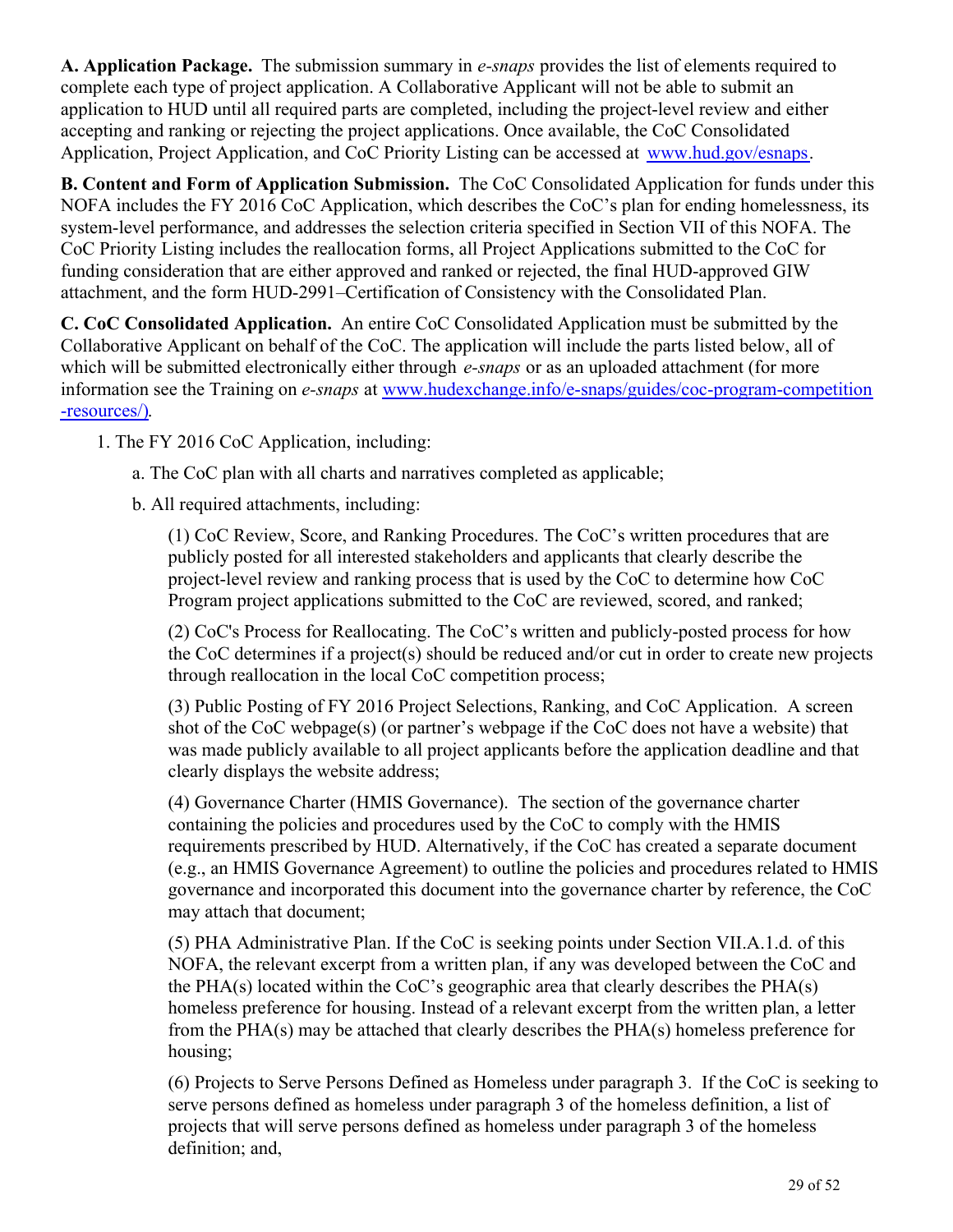(7) HDX Report. The report that shows all of the system performance measures that were submitted to HUD.

2. FY 2016 Project Application(s), including for each project application:

a. Project application, charts, narratives, and attachments;

b. SF-424 Application for Federal Assistance;

c. SF-424 Supplement, Survey on Ensuring Equal Opportunities for Application required for nonprofit applicants only where completion and submission of this survey is voluntary;

d. Documentation of Applicant and Subrecipient Eligibility. All project applicants must attach documentation of eligibility and the subrecipient must also be attached to the project application;

e. Applicant Certifications;

f. Form HUD-2880, Applicant/Recipient Disclosure/Update Report. Must be attached for each project and must include the correct amount of HUD assistance requested and must be dated between May 1, 2016 and September 14, 2016.

g. SF-LLL, Disclosure of Lobbying Activities (if applicable);

h. Applicant Code of Conduct. The Code of Conduct must be attached in *e-snaps* or on file with HUD at [http://portal.hud.gov/hudportal/HUD?src=/program\\_offices/administration/grants/conduct](http://portal.hud.gov/hudportal/HUD?src=/program_offices/administration/grants/conduct) and,

i. Form HUD-50070, Certification for Drug-Free Workplace dated between May, 1, 2016 and September 14, 2016.

3. The FY 2016 CoC Priority Listing, including:

a. Project reallocation forms (if applicable) that indicates the eligible renewal projects that are being reallocated in whole or part to create new project applications for:

(1) new permanent supportive housing project(s) that serve chronically homeless individuals and families, including unaccompanied youth, as defined in 24 CFR 578.3;

(2) rapid rehousing project(s) for homeless individuals and families, including unaccompanied youth, coming directly from the streets or emergency shelters, or fleeing domestic violence situations or other persons who meet the criteria of paragraph (4) of the definition of homelessness;

- (3) dedicated HMIS projects; and
- (4) SSO projects for centralized or coordinated assessment.
- b. New Project Listing;
- c. Renewal Project Listing;
- d. UFA Costs Project Listing;
- e. CoC Planning Project Listing; and
- f. Required Attachments:
	- (1) Final HUD-approved FY 2016 GIW; and

(2) Form HUD-2991, Certification of Consistency with the Consolidated Plan. The Collaborative Applicant must submit a certification by the jurisdiction in which the proposed project(s) will be located that the applicant's application(s) for funding is consistent with the jurisdiction's HUD-approved consolidated plan dated between May 1, 2016 and September 14, 2016.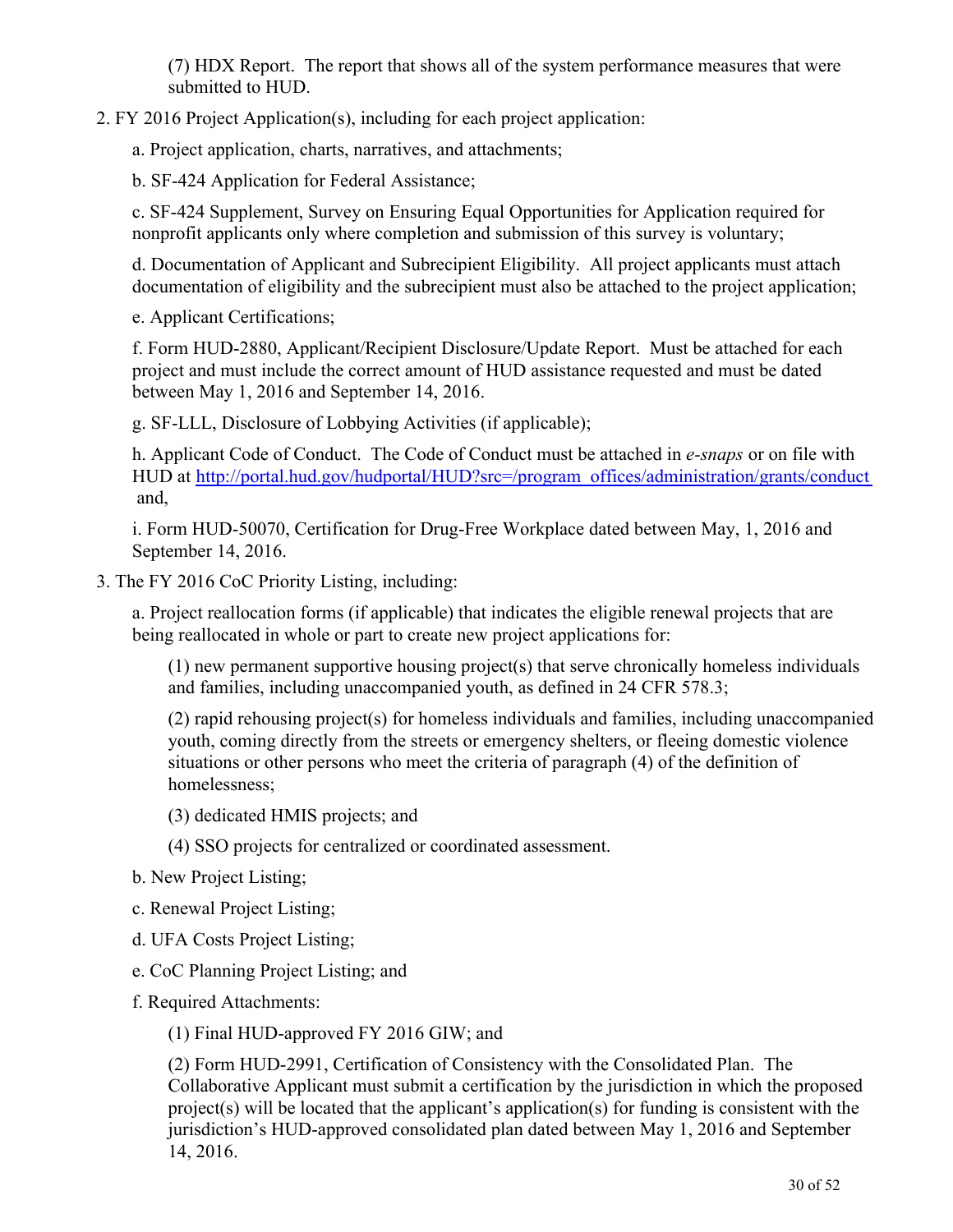4. Solo Applicants. Eligible project applicants that attempted to participate in the CoC planning process in the geographic area in which they operate, that believe they were denied the right to participate in a reasonable manner may submit an application to HUD and may be awarded a grant from HUD by following the procedure found in 24 CFR 578.35. Solo applicants must submit their project application to HUD by **7:59:59 p.m. eastern time, September 14, 2016,** which must include the CoC's notification of rejection of the project in the local competition as an attachment to the Solo Applicant's project application. If the CoC fails to provide written notification, outside of *e-snaps*, the Solo Applicant must attach a statement that the CoC did not provide the Solo Applicant written notification of the CoC rejecting the project in the local CoC competition. See Section X.C. of this NOFA for additional information regarding the Solo Applicant appeal process.

5. The General Section of HUD's FY 2016 NOFA contains certifications that the applicant will comply with fair housing and civil rights requirements, program regulations, and other Federal requirements, and (where applicable) that the proposed activities are consistent with the HUD-approved Consolidated Plan of the applicable State or unit of general local government.

## **D. Submission Dates and Times.**

## **1. Application Deadline Date**

a. Completed applications must be submitted to HUD on or before 7:59:59 p.m. eastern time on September 14, 2016.

b. Provisions at 24 CFR 578.9 require CoCs to design, operate, and follow a collaborative process for the development of an application in response to a NOFA issued by HUD. As part of this collaborative process, CoCs must implement internal competition deadlines to ensure transparency and fairness at the local level. The implementation of deadlines that meet the standards outlined below for FY 2016 Project Applications will be considered as part of scoring criteria as detailed in Section VII.A.2. of this NOFA.

(1) *Project Application.* All project applications are required to be submitted to the CoC no later than 30 days before the application deadline.

(2) *CoC Notification to Project Applicants.* The CoC is required to notify all project applicants no later than 15 days before the application deadline regarding whether their project applications will be submitted as part of the CoC Consolidated Application. Any project applicants that are rejected by the CoC must be notified in writing outside of *e-snaps*, with an explanation for the decision to reject the project application. CoCs that fail to provide such notice will not receive the maximum number of points available in Section VII.A.2.c. of this NOFA.

c. All applicants may access the [HUD Exchange Ask A Question](https://www.hudexchange.info/get-assistance/) (AAQ) any time prior to 7:59:59 p.m. eastern time, on the application submission deadline date for FY 2016 funds. Applicants that are experiencing technical difficulty should contact the AAQ immediately for assistance and document their attempts to obtain assistance. HUD strongly encourages CoCs to allow ample time to resolve any technical difficulties that might be encountered during the submission of the application to HUD. Applicants should not wait until the final minutes before the application submission deadline to submit CoC Priority Listing.

d. In order for the CoC Consolidated Application to be considered complete and properly submitted for review by HUD in the FY 2016 CoC Program Competition, the Collaborative Applicant must submit the entire CoC Consolidated Application by the submission deadline which includes: CoC Application, the CoC Priority Listing, and the project applications on behalf of the CoC. Note that the "**Submit**" button will not be available on the Submission Summary of the CoC Application and CoC Priority Listing until all required sections of the application and all parts of the listings, including accepting and ranking with a unique rank number or rejecting project applications have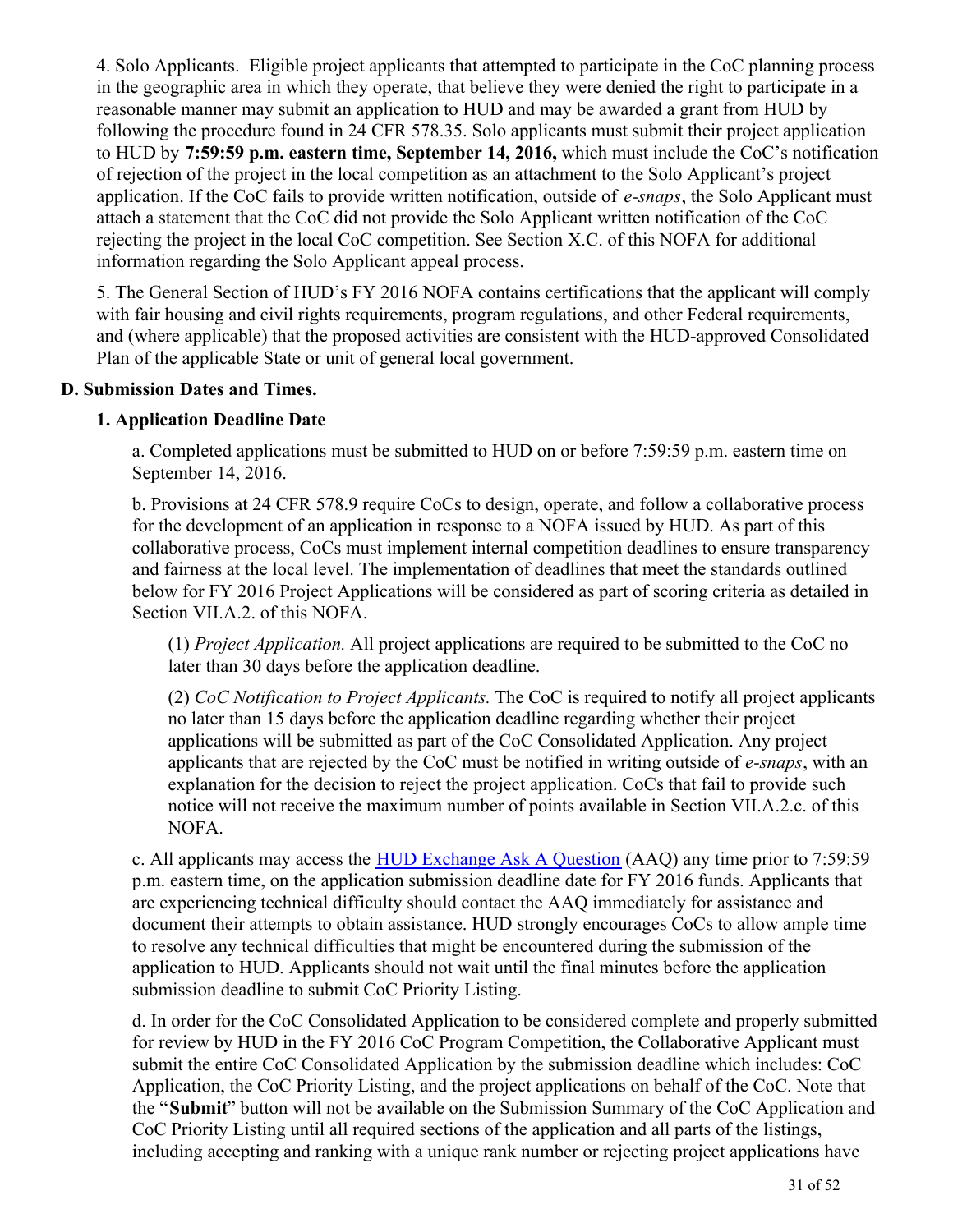been completed. Collaborative Applicants should review the Submission Summary form carefully to ensure that no sections state "Please Complete." **The CoC Application and the CoC Priority Listing are separate submissions in** *e-snaps***; therefore, Collaborative Applicants must ensure that both the CoC Application and the CoC Priority Listing, with all project applications either approved and ranked or rejected, are submitted in** *e-snaps* **prior to the application submission deadline**.

e. Collaborative Applicants must print a copy of the Submission Summary form from the CoC Application and the CoC Priority Listing before closing their internet browser after the CoC Consolidated Application has been submitted to HUD. This is the Collaborative Applicant's receipt of submission and proof of compliance with the application deadline. HUD will not give funding consideration to any Collaborative Applicant whose CoC Application or CoC Priority Listing are determined to be late and that are unable to provide HUD with a record of submission that verifies the FY 2016 CoC Consolidated Application was submitted prior to the application deadline date and time.

f. HUD strongly suggests that applicants use the "Export to PDF" functionality of *e-snaps* to print a hard copy of all submission documents for their records. This can be completed prior to or after submission.

g. As stated in Section VI of this NOFA, it is imperative that all Collaborative Applicants meet the submission deadline of September 14, 2016 at 7:59:59 p.m. eastern time. Applications that are not received on time will not be funded. Also, failure to submit a complete CoC Consolidated Application may also result in HUD finding that the Continuum of Care does not meet the requirements of the Act or its implementing regulations under 24 CFR 578.13. If the Secretary makes that finding, HUD may take remedial action to ensure fair distribution of grant amounts to eligible entities within the CoC's geographic area, which includes the possibility that HUD will designate another eligible applicant to be the Collaborative Applicant for the CoC. In addition to the remedial actions listed in 24 CFR 578.13(a), HUD may also decide to impose another remedial action, such as requiring the CoC to create new policies and procedures to ensure that the Collaborative Applicant performs its duties.

h. If after notice and reasonable opportunity to be heard, HUD finds pursuant to 24 CFR 578.13, that one or more Continuums have failed to comply with the requirements of the Act and CoC program regulation, HUD may, solely at its discretion and only if sufficient funds become available by recapture, publish a new NOFA for eligible applicants in Continuums that HUD has determined do not meet the requirements of the Act and program regulations.

#### **E. Intergovernmental Review. Not Applicable.**

#### **F. Funding Restrictions. Not Applicable.**

#### **G. Other Submission Requirements**

**1. Waiver of Electronic Submission Requirements.** The regulatory framework of HUD's electronic submission requirement is the final rule established in 24 CFR 5.1005. CoCs seeking a waiver of the electronic submission requirement must request a waiver in accordance with 24 CFR 5.1005. HUD regulations allow for a waiver of the electronic submission requirement for good cause. For the Continuum of Care Program Competition, HUD is defining good cause as follows:

a. there are no computers that could be used by applicants or the Collaborative Applicant that are newer than 5 years old anywhere within the CoC's geographic area; or

b. there are no computers that could be used by applicants or the Collaborative Applicant anywhere within the CoC's geographic area; or

c. there is not internet access that could be used by applicants or the Collaborative Applicant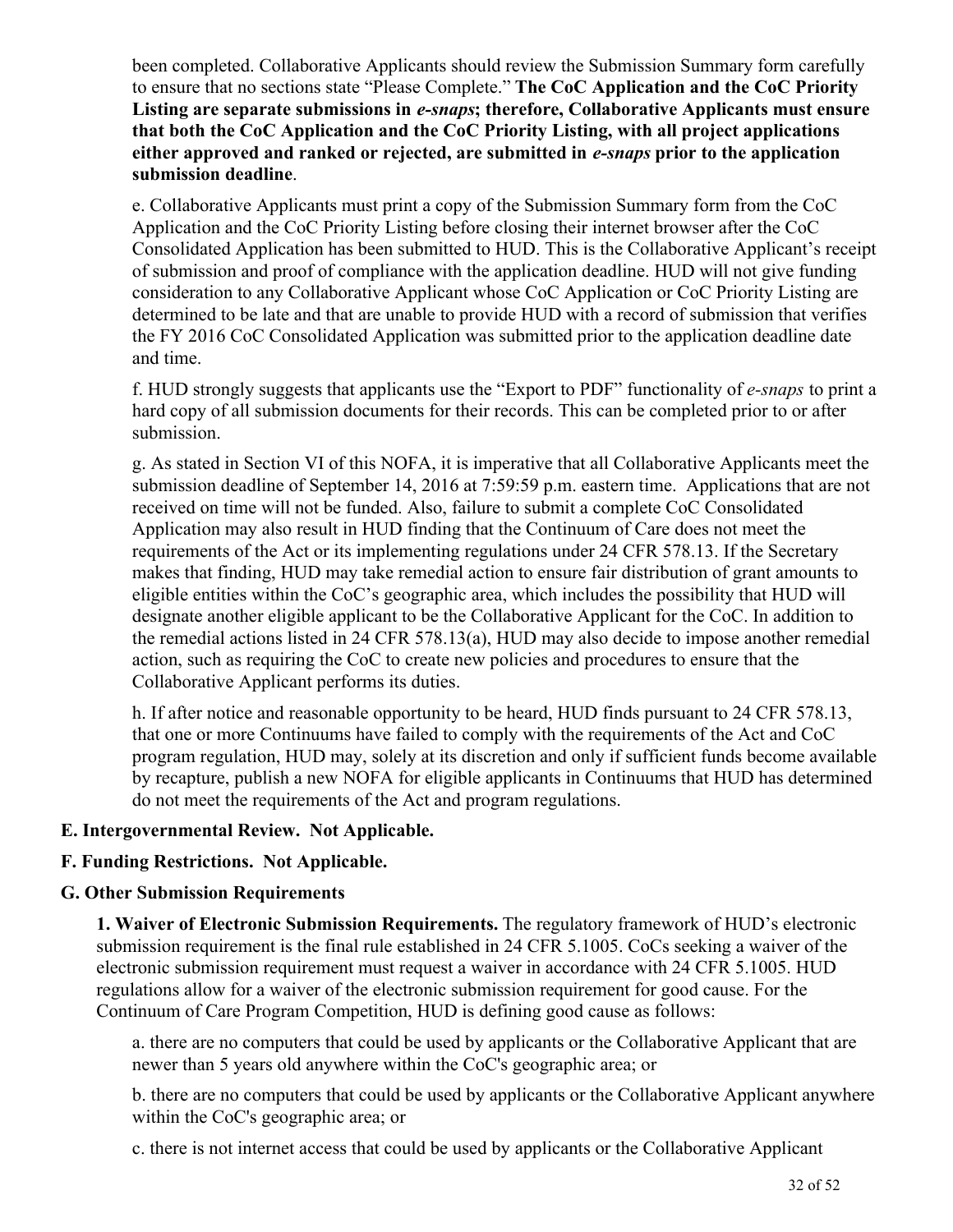anywhere within the CoC's geographic area.

HUD will grant waivers only at the CoC level and not at the individual project applicant level, and only to CoCs that were approved by HUD during the required CoC Registration process.

If the waiver is granted, the Office of Special Needs Assistance Programs' response will include instructions on how many copies of the paper application must be submitted, as well as where to submit them. CoCs that are granted a waiver of the electronic submission requirement will not be afforded additional time to submit their applications. Therefore, Collaborative Applicants seeking a waiver of the electronic submission requirement on behalf of the CoC should submit their waiver request with sufficient time to allow HUD to process and respond to the request. Collaborative Applicants should also allow themselves sufficient time to submit the application on behalf of the CoC so that HUD receives the application by the established deadline date. For this reason, HUD strongly recommends that if a Collaborative Applicant finds it cannot submit its application electronically and must seek a waiver of the electronic grant submission requirement, it should submit the waiver request to the Office of Special Needs Assistance Programs no later than 30 days after the publication date of this NOFA. To expedite the receipt and review of each request, Collaborative Applicants may fax their written requests to Norm Suchar, at (202) 401-0053. If HUD does not have sufficient time to process the waiver request, a waiver will not be granted. Paper applications received without a prior approved waiver and/or after the established deadline will not be considered.

#### <span id="page-34-0"></span>**VII. Application Review Information**

#### **Preference Points**

 HUD encourages activities in communities with Preferred Sustainability Status (PSS) and/or Promise Zones (PZ). HUD will award two (2) points for qualified activities within a designated zone or area and supporting either or both initiative(s). In no case will HUD award more than two preference points for these activities.

 a. To receive Preferred Sustainability Status Communities Preference Points, applicants must submit form HUD2995, Certification of Consistency with Sustainable Communities Planning and Implementation, signed by the designated Preferred Sustainability Status Community point of contact. Designated PSS Communities Points of Contacts can be found on HUD's [funds available page.](http://portal.hud.gov/hudportal/HUD?src=/program_offices/administration/grants/nofa11/psscontacts)

 b. To receive Promise Zones Preference Points, applicants must submit form HUD 50153, Certification of Consistency with Promise Zone Goals and Implementation, signed by the Promise Zone Official authorized to certify the project meets the criteria to receive preference points. To view the list of designated Promise Zones and persons authorized to certify, please see the [Promise Zone pages on HUDExchange](https://www.hudexchange.info/programs/promise-zones/designee-contact-information/). The bonus points from the FY 2016 General Section NOFA do not apply to the FY 2016 CoC

Program Competition.

**A. Criteria.** CoC Consolidated Applications will be assessed on a 200 point scale. No Collaborative Applicants have exercised the authority under 422(j) of the Act; therefore, no selection criteria based on section  $427(b)(1)(A)(viii)$  is included in this NOFA. Additionally, for purposes of the requirements of section  $427$  (b)(1)(B)(iv)(II) of the Act. HUD considers "all relevant subpopulations" to mean families, youth, veterans, persons fleeing domestic violence, persons who are unsheltered, and chronically homeless individuals and families.

**1. CoC Coordination and Engagement.**  HUD will award up to 43 points to CoCs that demonstrate coordination with other systems of care that serve homeless individuals and families, including sources of funding other than the CoC Program; an inclusive and outcome-oriented community process, including an organization structure(s) and decision-making process for developing and implementing a CoC strategy that is inclusive of representatives from both the private and public sectors, has a fair and impartial project review and selection process; and has created, maintained, and built upon a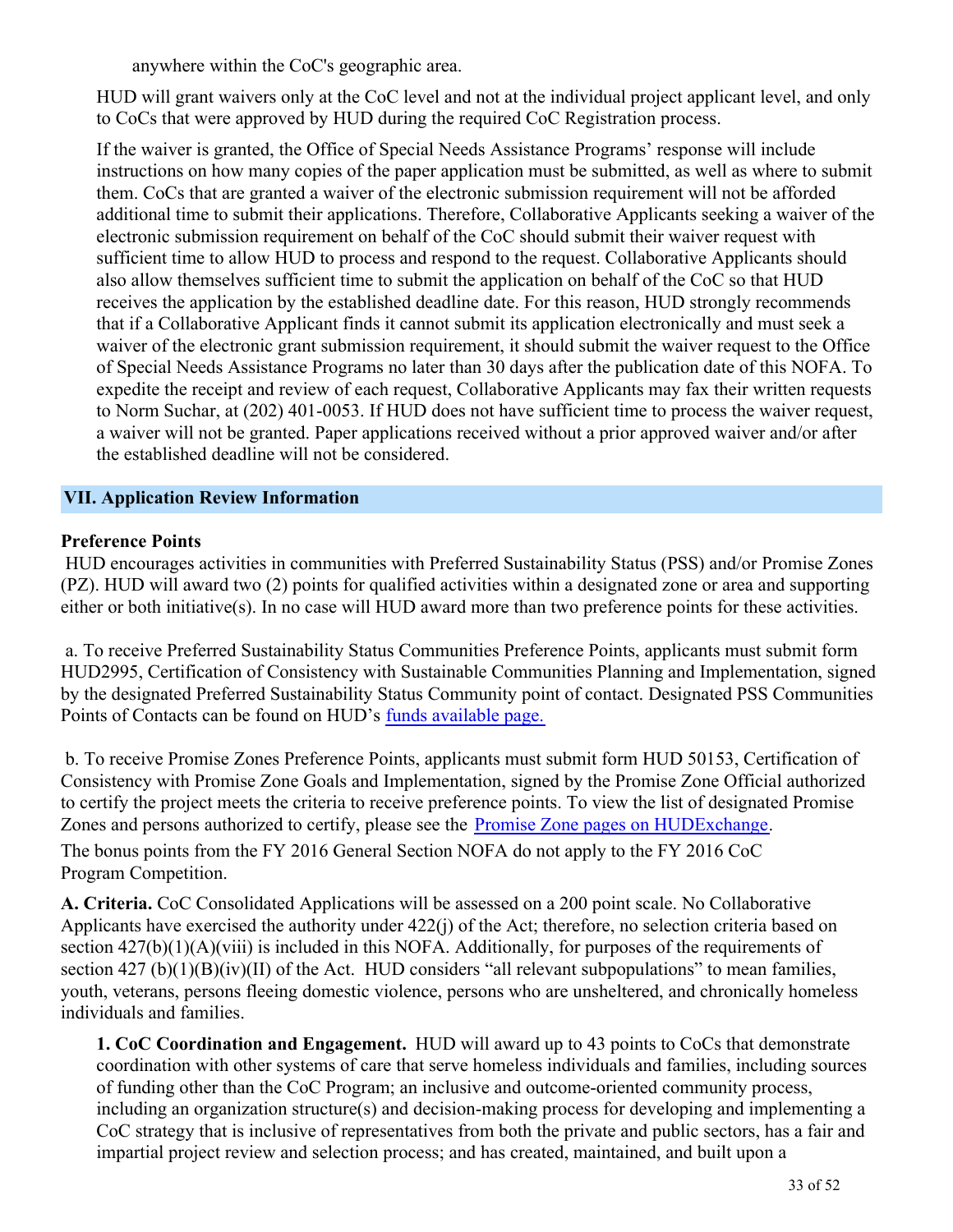community-wide inventory of housing for homeless individuals and families. HUD will award up to:

a. *Inclusive Structure and Participation.* Up to 5 points to CoCs that clearly demonstrate that the CoC solicits and considers opinions from individuals and organizations with knowledge of homelessness in the geographic area or an interest in preventing or ending homelessness in the geographic area. Maximum points will be awarded to CoCs that clearly demonstrate the CoC membership includes and has an open invitation process for individuals and organizations located within its geographic area that serve homeless persons, particularly victim service providers and homeless youth providers; and shows that the CoC accepts and considers proposals from organizations that have not previously received CoC Program funding.

b. *Coordination with the Consolidated Plan, Emergency Solutions Grants (ESG), and Other Organizations.* Up to 4 points to CoCs that identify and coordinate with other organizations and each Consolidated Plan jurisdiction located within its CoC geographic area that serves homeless individuals, families, unaccompanied youth, and persons fleeing domestic violence. To receive maximum points, CoCs must demonstrate coordination with organizations funded by Housing Opportunities for Persons With AIDS (HOPWA), Temporary Assistance for Needy Families (TANF), Runaway and Homeless Youth (RHY), Head Start programs, Child Care (Child Care and Development Fund), home visiting (Maternal, Infant, and Early Childhood Home Visiting, or MIECHV), Healthy Start, and other housing and service programs funded through Federal, State, local, and private processes and CoCs must participate and provide information to help the Consolidated Plan jurisdiction(s) complete their plan(s) which includes how the CoC consults with each Consolidated Plan jurisdiction(s), whether PIT count data is provided for the development or update to the Consolidated Plan, and whether the CoC provides consultation to the ESG recipient(s) to determine the ESG allocation and performance plans, including how to evaluate and improve performance of ESG project activities.

c. *Addressing the Needs of Victims of Domestic Violence.* Up to 3 points to CoCs that demonstrate efforts to address the needs of persons fleeing domestic violence, including their families. Maximum points will be awarded to CoCs that clearly demonstrate how the CoC ensures that persons fleeing domestic violence are offered available safe housing and services available. CoCs will receive full points if the CoC addresses how housing and services are made available to persons fleeing domestic violence from the following programs: the CoC Program, ESG Program, programs funded by the Department of Justice and the Department of Health and Human Services.

d. *Public Housing Agencies.* Up to 3 points to CoCs that demonstrate coordination with the PHAs located in the CoC's geographic area resulting in PHAs that have admission preferences for households experiencing homelessness or can demonstrate that new PHA admissions are households that were experiencing homelessness. Maximum points will be awarded to CoCs that demonstrate coordination with the PHA(s) located in the CoC's geographic area and includes documentation from the PHA (e.g., excerpt from the PHA(s) plan that specifically addresses homeless preferences or a letter from the PHA(s) that addresses homeless preferences) that must be attached to the CoC Application.

e. *Discharge Planning.* 2 points to CoCs that affirm coordination with and assistance in State or local discharge planning efforts to ensure that those discharged are not released directly to the streets, emergency shelters, or other McKinney-Vento Homeless Assistance programs. No points will be awarded if the CoC does not coordinate with or assist in State or local discharge planning efforts.

f. *Centralized or Coordinated Assessment System.* Up to 3 points to CoCs that demonstrate the existence of a centralized or coordinated assessment system and describe how the CoC ensures the following: 1) that its entire geographic area is covered by the system; 2) that the system is accessible to those least likely to access it; 3) that the system prioritized assistance in a standardized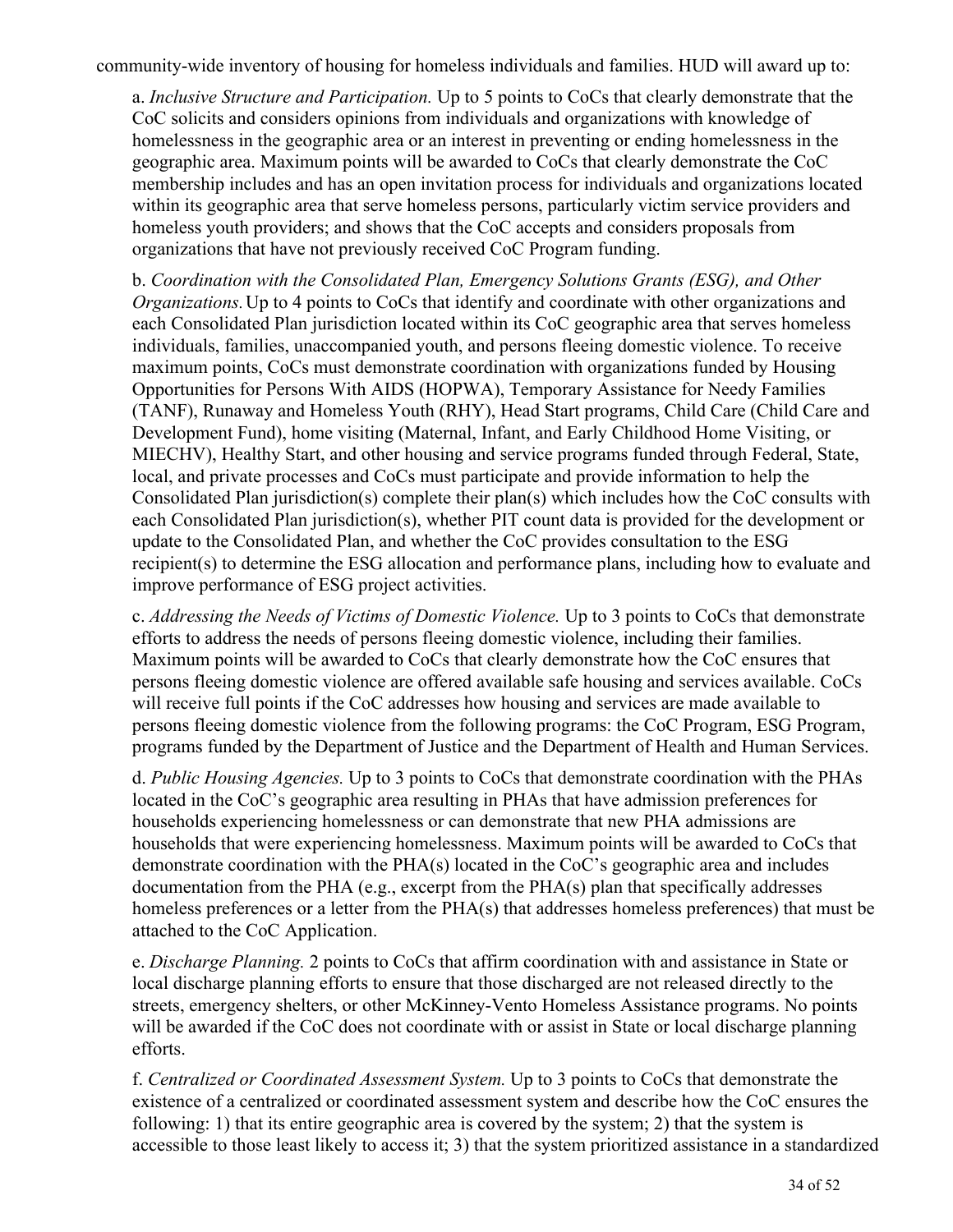non-discriminatory manner to ensure that people who are most in need of assistance receive it in a timely manner. Maximum points will be awarded to CoCs that demonstrate the existence of a centralized or coordinated assessment system that covers the entire CoC geographic area, has a strategy for advertising the program to all eligible persons regardless of race, color, national origin, religion, sex, age, familial status, disability, actual or perceived sexual orientation, gender identity, or marital status who are least likely to apply in the absence of special outreach, and includes a standardized assessment process to prioritize assistance to ensure persons who are most in need of assistance receive it in a timely manner. The CoC must also identify the types of organizations (e.g., local government, law enforcement, CDBG/HOME/ESG entitlement jurisdictions, affordable housing developers, early childhood programs, education authorities, mental health organizations.) that participate in the phases or activities of the centralized or coordinated assessment system.

g. *Housing First and Reducing Barriers.* Up to 12 points to CoCs that demonstrate at least 75 percent of all housing project applications (i.e., permanent housing, transitional housing, and safe haven) submitted under this NOFA are using the Housing First approach by providing low barrier projects that do not have service participation requirements or preconditions to entry and prioritize rapid placement and stabilization in permanent housing. This means the projects allow entry to program participants regardless of their income, current or past substance use, criminal records–with the exceptions of restrictions imposed by federal, state or local law or ordinance (e.g., restrictions on serving people who are listed on sex offender registries), and history of domestic violence. Maximum points will be awarded to CoCs where both the CoC Application and project application(s) clearly demonstrate that at least 75 percent of the housing project application(s) clearly demonstrate the use of the Housing First approach and commit to operating as low barrier. Any housing project application(s) that indicates a Housing First approach and low barrier and is reviewed, approved, and ranked by the CoC and is awarded FY 2016 CoC Program funds will be required to operate as a Housing First and low barrier project.

h. *Outreach.* Up to 3 points to CoCs that demonstrate recipients have implemented specific strategies that affirmatively further fair housing as detailed in 24 CFR 578.93(c), and ensure that outreach is conducted to homeless individuals and families who are least likely to request housing or services in the absence of special outreach. Maximum points will be awarded to CoCs that provide information that demonstrates that 100 percent of the geographic area is covered by the strategies and that describes the specific outreach procedures in place that are used by the homeless service organizations to identify and engage unsheltered homeless individuals and families, including their efforts to provide effective communication with persons with disabilities and ensure meaningful access to persons with limited English proficiency. Applicants must describe the procedures they will use to market their housing and supportive services to eligible persons regardless of race, color, national origin, religion, sex, age, familial status, or disability who are least likely to apply in the absence of special outreach.

i. *Criminalization.* Up to 2 points to CoCs that implemented specific strategies to prevent criminalization of homelessness within the CoC's geographic area. Maximum points will be awarded to CoCs that indicate specific strategies to ensure homelessness in not criminalized such as engaging or educating local policy makers, engaging or educating law enforcement, implementing community plans, or engaging or educating businesses.

j. *Rapid Rehousing.* Up to 4 points to CoCs that demonstrate an increase, if needed, in the number of rapid rehousing units available as recorded on the 2016 HIC data submitted to HUD. Maximum points will be awarded to CoCs that demonstrate an increase in the number of rapid rehousing units in the CoC geographic area as reported in HDX from 2014, as reported in the FY 2015 CoC Application, to 2016, or that can clearly demonstrate the number of rapid rehousing units in the CoC's geographic area sufficiently meets the needs for this type of housing. If a CoC has sufficient rapid rehousing units to accommodate the need for rapid rehousing in its geographic area, it may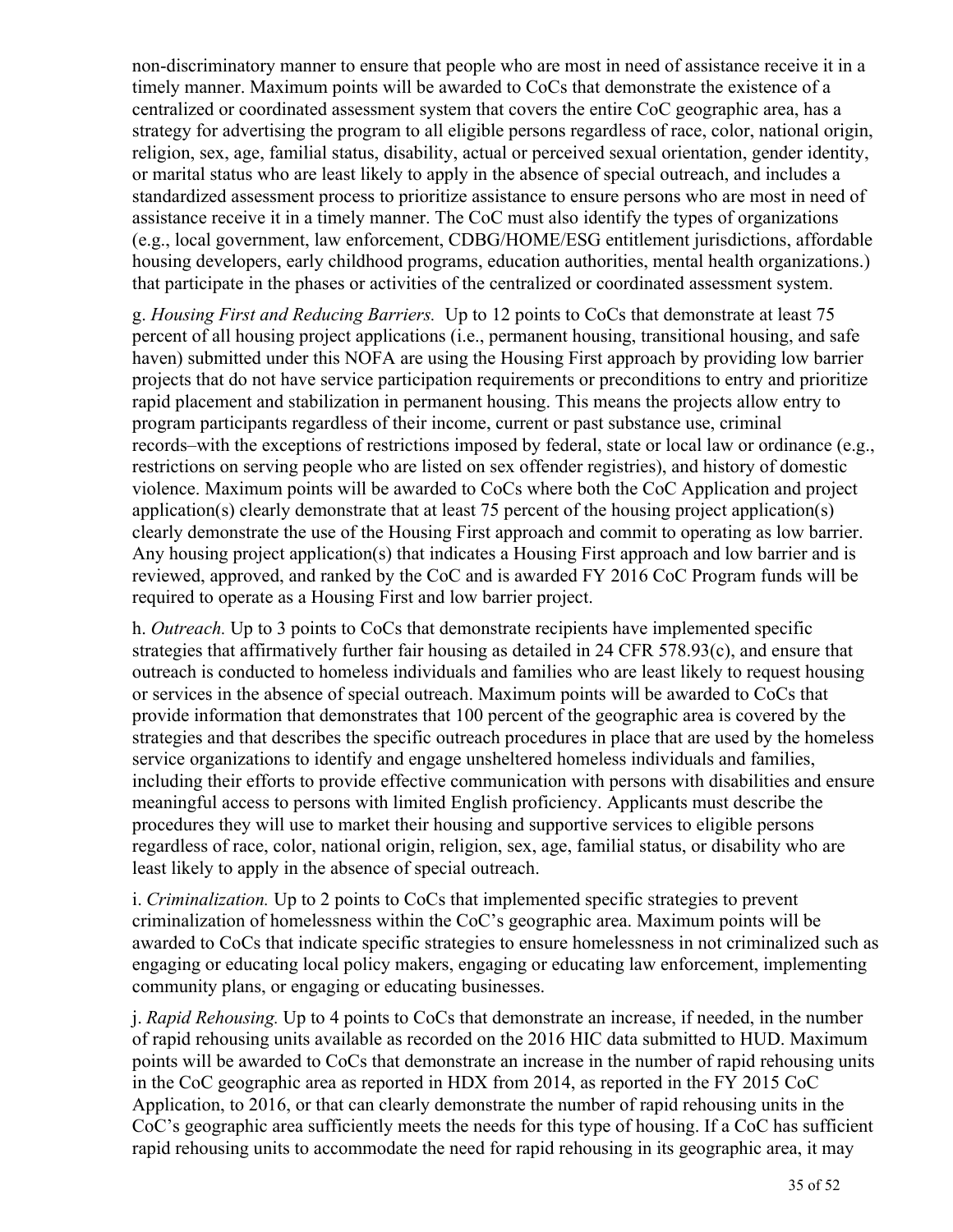receive maximum points by stating it has sufficient rapid rehousing units which will be verified against the information provided through the 2015 Annual Homeless Assessment Report (AHAR).

k. *Mainstream Benefits and Other Assistance.* Up to 2 points to CoCs that demonstrate CoC Program funded projects supplement CoC Program funds with resources from other public and private sources, including mainstream programs that assist homeless program participants in applying for and receiving mainstream benefits. Maximum points will be awarded to CoCs that demonstrate systematically keeping program staff up-to-date regarding mainstream resources available for homeless program participants (e.g., Food Stamps, SSI, TANF, substance abuse programs), collaboration with healthcare organizations to assist homeless program participants with enrolling in health insurance, and that 75 percent of projects provide assistance with the effective utilization of Medicaid and other benefits. Additionally, the CoC will need to demonstrate that it works with CoC Program-funded projects to assist them in obtaining other types of public and private funding for use in the projects.

**2. Project Ranking, Review, and Capacity.** HUD will award up to 29 points to CoCs that clearly demonstrate the existence of a coordinated, inclusive, and outcome-oriented community process for the solicitation, objective review, ranking, and selection of CoC Program project applications that includes a GIW that does not require revisions that would have increased the CoC's ARD after HUD issues the final approved GIW to accurately reflect those projects eligible for renewal, and a process by which renewal projects are reviewed for performance and compliance with 24 CFR part 578. HUD will award up to:

a. *Objective Criteria and Past Performance.* Up to 18 points to CoCs for the extent to which they demonstrate the use of established objective criteria used to review project applications requesting CoC Program funding. Out of the available 18 points, up to 10 points will be awarded to CoCs that attach written documentation that clearly demonstrates the CoC uses objective criteria (e.g., project performance, monitoring results) in the review, ranking, and selection process for the FY 2016 CoC Program Competition. Up to 4 points are for demonstrating the consideration of past performance with CoC Program funds (or if a first-time renewal SHP or SPC funds) as evidenced by the review of renewal project APRs or other performance data (e.g., custom-generated HMIS reports). Up to 4 points will be for the extent to which CoCs consider the severity of needs and vulnerabilities experienced by program participants which includes, but is not limited to: low or no income, current or past substance abuse, criminal record–with the exception of restrictions imposed by federal, state, or local law or ordinance–and chronic homelessness in the CoC Program-funded projects as these barriers relate to determining project review, selection, priority, and ranking.

b. *Reallocating Projects.* Up to 4 points to CoCs that demonstrate the ability to reallocate lower performing projects to create new higher performing projects. To receive maximum points, the CoC will need to:

i. demonstrate the CoC actively encourages new and existing providers to apply for new projects through reallocation; or

ii. demonstrate the CoC has cumulatively reallocated at least 20 percent of the CoC's ARD in the FY 2013, FY 2014, and FY 2015 CoC Program Competitions.

To receive maximum points, CoCs may demonstrate in the CoC Process for Reallocation attachment how the reallocation process is communicated throughout the CoC's geographic area and encourage new and existing providers to apply for new projects using the reallocation process. If the CoC chooses to use this second option, reallocating 20 percent of the CoC's ARD in FY 2013, FY 2014, and FY 2015 CoC Program Competitions, HUD will confirm this information by reviewing each year's ARD and the percentage of the ARD submitted under the reallocation process.

c. *Ranking and Selection Process.* Up to 3 points to CoCs that demonstrate the use of a ranking and 36 of 52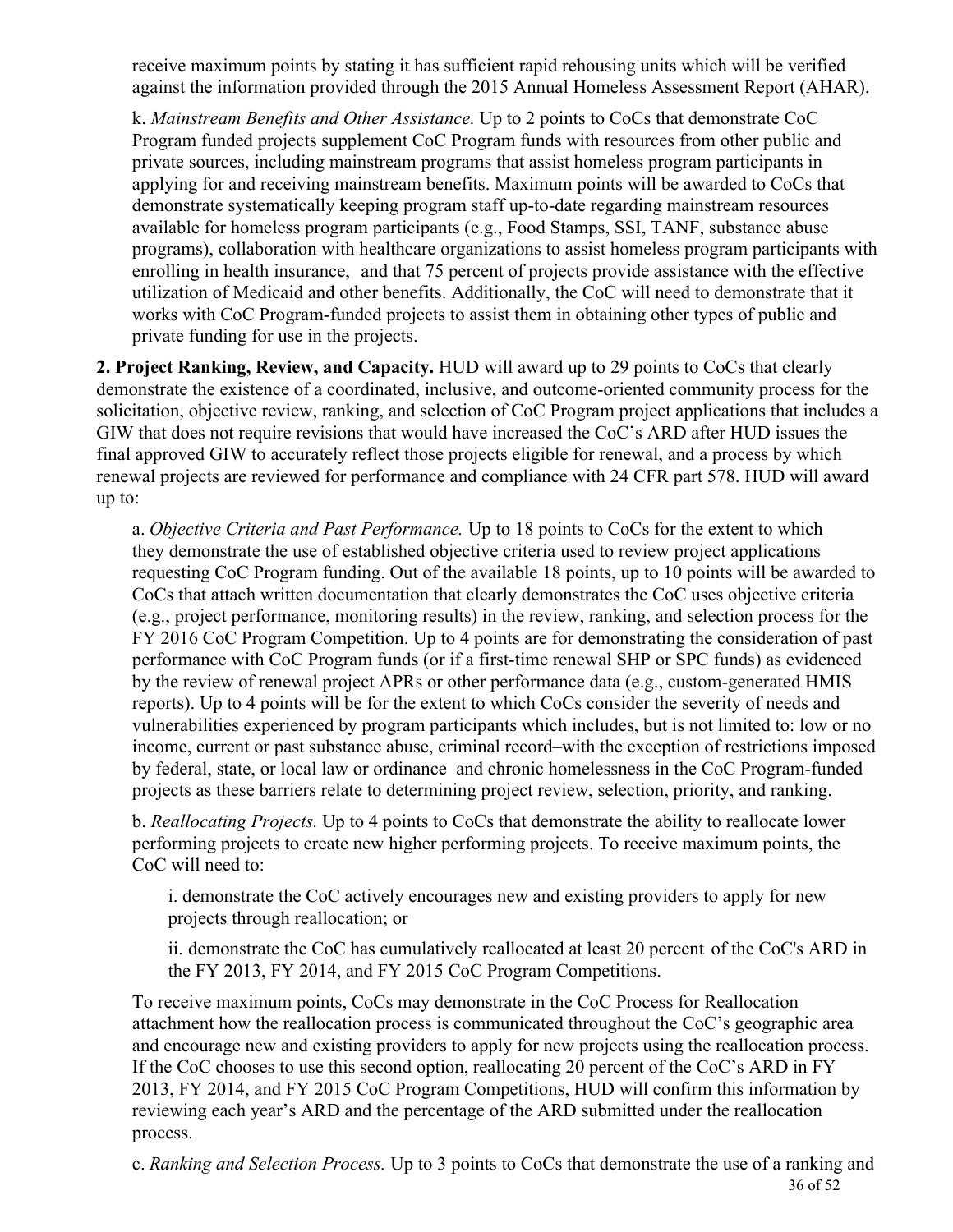selection process for project applications that is publicly announced by the CoC, including published written policies and procedures that include maintaining dated meeting minutes for all meetings that pertain to the CoC's local competition process. The CoC will be required to submit written documentation of a rating and ranking/review process for all projects (new and renewal). This may be published written policies and procedures for this CoC Program Competition in the CoC governance charter or a standalone document. Evidence of the rating and ranking/review process decision must be presented via dated meeting minutes, and evidence that the meeting minutes were made available to the CoC's full membership. Additionally, to receive maximum points, the CoC must post on its website all parts of the CoC Consolidated Application, including the Priority Listing with all project applications accepted and ranked or rejected and all attachments that will be submitted to HUD, a minimum of 2 days before the application submission deadline and notify community members and key stakeholders that the application and priority listings are available. CoCs that do not have a website must post this information to a partner website within the CoC (e.g., county/city website). In the event that HUD is notified and confirms that a CoC did not notify project applicants who submitted their project applications to the CoC by the required deadline whether their project application(s) were accepted or rejected in writing, outside of *e-snaps* and including the reasons for the rejection–no later than 15 days before the application deadline, the CoC will automatically receive 0 points for this selection criteria. If a project applicant appeals the decision by the CoC to reject its project application(s) because it believes it was denied the right to participate in the local CoC planning process in a reasonable manner, HUD will follow the process outlined in 24 CFR 578.35(b) and Section X of this NOFA. This could result in HUD electing to fund the appealed project by de-funding or cutting other project(s), including renewal projects, within the CoC.

d. *Recipient Performance Monitoring.* Up to 4 points to CoCs that demonstrate they monitor the project performance of grants and capacity of recipients whose renewal grants are included on the Project Listing in the CoC's FY 2016 CoC Application. To receive maximum points, the CoC must have monitored the renewing project applicants and projects for utilization rates, increasing housing stability, participant eligibility, length of time homeless, destination upon program exit, increasing participant income, and connecting program participants to mainstream benefits. The CoC must describe the criteria and processes it uses for monitoring recipients, including how the CoC assesses project capacity to implement CoC Program requirements (e.g., timely submission of APRs, timely draws from LOCCS.) in order to successfully carry out the requirements of the Act, 24 CFR part 578, and local CoC priorities.

**3. Homeless Management Information System.** HUD will award up to 18 points to CoCs that clearly demonstrate the existence of a functioning HMIS that facilitates the collection of information on homelessness using residential and other homeless services and stores that data in an electronic format. HUD will award:

a. *HMIS Governance.* Up to 2 points to CoCs that have in place a governance charter that addresses the policies and procedures necessary to meet the HMIS requirements established by HUD. These policies may be incorporated directly into the governance charter or prepared in a separate document and incorporated by reference into the governance charter. To receive maximum points, the CoC and the HMIS Lead must also have a formal written agreement, a memorandum of understanding or a memorandum of agreement that clearly defines the roles and responsibilities of the CoC and HMIS Lead. A copy of the sections of the governance charter addressing the HMIS policies and procedures (or the document incorporated by reference) and the agreement or memorandum must be attached to the CoC Application in *e-snaps.*

b. *HMIS Policy and Procedures.* 3 points to CoCs that adopt and follow an HMIS Policy and Procedures Manual that includes signed agreements that specify the roles and responsibilities of the HMIS Lead and the Contributing HMIS Organizations (CHOs). A copy of the HMIS Policy and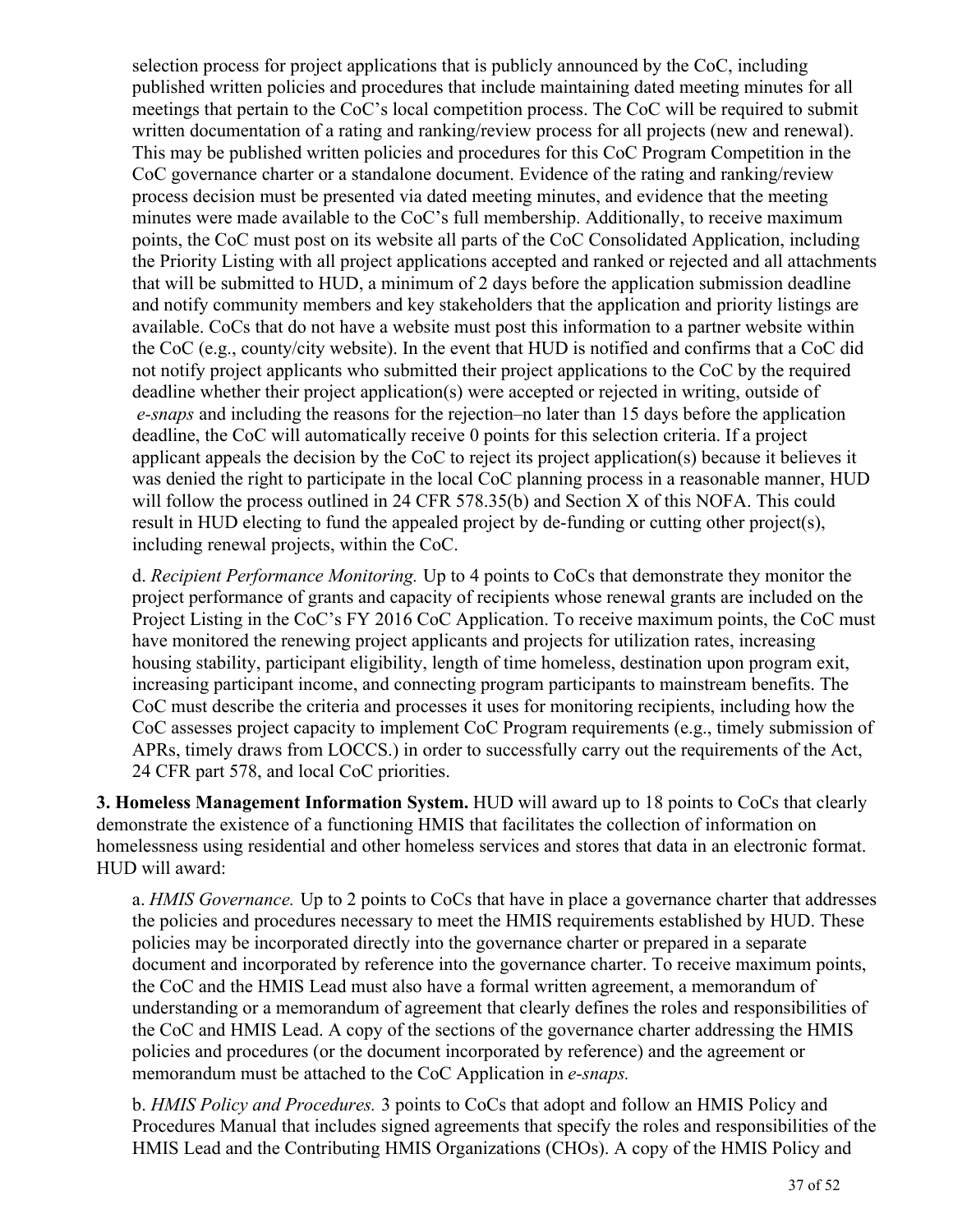Procedures must be attached to the CoC Application in *e-snaps.*

c. *Housing Inventory Count (HIC).* 1 point to CoCs that submitted the 2016 HIC data in the HDX by the May 2, 2016 submission deadline. If a CoC did not submit the 2016 HIC by May 2, 2016, the CoC will receive 0 points.

d. *Bed Coverage.* Up to 4 points to CoCs that recorded 86 percent or higher for the bed coverage rate in the CoC's geographic area. CoCs will be assessed on the bed coverage rate for each housing type within the CoC that includes: emergency shelter, safe haven, transitional housing, rapid rehousing, permanent supportive housing, and other permanent housing beds that are dedicated to serving homeless persons (e.g., Veterans Affairs programs, HOPWA). The bed coverage rate is the number of HMIS participating beds divided by the number of year-round beds dedicated to homeless persons in the geographic area covered by the CoC. Beds funded by victim service providers must not be included in this calculation. Further, if the bed coverage rate is 0-85 percent, the CoC must provide clear steps on how it intends to increase this percentage over the next 12 months to receive partial credit.

e. *Data Quality.* Up to 4 points to CoCs that report the number of unduplicated client records with null or missing values for the Universal Data Elements on a single day, as selected by the CoC, within the last 10 days of January 2016. Maximum points will be awarded to CoCs that have below 10 percent null or missing values and below10 percent of refused or unknown values for the Universal Data Elements as recorded in the HMIS based on the number of unduplicated client records based on a single day, selected by the CoC, within the last 10 days of January 2016; demonstrate that HMIS data is reviewed at least quarterly, and provides standardized HMIS data quality reports for the CoC and CHOs.

f. *Required HMIS Reports.* Up to 4 points to CoCs that demonstrates it is able to generate HUD required reports (e.g., CoC Annual Performance Report, ESG Consolidated Annual Performance and Evaluation Report (CAPER)) as well as the HIC and Annual Performance Assessment Report (AHAR). HUD will award 2 of the 4 points to CoCs that demonstrate all tables submitted to HUD were accepted and used in the last AHAR.

4. **Point-in-Time Count.** HUD will award up to 9 points to CoCs related to the collection, use, and submission of data from the last PIT count (2016 or 2015). The last required PIT count year was 2015; however, many CoCs conducted a 2016 PIT count, and the 2016 PIT count data should be used for this requirement. HUD will award:

a. *PIT Count and Data Submission.* Up to 3 points to CoCs that conducted a PIT count and reported the data in HDX. Maximum points will be awarded to CoCs that:

(1) conducted a sheltered and unsheltered PIT count during the last 10 days in January 2016 (or January 2015), or if an exception was requested and provided to HUD during the time period agreed upon by the CoC and HUD; and,

(2) submitted the PIT data for 2016 in HDX by May 2, 2016 or submitted the PIT data for 2015 in HDX by May 15, 2015.

b. *Methodology for Sheltered PIT Count.* Up to 2 points to CoCs for the CoC's ability to collect and report data on sheltered homeless during the 2016 (or 2015) PIT count that includes the methods used to ensure an accurate count of homeless individuals and families, including subpopulation information, and the processes in place to ensure data quality and whether there were any changes to the methodology used from the 2015 sheltered count.

c. *Methodology for Unsheltered PIT Count.* Up to 2 points to CoCs for its ability to collect and report thorough, accurate, and quality data on unsheltered homelessness to ensure data quality, reducing the occurrence of counting unsheltered homeless more than once during a 2016 (or 2015) PIT count, and whether there were any changes from the previous unsheltered count (2014 or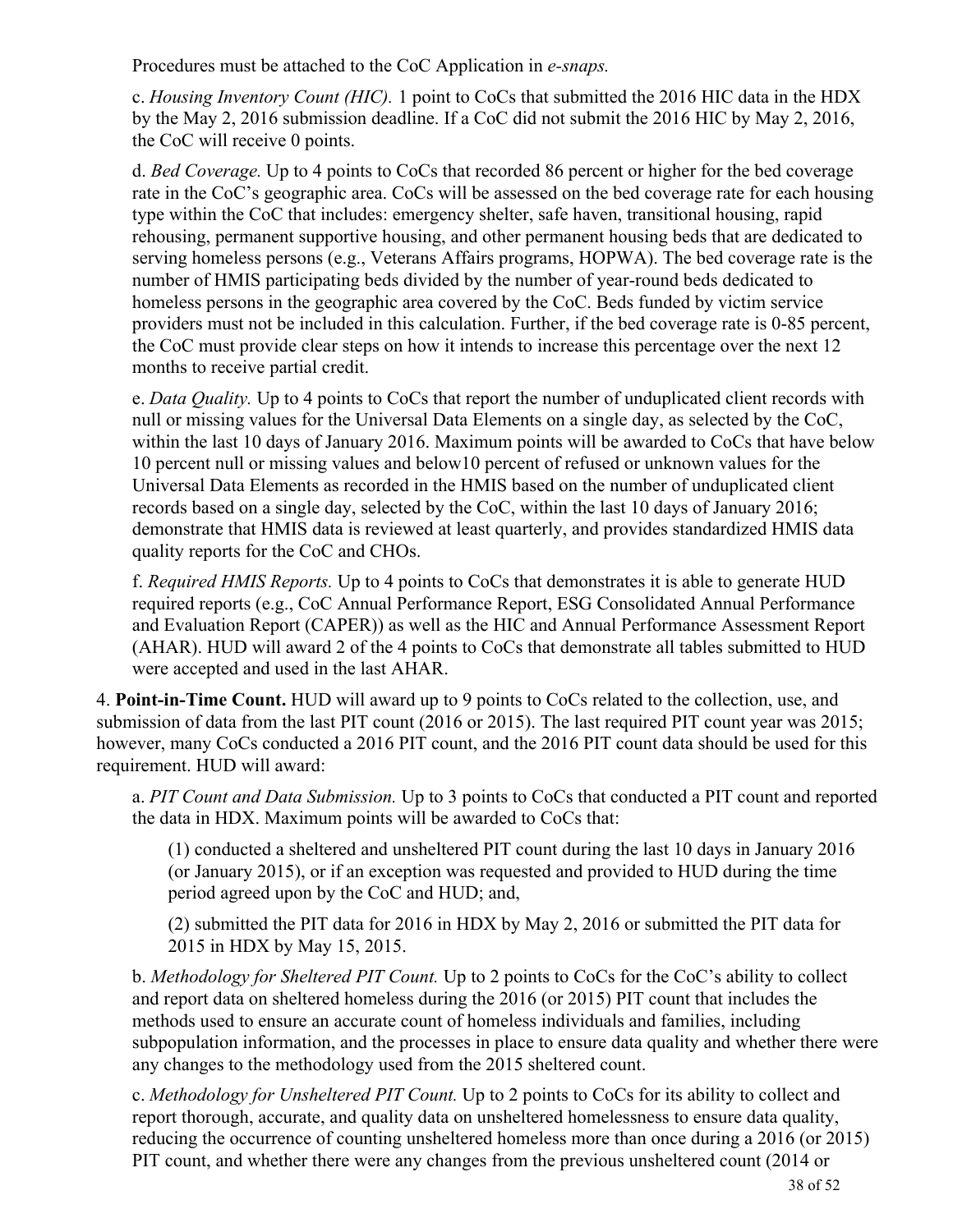2015).

d. *Conducting an Effective Youth Count in 2016.* Up to 2 points to CoCs that took extra measures to identify youth in their PIT count. To receive maximum points, CoCs must demonstrate that in they undertook specific activities, including meeting with youth experiencing homelessness and organizations that serve youth, to get a better count of unsheltered youth.

**5. System Performance.** HUD will award up to 41 points based on CoC system-wide performance related to reducing homelessness within the CoC's defined geographic area as reported to HUD via HDX. HUD will award:

a. *Reducing the Number of Homeless Individuals and Families.* Up to 7 points to CoCs that demonstrate an overall reduction in the number of individuals and families who experience homelessness. The information provided for both sheltered and unsheltered homeless based on the criteria below will be verified against the information submitted to the HDX. To receive maximum points:

(1) the CoC will receive up to 2 of the 7 points for demonstrating a decrease in the number of sheltered homeless individuals and families in the 2016 PIT count compared to the 2015 PIT count and for FY 2015 (October 1, 2014 through September 30, 2015) compared to FY 2014 (October 1, 2013 through September 30, 2014) as recorded in HDX; and,

(2) the CoC will up to 5 of the 7 points for demonstrating a decrease in the number of unsheltered homeless individuals and families in the 2016 PIT count (or the 2015 PIT count if one was conducted in 2016) compared to the previous PIT count as recorded in HDX.

b. *Reduction in the Number of First Time Homeless.* Up to 2 points for a CoC that demonstrates how it is working to reduce the number of individuals and families who become homeless for the first time. Maximum points will be awarded to CoCs that identify the process by which risk factors are identified in its community for becoming homeless for the first time and clearly describe the strategies and partnerships in place to address individuals and families at risk of becoming homeless.

 c. *Length of Time Homeless.* Up to 7 points to CoCs that provide information to HUD on the length of time individuals and families remain homeless and specifically describe how the length of time individuals and families remain homeless has been reduced in the CoC's geographic area and the ongoing efforts that the CoC will carry out to continue to reduce the length of time individuals and families remain homeless. To receive maximum points, a CoC must provide a narrative that describes specific efforts currently used to track and record the length of time individuals and families have remained homeless and the planning process to reduce the length of time individuals and families remain homeless. The narrative must indicate how data from CoC- and ESG-funded projects are considered, particularly in relation to the identification of and provision of housing for individuals and families with the longest length of time homeless.

d. *Successful Permanent Housing Placement or Retention.* Up to 7 points to CoCs based on the extent to which projects exit program participants into permanent housing (subsidized or non-subsidized) or the retention of program participants in CoC Program-funded permanent supportive housing. To receive maximum points, a CoC must demonstrate that 80 percent of persons who exit transitional housing and rapid re-housing projects exit to a permanent housing destination and that 80 percent of people in CoC program-funded permanent supportive housing remain for at least 12 months.

e. *Returns to Homelessness*. Up to 4 points to CoCs that provide information to HUD on the extent to which individuals and families leaving homelessness experience additional spells of homelessness and specifically describe how the number of individuals and families who return to homelessness will be reduced in the community. In order to receive maximum points, CoCs will be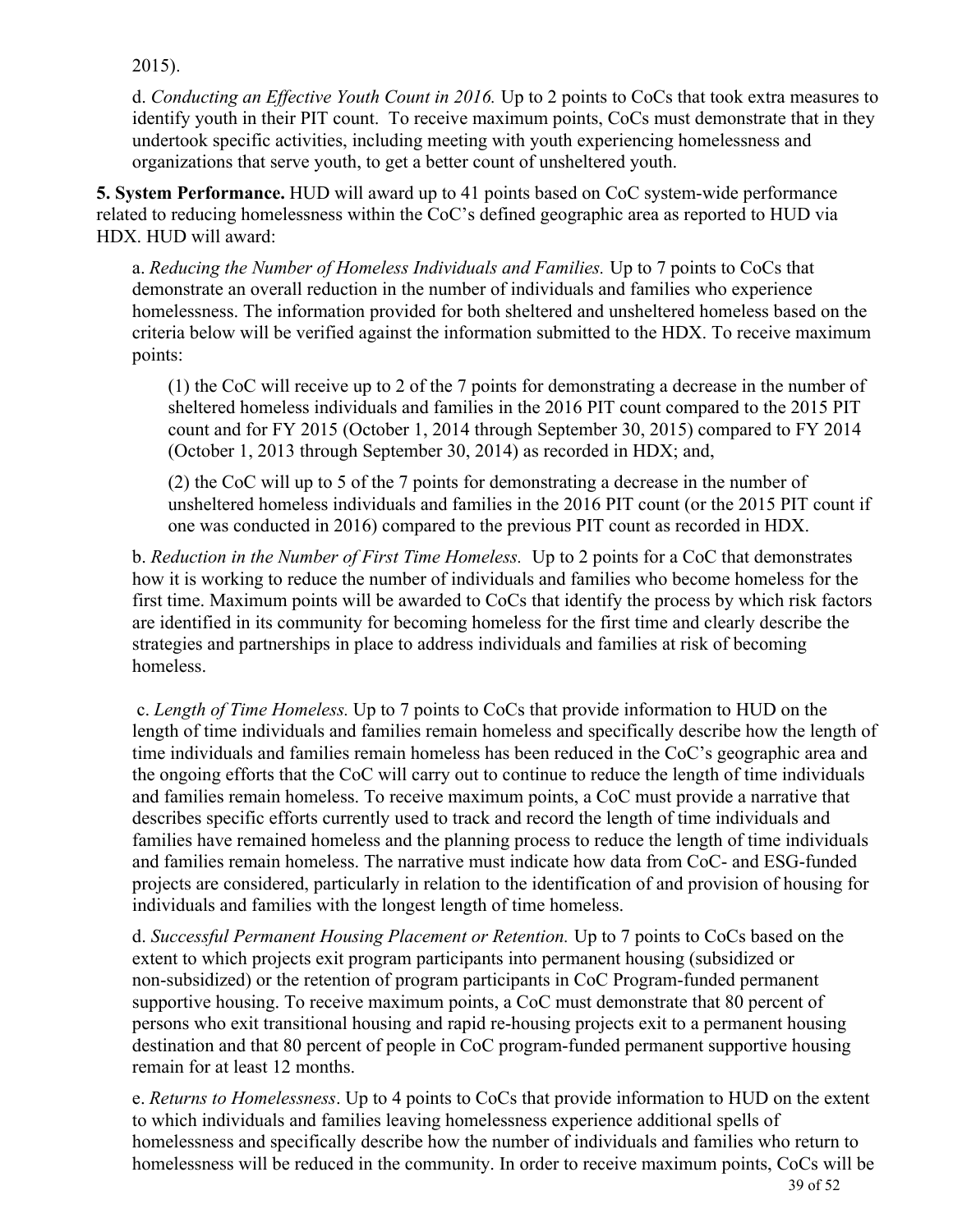assessed on the strategies that have been implemented to identify individuals and families who return to homelessness and the strategies that will reduce the number of additional returns to homeless. Additionally, CoCs must demonstrate the use of HMIS, or a comparable database, within the CoC to monitor and record returns to homelessness by program participants who exit rapid re-housing, transitional housing, and permanent supportive housing.

f. *Jobs and Income Growth.* Up to 4 points to CoCs that demonstrate specific strategies in place to assist its CoC Program-funded projects that increase program participants' incomes from employment and non-employment sources and whose CoC-funded projects have increased program participants' income from employment and non-employment sources. To receive maximum points, CoCs must describe the strategies that have been implemented to access employment and mainstream benefits, how CoC Program-funded projects have been assisted to implement the strategies, and the CoC Program-funded projects' success at increasing program participant income from employment and mainstream benefits.

For project applicants that plan to use funding for construction and/or rehabilitation, in order for the CoC to receive the maximum points, the CoC must include information that describes the actions that will be taken by project applicants that receive CoC funding to comply with section 3 of the Housing and Urban Development Act of 1968 (12 U.S.C. 1701u) (Section 3) and HUD's implementing rules at 24 CFR part 135 to provide employment and training opportunities for lowand very low-income persons, as well as contracting and other economic opportunities for businesses that provide economic opportunities to low- and very low-income persons. This does not affect the applicants' existing responsibilities to provide training, employment, and other economic opportunities pursuant to Section 3 that result from their receipt of other HUD funding.

g. *System Performance Measures.* Up to 10 points for CoCs that attach a report generated from HDX that provides information for each of the required system performance measures as found in the [System Performance Measures Introductory Guide:](https://www.hudexchange.info/resource/3894/system-performance-measures-introductory-guide/)

i. length of time persons remain homeless;

ii. extent to which persons who exit homelessness to permanent housing destinations return to homelessness within 6 months and between 6 and 12 months;

iii. extent to which persons who exit homelessness to permanent housing destinations return to homelessness within 2 years;

iv. number of homeless persons;

v. employment and income growth for homeless persons in CoC Program-funded projects;

vi. number of persons who become homeless for the first time;

vii. homelessness prevention and housing placement of persons defined by Category 3 of HUD's homeless definition in CoC Program-funded projects;

viii. preventing returns to homelessness within 6 and 12 months among the subset of families and youth;

ix. preventing returns to homelessness within 24 months among this subset of families and youth;

x. successful housing placement among the subset of families and youth;

xi. successful placement from street outreach measure; and,

xii. successful placement in or retention of permanent housing.

6. **Performance and Strategic Planning.** HUD will award up to 60 points based on the CoC's plan for and progress towards reducing homelessness within its geographic area and decreasing the number of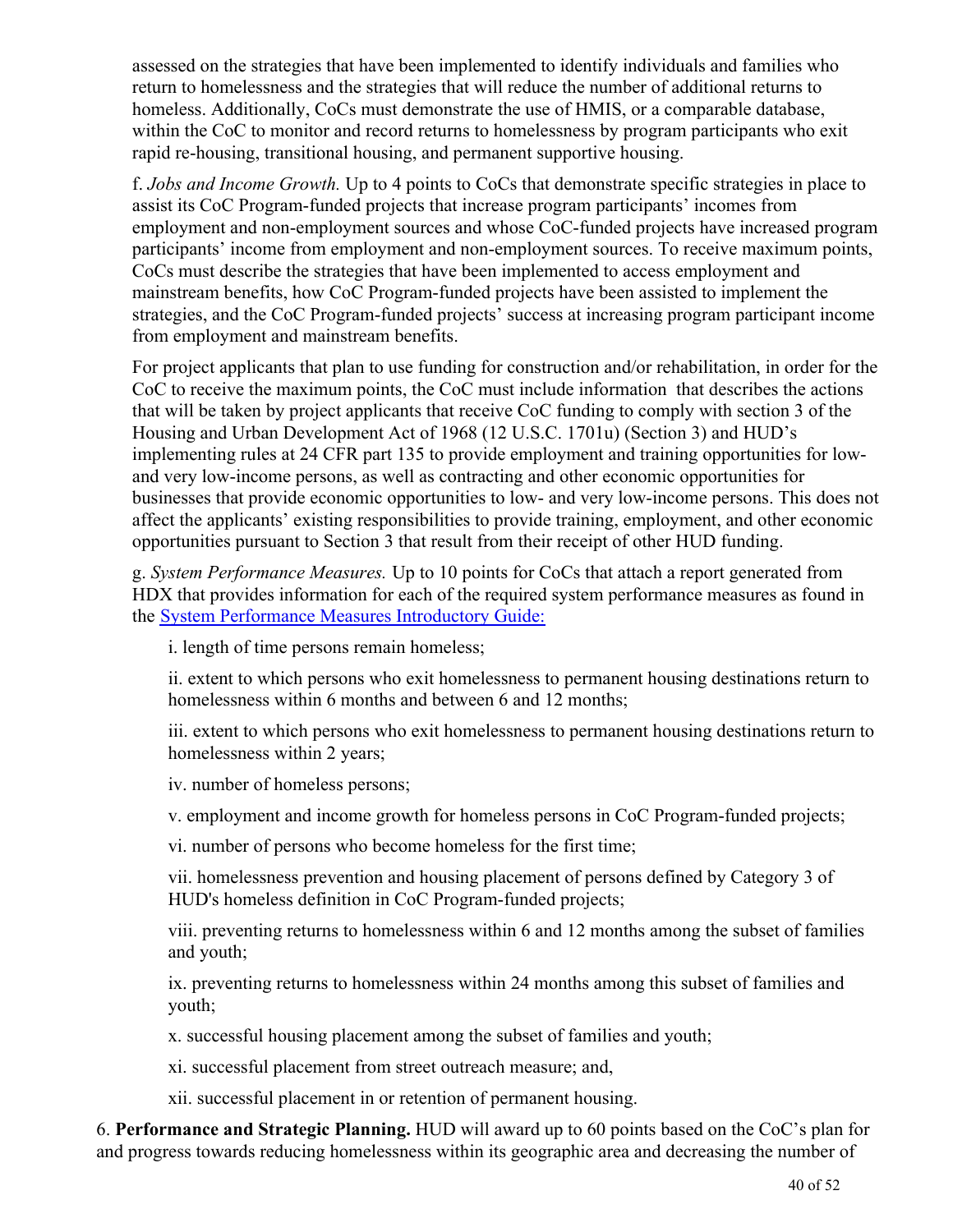recurrences of homelessness.

As found in section 427(b)(1)(A) of the Act, CoCs will be evaluated on performance related to reducing homelessness, including performance for projects funded through the ESG program in the geographic area. Section 427(b)(1)(B) of the Act outlines required selection criteria regarding the CoC's plan to meet specific goals. HUD will award a minimum of 30 out of the 60 points available in this section to CoCs with projects that have been impacted by a major disaster, as declared under Title IV of the Robert T. Stafford Act that occurred in the 12 months prior to the publication of this NOFA. Those CoCs in impacted areas must notify HUD in writing prior to the close of this FY 2016 CoC Program Competition. Send written notification to Norm Suchar, Director, Office of Special Needs Assistance Programs, at [CoCDisaster@hud.gov](mailto:CoCDisaster@hud.gov).

a. *Ending Chronic Homelessness.* HUD will award up to 15 points to CoCs for demonstrating the extent to which they are ending chronic homelessness by 2017. CoCs will be evaluated based on the extent to which they are making progress to achieve this goal within the specified time frame. HUD will award points for each of the following:

(1) 3 points will be awarded to CoCs that have adopted the order of priority in *Notice CPD 14-012: Prioritizing Persons Experiencing Chronic Homelessness in Permanent Supportive Housing and Recordkeeping Requirements for Documenting Chronic Homeless Status* as evidenced in the CoC's written standards.

(2) Up to 10 points to CoCs that increase the total number of PSH beds (from any funding source) dedicated to ending chronic homelessness. Maximum points will be awarded to CoCs that demonstrate an increase in dedicated permanent supportive housing beds from 2015 to 2016 and where at least 85 percent of the beds included in 2016 permanent housing project applications submitted for FY 2016 funding are dedicated for use by chronically homeless individuals and families. No points will be awarded to a CoC where permanent housing project application(s) reflect a decrease in the number of permanent housing beds dedicated for chronically homeless individuals and families between the FY 2015 project applications awarded funds and the FY 2016 project applications submitted for funding consideration.

(3) Up to 2 points to CoCs for reducing the number of chronically homeless individuals and families in the CoC, as reported by the CoC in the 2016 PIT count compared to the 2015 PIT count (or the 2015 PIT count if an unsheltered count was not conducted in 2016). Maximum points will be awarded to CoCs that are able to demonstrate a decrease in both the total number of chronically homeless individuals and families as well as a decrease in the total unsheltered chronic homeless population. CoCs must explain any increase or no change to the number of chronically homeless individuals and families in the CoC.

b. *Ending Homelessness Among Households with Children.* HUD will award up to 15 points to CoCs based on the extent to which they will end homelessness among households with children by 2020. CoCs will be evaluated based on the extent to which they are making progress to achieve this goal within the specified time frame. HUD will award:

(1) Up to 3 points to CoCs that prioritize households with children based on need, including factors such as: vulnerability to victimization, number of previous homeless episodes, unsheltered homeless, criminal history, bad credit or rental history.

(2) Up to 3 points to CoCs based on the local plan to rapidly re-house households with children within 30 days of those families becoming homeless.

(3) Up to 5 points to CoCs for the implementation of a rapid rehousing model that will reduce the number of homeless households with children and demonstrated an increase in the number of rapid rehousing units available to serve families based on the rapid rehousing units reported in the 2015 HIC when compared to the 2016 HIC.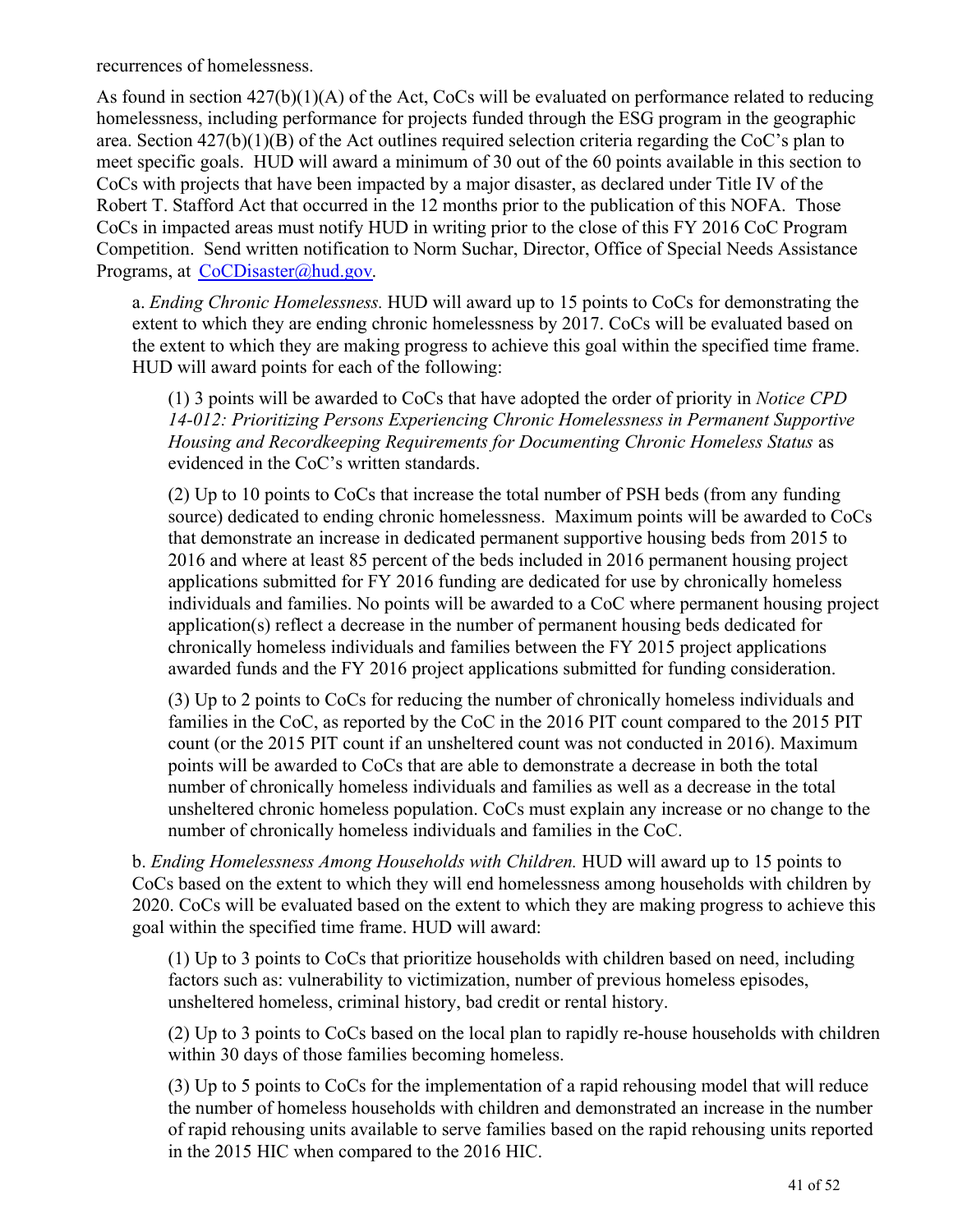(4) Up to 2 points to CoCs for ensuring emergency shelters, transitional housing, and permanent housing–permanent supportive housing and rapid rehousing projects within the CoC do not deny admission to or separate family members when they enter shelter or housing.

(5) Up to 2 points to CoCs that demonstrate the total number of homeless households with children and youth, as reported in the 2016 PIT count compared to 2015 has decreased. CoCs must explain any increase or no change to the number of homeless households with children and youth in the CoC.

c. *Ending Youth Homelessness.* HUD will award up to 15 points to CoCs based on the extent to which it is making progress towards ending homelessness among unaccompanied youth by 2020. HUD will award:

(1) Up to 5 points to CoCs for strategies that address the unique needs of unaccompanied homeless youth and the existence of a proven strategy that addresses homeless youth trafficking and other forms of exploitation.

(2) Up to 5 points to CoCs that demonstrate an increase, as recorded in the HMIS data field "residence prior to entry" from October 1, 2014 through September 30, 2015, in the number of unaccompanied homeless youth (up to age 24) served who were residing on the streets or in places not meant for human habitation prior to entering a homeless project.

(3) Up to 3 points to CoCs that demonstrate a proposed plan to increase funding for unaccompanied youth homeless programs in Calendar Year 2017.

(4) Up to 1 point to CoCs that specifically describe how it collaborates with local education authorities and school districts in the geographic area to assist in the identification of individuals and families who become or remain homeless and are informed of the eligibility of services under subtitle B of title VII of the Act (42 U.S.C. 11432, *et seq.*). This includes demonstrating that the CoC has established policies that require homeless providers, funded by both the CoC and ESG programs, to ensure all children are enrolled in early childhood programs or in school and connected to appropriate services in the community.

(5) Up to 1 point to CoCs that demonstrate the extent to which youth service and education representatives and CoC representatives have participated in each other's meetings over the past 12 months. Additionally, the CoC will describe how the CoC collaborates with the McKinney-Vento local education liaisons and State education coordinators.

d. *Ending Veteran Homelessness.* HUD will award up to 15 points to CoCs for the extent to which it is has made progress towards ending veteran homelessness by the end of calendar year 2016. HUD will award:

(1) Up to 8 points to CoCs that demonstrate the total number of homeless veterans in the CoC, as reported in the 2016 PIT count compared to 2015, has decreased. CoCs must explain any increase or no change to the number of homeless veterans in the CoC.

(2) Up to 4 points to CoCs that demonstrate a 75 percent reduction in the total number of homeless veterans and unsheltered homeless veterans, as reported in the 2015 PIT count, compared to 2010 (or 2009 if an unsheltered count was not conducted in 2010).

(3) Up to 3 points to CoCs that demonstrate they identify, assesses, and refers homeless veterans who are eligible for Veterans Affairs services and housing to appropriate resources such as HUD-VASH and SSVF.

7. **CoCs That Have Claimed the Same Geographic Area (Competing CoCs)**. There are no CoCs that claimed the same geographic area as determined by the FY 2016 CoC Program Registration process; therefore, there are no competing CoCs.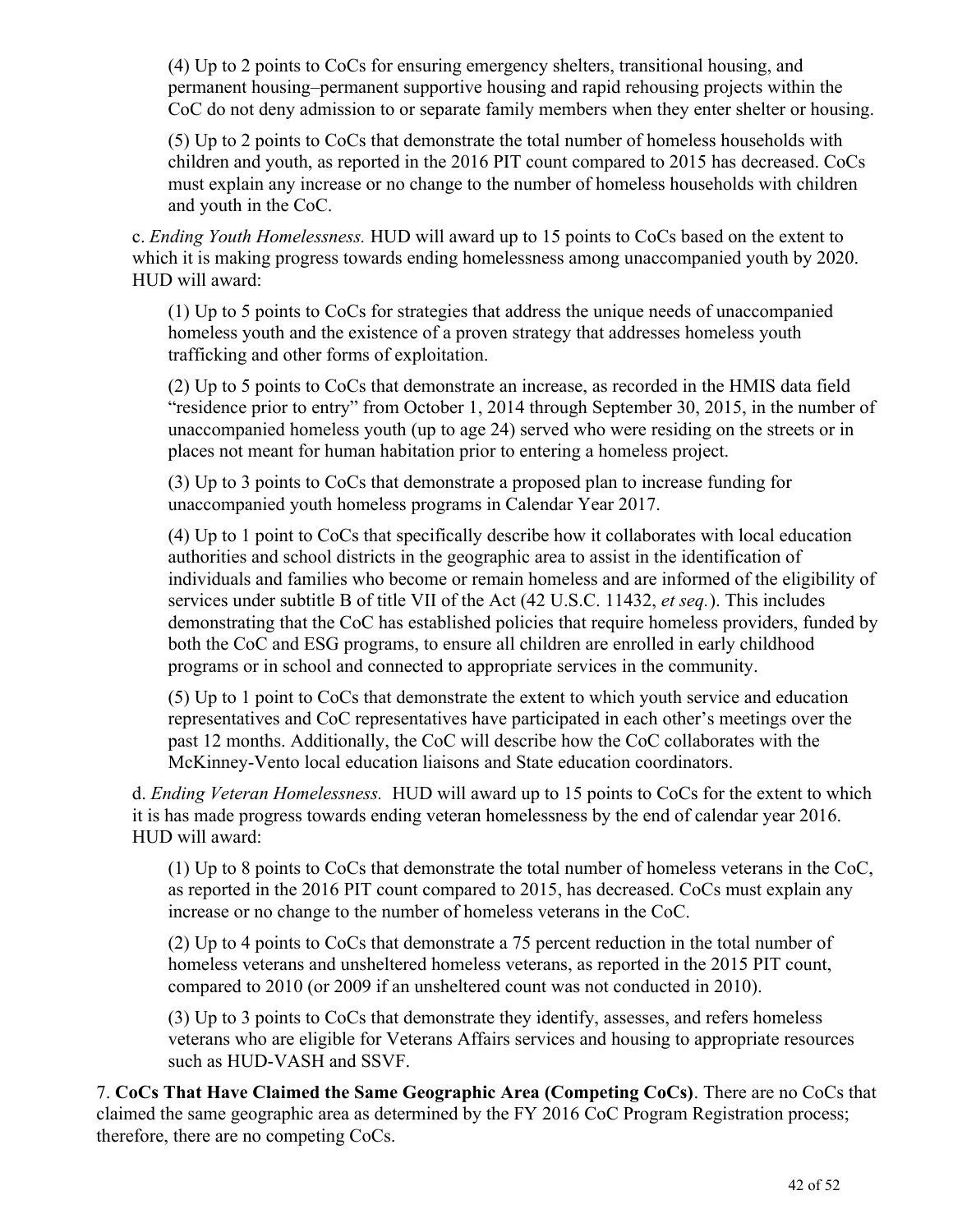#### <span id="page-44-0"></span>**VIII. Project Review and Selection Process**

**Award Notices.** Following the evaluation process HUD will notify successful applicants of their selection for funding. HUD will also notify all other applicants, whose applications were received by the deadline, that have not been chosen for award. Notifications will be sent by email, delivery receipt requested, to the person designated in item 8F of the SF424 and to the person listed as authorized representative in item 21 of the SF424.

**A. Review, Rating, and Ranking.** Two types of reviews will be conducted–selection criteria rating for the overall CoC Application and threshold review for project applicants and project applications. For new projects, the review process will consider applicant and sponsor eligibility and capacity, project eligibility, and project quality as part of the threshold review. The renewal project threshold review will consider applicant and sponsor capacity and eligibility. The renewal project threshold reviews are explained in Section V.G.2.d of this NOFA, which covers eligible applicants and projects.

HUD may employ rating panels to review and rate all or part of the CoC Applications according to the rating criteria in Section VII. of this NOFA. See the General Section of HUD's FY 2015 NOFA for more information on rating panels.

1. *Threshold Review.* Applicant and subrecipient eligibility, capacity, and quality. HUD will review project applications to determine whether applicants and subrecipients meet the eligibility and capacity thresholds, and whether the projects meet the eligibility and project quality thresholds detailed in Section V.G.2.b and V.G.2.c of this NOFA. If HUD determines these standards are not met, the project will be rejected from the competition. If a new project receives sufficient points to pass the project quality threshold review described in Sections V.G.2.c.(1),(2), (3) (4), or (5) of this NOFA, as applicable, but does not meet one or more of the criteria within the rating factors, then HUD may place conditions on the grant award and the applicant must demonstrate that the criteria will be met before HUD will execute a grant agreement with the applicant for the project. If an applicant is unable to demonstrate that the project quality threshold criteria are met within the time frame specified by HUD, HUD reserves the right to withdraw the conditionally awarded funds.

2. *Conditional Selection and Adjustments to Funding.* HUD will conditionally select project applications for funding using the following process:

a. HUD will conditionally select a renewal grant that exceeds \$10 million that was originally awarded pursuant to the matter under the heading "Department of Housing and Urban Development – Permanent Supportive Housing" in chapter 6 of title III of the Supplemental Appropriations Act, 2008 (Public Law 110-252; 122 Stat. 2351).

b. CoC planning projects. HUD will conditionally select all CoC planning projects that pass eligibility and threshold review.

c. UFA Costs projects. HUD will conditionally select all UFA Costs projects submitted.

d. Projects Fully in Tier 1. HUD will conditionally select projects that are fully within Tier 1 that pass eligibility and threshold, based on CoC score, beginning with the highest scoring CoC to the lowest scoring CoC. As stated in Section II.B.16. of this NOFA, if the available funding under this NOFA is reduced, a reduction will be made to all CoC's Tier 1 amount proportionately which would result in lower ranked Tier 1 projects falling into Tier 2.

e. Projects in Tier 2. HUD will conditionally select projects that pass eligibility and threshold review in Tier 2 using the criteria in Section II.B.17. of this NOFA. HUD will select projects in order of point value until there are no more funds available. In the case of a tie, HUD will fund the projects in the order of CoC application score. In case there is still a tie, HUD will select the project from the CoC that has the highest score on the rating factors described in Section VIII.A.2.e.

**B. Adjustments to Funding.** HUD may adjust the selection of competitive projects as follows: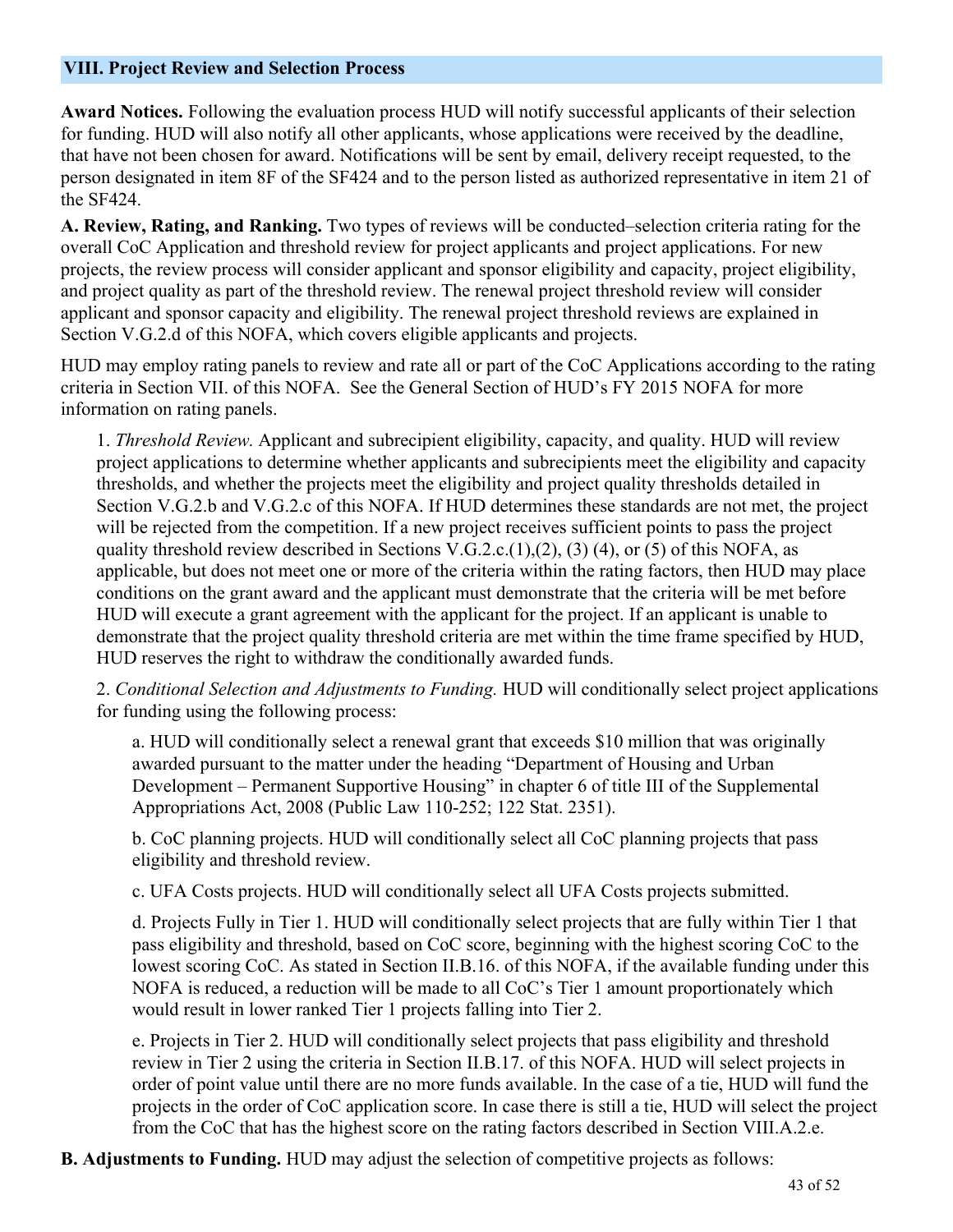1. The FMRs used in calculating award amounts will be those in effect at the time of the application submission deadline. Because the application is due prior to the publication of the final FY 2017 FMRs, the FY 2016 FMRs will be used.

2. *Geographic Diversity.* HUD has determined that geographic diversity is an appropriate consideration in selecting homeless assistance projects in the competition. HUD believes that geographic diversity can be achieved best by awarding grants to as many CoCs as possible. To this end, in instances where any of the 50 States, the District of Columbia, the Commonwealth of Puerto Rico, Guam, the Northern Mariana Islands, the Virgin Islands, and American Samoa do not have at least one funded CoC, HUD reserves the right to fund eligible project(s) with the highest total score in the CoC.

3. *Funding Diversity.* HUD reserves the right to reduce the amount of a grant, if necessary, to ensure that no more than 10 percent of assistance made available under this NOFA will be awarded for projects located within any one unit of general local government or within the geographic area covered by any one CoC.

4. If HUD exercises a right it has reserved under this NOFA, that right will be exercised uniformly across all applications received in response to this NOFA.

5. *Tie-breaking Rules.* In the case of a tie, HUD will fund the projects in the order of CoC application score. In case there is still a tie, HUD will select the project from the CoC that has the highest score on the rating factors described in Section VIII.A.2.e.

C. **Corrections to Deficient Applications.** HUD will exercise the authority for curing deficiencies as provided in the Section VI.C.2 of HUD's FY 2016 General Section NOFA, if needed, on a consistent and uniform basis for all CoCs and applicants. Correction of technical deficiencies must be received by HUD within 7 calendar days after notification is received by the applicant from HUD via email or fax. The start of the cure period will be the date stamp on the email HUD sends to the authorized representative as noted in the Project Applicant Profile in *e-snaps*; therefore, it is critical that the project applicant's authorized representative's information is accurate. Additionally, HUD reserves the right to respond to unanticipated system defects, ambiguities, and technical difficulties in application submissions in *e-snaps* through a flexible implementation of its authority to cure application deficiencies through written inquires seeking clarification and additional information (also known as callbacks). Upon proper publication in the *Federal Register*, HUD reserves the right to extend the competition deadline for good cause.

#### <span id="page-45-0"></span>**IX. Award Administration Information**

#### **A. Award Notices**

**1. Action on Conditionally Selected Application.** HUD will notify conditionally selected applicants in writing. HUD may subsequently request conditionally selected applicants to submit additional project information–which may include documentation to show the project is financially feasible; documentation of firm commitments for match; documentation showing site control; information necessary for HUD to perform an environmental review, where HUD determines to do so in accordance with 24 CFR 58.11(d); a copy of the organization's Code of Conduct; and such other documentation as specified by HUD in writing–to the application, that confirms or clarifies information provided in the application. HUD will require the submission of the additional project information no later than 30 days after the date of the letter for such information, except as otherwise provided in 24 CFR 578.21(c). If an applicant is unable to meet any conditions for fund award within the specified time frame, HUD reserves the right not to award funds to the applicant and add those funds to the funds available for the next competition.

**2. Applicant Debriefing.** See the General Section of HUD's FY 2016 NOFA for applicant debriefing procedures.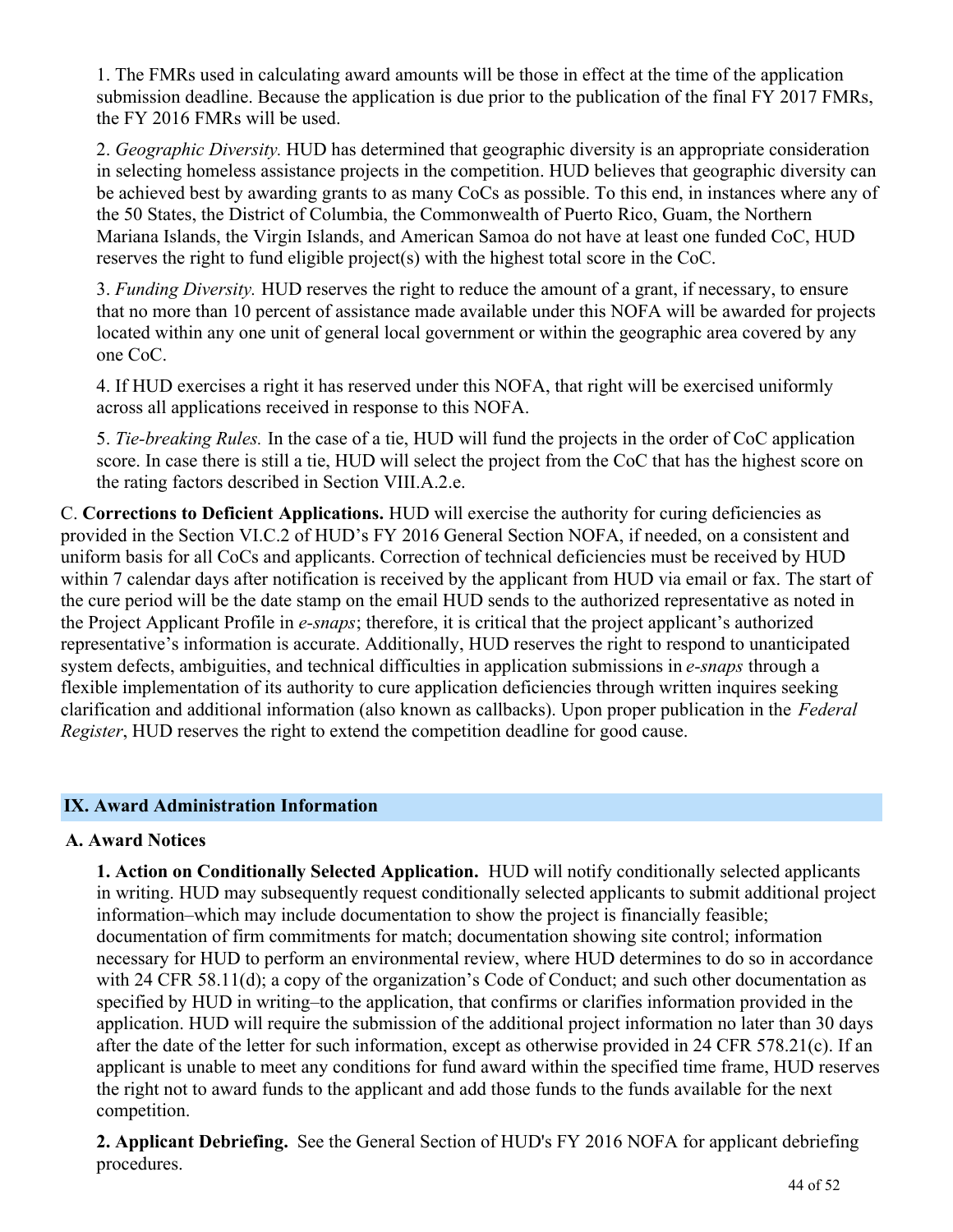**3. Appeals Process.** Applicants may appeal funding decisions only as provided in 24 CFR 578.35. See Section X of this NOFA regarding the CoC Program specific process for appeals.

## **B. Administrative and National Policy Requirements.**

## **1. Administrative and Other Program Requirements**

Federal agencies are required to measure the performance of their programs. HUD captures this information not only from monitoring visits and APRs, but also on the data gathered in annual competitions. HUD's homeless assistance programs are being measured in FY 2016 by the objective to "end chronic homelessness and to move the homeless to permanent housing," measures based on system performance, and the ability of CoCs that have the capacity to reallocate funding from lower performing projects to higher performing projects.

**2. Timeliness Standards.**  The FY 2016 HUD Appropriations Act requires HUD to obligate FY 2016 CoC Program funds by September 30, 2018. Obligated funds remain available for expenditure until September 30, 2023. However, HUD reserves the right to require an earlier expenditure deadline under a grant agreement. The applicant is expected to initiate the approved projects promptly in accordance with the requirements of this section of this NOFA. Grant terms, and associated grant operations, may not extend beyond the availability of funds. Applicants must plan accordingly and only submit applications that can start operations in a timely manner with sufficient time to complete the post award process within the awarded grant term. In addition, HUD will take action if the grantee fails to satisfy the timeliness standards found in 24 CFR 578.85.

#### **3. Reporting**

a. In accordance with program regulations at 24 CFR 578.103, applicants must maintain records and within the time frame required, make any reports, including those pertaining to race, ethnicity, gender, and disability status that HUD may require. CoC applicants may report this data as part of their APR submission to HUD. Also, recipients who expend \$750,000 or more in 1 year in Federal awards are reminded they must have a single or program-specific audit for that year in accordance with the provisions of 2 CFR part 200, subpart F.

b. Section *3* Reporting Regulations*.* Pursuant to 24 CFR 135.3(a)(2), the Section 3 requirements apply to housing and community development assistance that is used for housing rehabilitation, housing construction and other public constructions. Recipients of CoC Program funds must submit Form HUD-60002 to the Office of Fair Housing and Equal Opportunity (FHEO) at the time they submit their APR to the Office of Special Needs Assistance Programs. This form can be completed electronically at [www.hud.gov/section3](file:///C:/Users/H46451/AppData/Local/Microsoft/Windows/H46451/AppData/Roaming/Microsoft/Word/www.hud.gov/section3).

<span id="page-46-0"></span>c. Award notices may also include requirements for sub-award reporting in compliance with the requirements of the Federal Financial Assistance Accountability and Transparency Act of 2006 (Pub. L. 109-282) (FFATA) and Section 872 of the Duncan Hunter National Defense Authorization Act for Fiscal Year 2009 (Pub. L. 110-417), referred to as "Section 872." See the General Section for further information.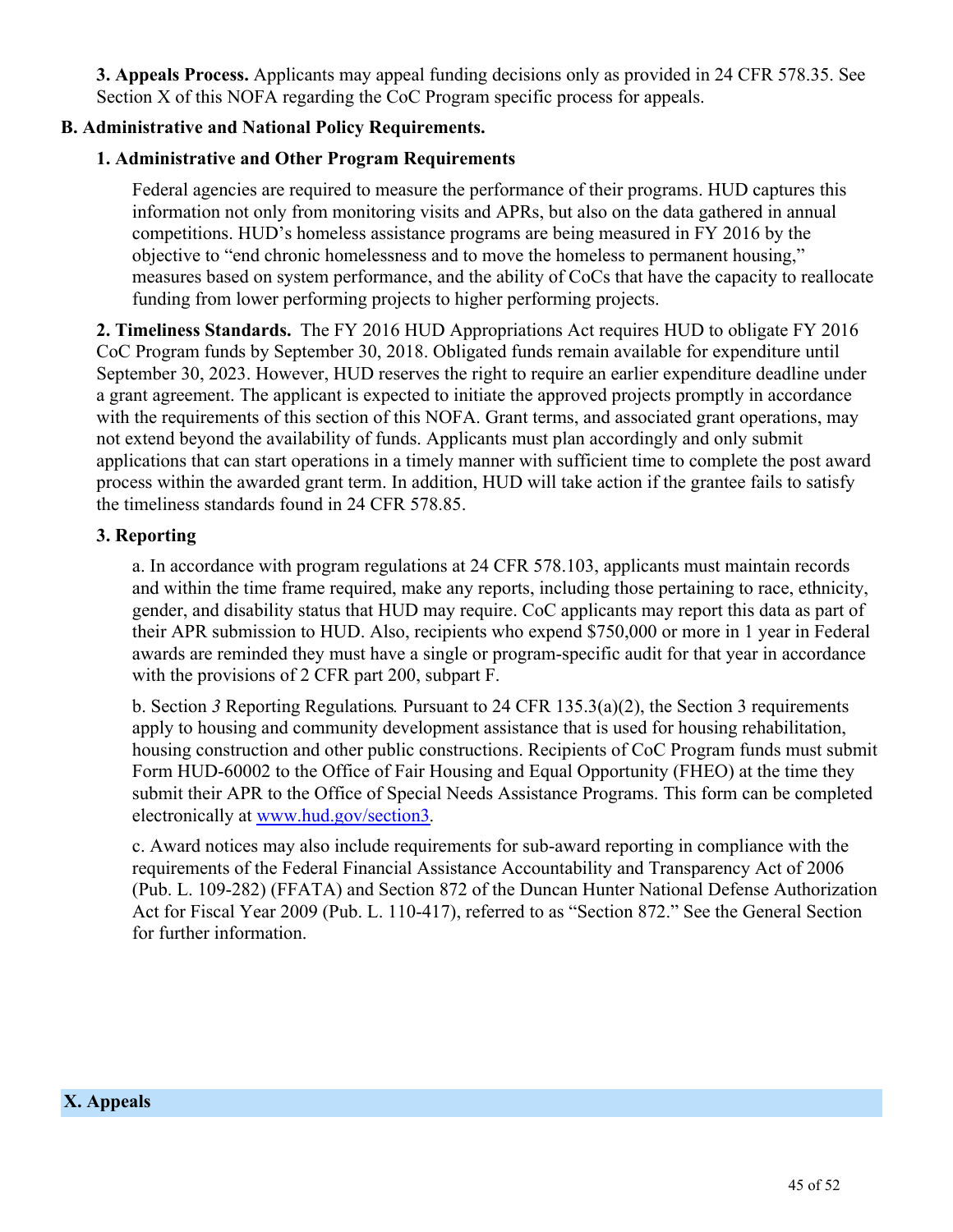**Debriefing**. For a period of at least 120 days, beginning 30 days after the awards for a Program NOFA are publicly announced, HUD will provide to a requesting applicant a debriefing related to its application. A request for debriefing must be made in writing or by email by the authorized official whose signature appears on the SF424 or by his or her successor in office, and be submitted to the person, organization, or email address identified as the contact under the section entitled Agency Contact(s) in the Program NOFA. Information provided during a debriefing may include the final score the applicant received for each rating factor, final evaluator comments for each rating factor, and the final assessment indicating the basis upon which assistance was provided or denied.

**A. Description.** The process for appeal options are found at 24 CFR 578.35. Sections 578.35(b)(3), (b)(4), (c)(1), and (d)(2) authorize HUD to establish requirements for the form and manner of submissions for appeals by Solo Applicants, applicants with denied or decreased funding, and from competing CoCs. For HUD to consider an appeal under 24 CFR 578.35(b) or (c), the applicant must follow the applicable process set forth in this NOFA. In addition, this NOFA provides guidance to CoCs and applicants regarding appeals of a jurisdiction's refusal to sign the Consolidated Plan certification for a project under 24 CFR 578.35(c).

Additionally, HUD is clarifying the impact that Solo Applicant appeals will have on HUD signing grant agreements for FY 2016 funds awarded under this NOFA. If HUD receives one or more Solo Applicant appeals from a CoC for FY 2016 funds, then HUD will determine the amount of funding that the Solo Applicant(s) have requested; and HUD, will delay signing grant agreements for the awarded project(s) listed at the bottom of the CoC's Priority Listing that have requested funding for FY 2016 equal to double the amount requested by the Solo Applicant(s). Refer to the Solo Applicant appeal process set forth in this NOFA for additional information about the Solo Application appeal process.

Finally, for the purposes of the appeals identified in this NOFA where 24 CFR 578.35 requires that all evidence be sent to the CoC and that the CoC respond to evidence, this means that correspondence to the CoC should be addressed to the CoC-designated Collaborative Applicant and all correspondence to HUD from the CoC should be addressed from the CoC's designated Collaborative Applicant. If the CoC has authorized another entity other than the Collaborative Applicant to respond to the appeals identified in this NOFA on its behalf, it should notify HUD by sending an email to snapsappeals  $\omega$ hud.gov.

**B. Types of Appeals.** Provision at 24 CFR part 578 set forth the following types of appeals:

**1. Solo Applicants.** A process for eligible project applicants that attempted to participate in their CoC planning process and believe they were denied the right to participate in a reasonable manner.

**2. Denied or Decreased Funding.** A process for eligible applicants that are denied funds by HUD, or that requested more funds than HUD awarded to them.

**3. Consolidated Plan Certification.** A process for eligible applicants whose jurisdiction refused to provide a Certification of Consistency with the Consolidated Plan (form HUD-2990).

**4. Competing CoCs.** A process when more than one CoC claims the same geographic area for eligible applicants of lower scoring CoCs, to appeal to HUD's decision to fund the competing CoC. There were no competing CoCs for FY 2016 funds; therefore, this NOFA does not address the process for appealing HUD's decision to award funds to the competing CoC.

**C. Solo Applicant.** Project. Project applicants that attempted to participate in the CoC planning process for FY 2016 funds in the geographic area in which they operate, that believe they were denied the right to participate in a reasonable manner may appeal the CoC decision not to include their project application in the CoC Priority Listing for FY 2016 funds. In order to appeal, the project applicant must have submitted a Solo Application for funding to HUD, in *e-snaps* by the application submission deadline of September 14, 2016 by 7:59:59 p.m. eastern time.

The appeals process for FY 2016 funds is as follows:

**1. Written Notice of Intent to Appeal.** With the FY 2016 project application that is submitted through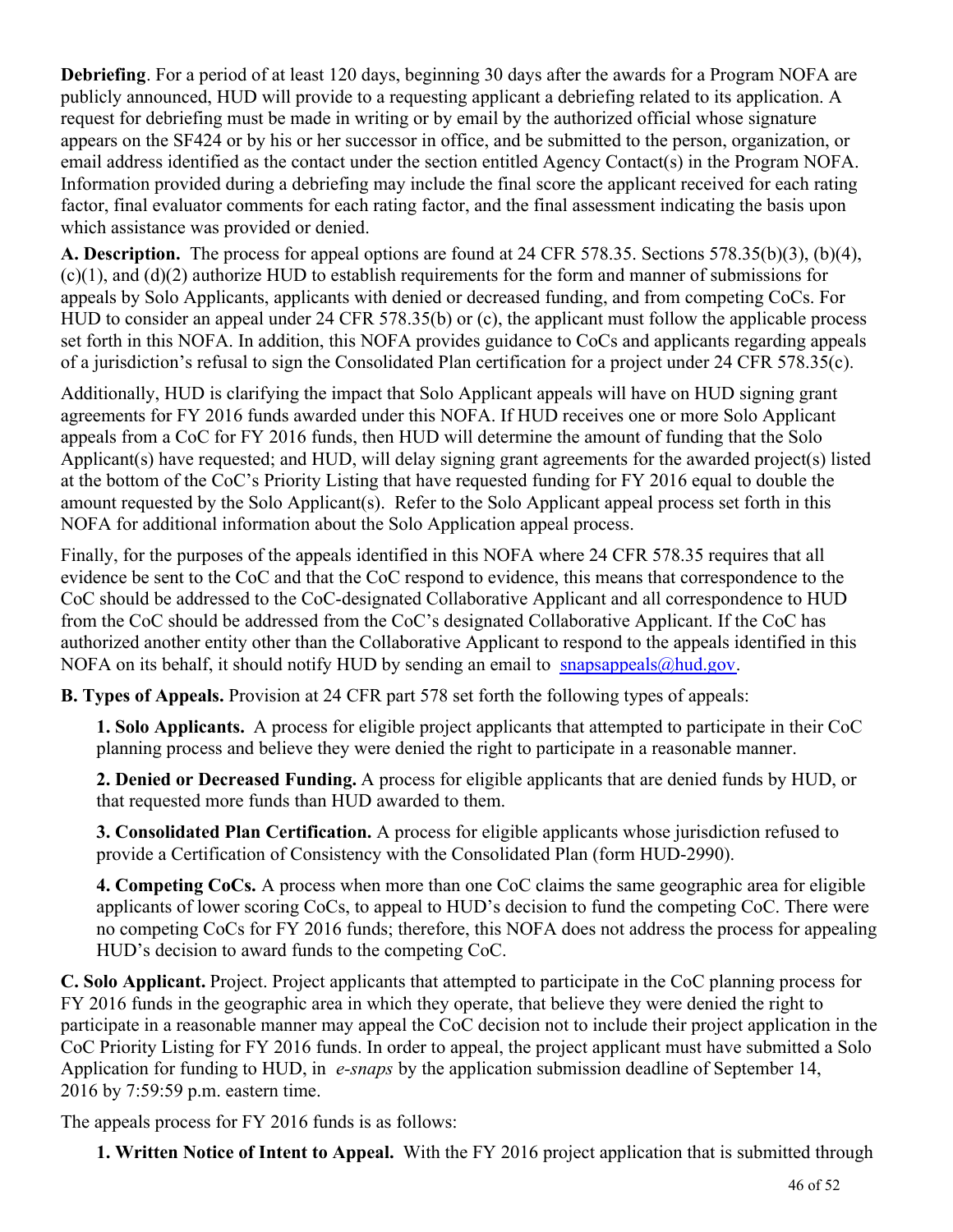*e-snaps* by the application deadline, the project applicant must also submit a written notice of intent to appeal. At the time the application and notice of intent to appeal are submitted to HUD through *e-snaps*, the project applicant must also provide a copy of the notice of intent to appeal to the CoC. The copy should be addressed to the authorized representative from the CoC's designated Collaborative Applicant. Additionally, HUD encourages the project applicant to share a copy of the notice of intent to appeal to the chair of the CoC Board or the Chair of another CoC leadership committee. Once the project applicant submits an appeal, the project applicant is thereafter known as a Solo Applicant.

**2. Evidence Supporting Appeal.** Between September 14, 2016 at 7:59:59 p.m. eastern time and October 14, 2016 at 7:59:59 p.m. eastern time, the Solo Applicant must submit any evidence indicating that the CoC did not allow the Solo Applicant to participate in the CoC planning process in a reasonable manner to HUD by email to snapsappeals  $\omega$  and  $\omega$ . Solo Applicants must submit all evidence by email, from the Solo Applicant's organization's email address, on the Solo Applicant's letterhead to HUD and to the authorized representative from the CoC's designated Collaborative Applicant. Additionally, HUD encourages the project applicant to share a copy of the notice of intent to appeal to the chair of the CoC Board or the Chair of another CoC leadership committee.

HUD will only consider one submission from the Solo Applicant. If HUD receives more than one submission from any Solo Applicant, HUD will only consider the first submission it receives and will not review any subsequent submissions; therefore, it is important that the Solo Applicant include all relevant evidence that it intends HUD to consider in its initial submission.

The Solo Applicant should include all evidence that it believes supports its claim that it was not allowed to participate in the CoC planning process in a reasonable manner; however, at a minimum, the evidence submitted to support the appeal request should include the following information:

a. the notification process used by the CoC to provide public notification of all planning meetings;

b. the invitation process used by the CoC to invite new members to join the CoC;

c. the number of CoC planning meetings the Solo Applicant attended between October 1, 2015 and August 31, 2016;

d. the role the Solo Applicant played as a member of its local CoC;

e. the portion of the CoC's governance charter containing the collaborative process used to develop and approve the submission of applications for the FY 2016 CoC Program Competition; and,

f. the selection process used to rate and rank project applications for FY 2016 funds in this NOFA.

In the information submitted to HUD, the Solo Applicant must include documentation that identifies the person to whom within the CoC the evidence was sent and the date on which it was sent.

**3. CoC Response.** No later than 30 days after the date the CoC receives the evidence from the solo applicant, the CoC must send a response to HUD with a copy to the solo applicant. The CoC must submit its written response by email, from the organization's email address on the organization's letterhead and signed by the authorized representative. If HUD receives more than one written response, HUD will only consider the first response it receives and will not considered any subsequent responses.

The response must include information and documentation that addresses each of the solo applicant's claims that the Solo Applicant was denied the right to participate in the CoC planning process in a reasonable manner. In the information submitted to HUD, the CoC must include documentation that the response was sent to the Solo Applicant and the date on which it was sent.

**4. HUD Decision and Notification of Decision.** HUD will review the evidence submitted by the Solo Applicant and the written response from the Collaborative Applicant to determine whether the Solo Applicant was permitted to participate in the CoC's planning process in a reasonable manner.

a. If the CoC fails to submit a written response, then HUD will consider the evidence submitted by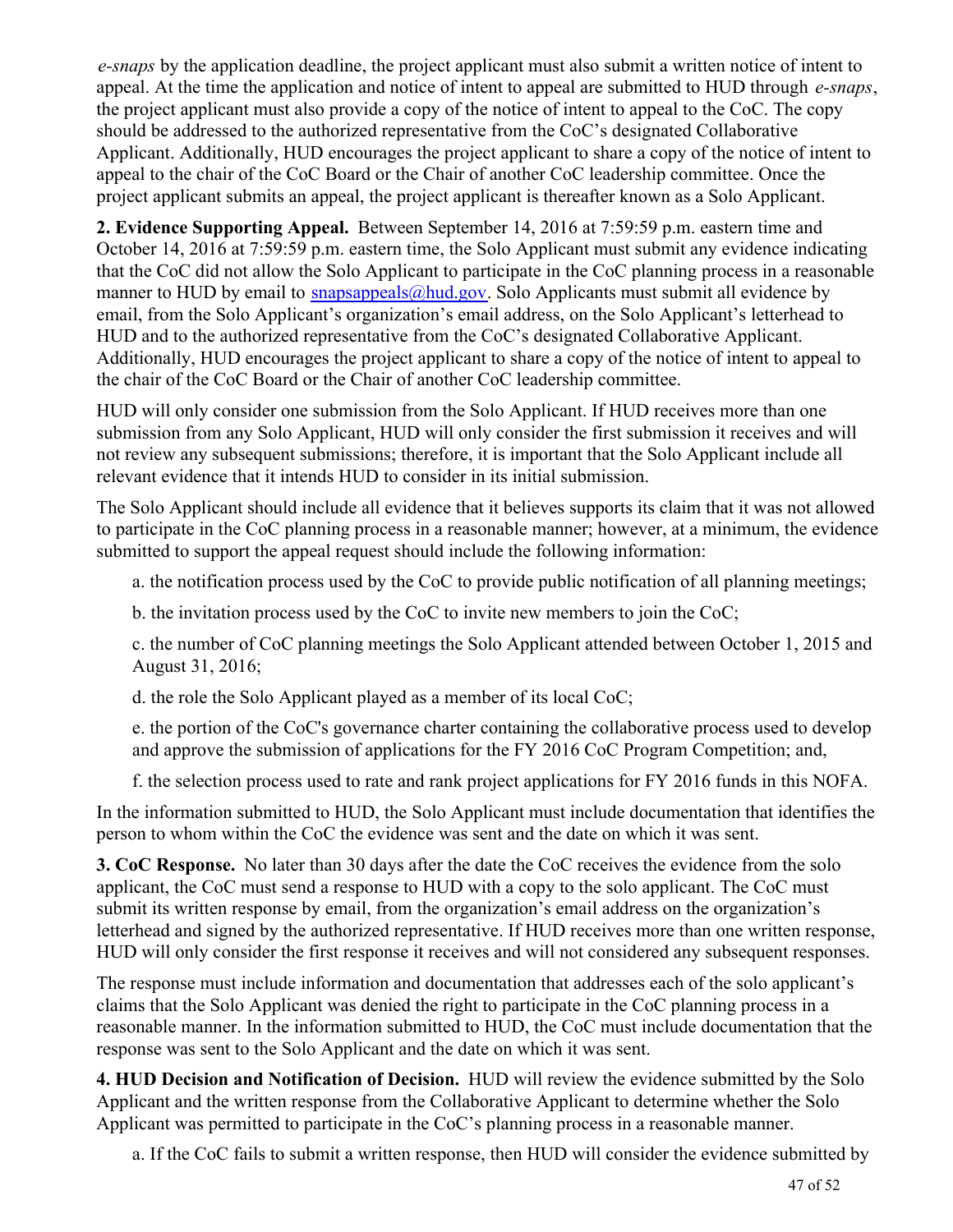the Solo Applicant to make its decision. HUD will also consider whether the Solo Applicant complied with 24 CFR 578.35 and with the requirements established in and guidance provided in this NOFA.

b. If HUD finds that the Solo Applicant was permitted to participate in the CoC's planning process in a reasonable manner, then the Solo Applicant will not receive funding for its project application.

c. If HUD finds that the Solo Applicant was not permitted to participate in the CoC's planning process in a reasonable manner, then HUD will review the project application to determine whether it meets the quality and eligibility thresholds set forth in the CoC Program NOFA. If the project meets all quality and eligibility thresholds, then the Solo Applicant will receive funding directly from HUD, for the project. However, because a CoC is prohibited from receiving more total funding than was awarded in the CoC Program Competition, HUD will reduce or eliminate funding for the awarded project(s) listed at the bottom of the CoC's Priority Listing for FY 2016 funds until the CoC's total FY 2016 award amount, including the solo applicant's project, is within the total amount awarded originally approved by HUD.

d. HUD will provide written notification, by email, of its decision to the authorized representative from the CoC's designated Collaborative Applicant and the Solo Applicant within 60 days of the date of the receipt of the Collaborative Applicant's response. Where the CoC failed to submit a response, HUD will provide written notification within 90 days of its receipt of the evidence submitted by the Solo Applicant. The CoC's designated Collaborative Applicant should share HUD's written notification with the CoC and the CoC Board or other relevant CoC leadership committee or workgroup. If HUD determines that the Solo Applicant will receive funding, then HUD will consider the project application for funding in the FY 2016 CoC Program Competition in accordance with the review standards set forth in this NOFA. HUD will also provide the list of project(s) whose funding will be reduced or eliminated to accommodate the Solo Applicant's project in the notification sent to the CoC.

**D. Denied or Decreased Funding.** Eligible applicants, including project applicants and Collaborative Applicants, that submitted an application to HUD in response to this NOFA, that were either not awarded funds by HUD, or that requested more funds than HUD awarded, may appeal HUD's decision. Only those applicants with projects that were ranked within the CoC's maximum amount available will be considered for funding or additional funding.

To appeal HUD's decision, the applicant must submit a written appeal to HUD, with a copy to the authorized representative from the CoC's designated Collaborative Applicant. The written appeal must include evidence demonstrating HUD error and follow the instructions in this section.

Note: HUD may correct any funding errors that it identifies, per Section V.D.5. of the Notice of FY 2016 Policy Requirements and General Section to HUD's FY 2016 NOFAs for Discretionary Programs (General Section), outside of the process outlined below for denied or decreased funding. This includes any technical errors to a CoC's score that may have impacted the funding of its projects.

The applicant must submit its written appeal by email to  $\frac{\text{snapsappeals}(a) \text{had.gov}}{\text{gov}}$ , from the organization's email address on the organization's letterhead and signed by the authorized representative. The appeal process is as follows:

**1. Denied Funding.** To appeal HUD's decision, the applicant must submit a written appeal to HUD using the process outlined in Section X.F. of this NOFA within 45 days of the date of the announcement of the conditional awards from HUD, with a copy to the authorized representative from the CoC's designated Collaborative Applicant.

a. Projects, including projects for CoC planning funds and Unified Funding Agency (UFA) costs, could have been rejected by HUD because:

(1) the individual project application failed to meet eligibility and quality thresholds set forth in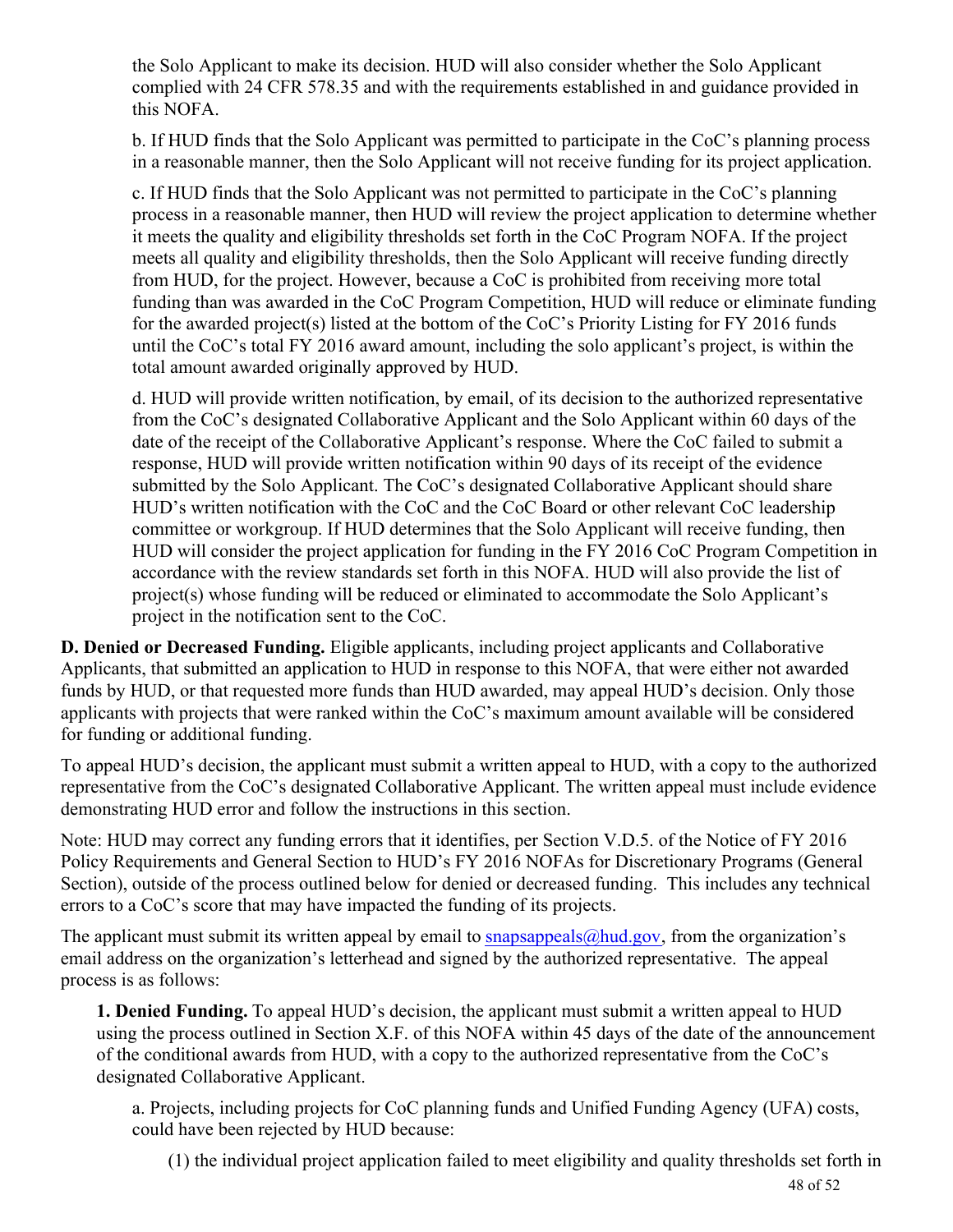this NOFA;

(2) the individual project application met eligibility and quality thresholds set forth in this NOFA, but was ranked in a position where a portion of the grant funds were outside the CoC's maximum award amount, and after HUD reduced its funding to fit within the CoC's maximum award amount, HUD determined that the project was no longer feasible; or,

(3) HUD did not have sufficient funding to fund all eligible projects ranked within the CoC's maximum award amount.

b. For applicants that were fully denied funding for a grant, the applicant must provide evidence that demonstrates HUD error in not awarding the grant. Documentation submitted by the applicant must include:

(1) documentation that the project was ranked within the maximum award amount available to the CoC;

(2) evidence from the project application supporting the applicant's claim that the project application met eligibility and quality thresholds set forth in this NOFA; and,

(3) evidence that the applicant believes HUD failed to follow its selection priorities set forth in this NOFA which resulted in the project not being funded (e.g., selecting a lower-scored project within the CoC or a similar project from another CoC).

c. For applicants that were denied funding due to the individual project's funding being decreased to such a level that the project was no longer feasible, documentation submitted by the applicant must include the evidence in the Executive Summary, J. Local Competition Deadlines of this NOFA as well as evidence for decreased funding in Section X.D.2. of this NOFA.

d. For CoCs that were denied funding due to the score of the CoC Application or the score of the project application not being high enough to result in the funding of project(s) within the CoC, and the lower score for one or both application types was the result of HUD error, the CoC may appeal the CoC or project application score and request funding for affected projects. Documentation submitted by the Collaborative Applicant on behalf of the CoC must include the evidence of the HUD error when calculating the CoC Application or Project Application score.

## **Note: HUD can only consider information submitted with the CoC Application. HUD will not consider additional information in support of the CoC Application.**

**2. Decreased Funding.** To appeal HUD's decision, the applicant must submit a written appeal by email, from the organization's email address on the organization's letterhead and signed by the authorized representative to the HUD email address at [snapsappeals@hud.gov](mailto:snapsappeals@hud.gov) with a copy to the authorized representative from the CoC's designated Collaborative Applicant.

Documentation submitted by the applicant must include evidence of the HUD error the applicant believes was made.

**3. HUD Decision and Notification of Decision.** Where HUD determines that HUD error occurred, and the applicant should have been awarded additional funding, then HUD will provide funding from the next available funds and make necessary adjustments by amending the award. HUD will reverse a decision only when the applicant can show that HUD error caused the denial or decrease.

**E. Consolidated Plan Certification.** An applicant may appeal to HUD a jurisdiction's refusal to provide a certification of consistency with the Consolidated Plan. The appeals process is as follows:

**1. Written Appeal.** With the project application that is submitted by the application deadline, the applicant must submit a written appeal. Project applicants may submit its appeal in *e-snaps* with its project application. When submitted with the project application in *e-snaps*, the applicant must also email a copy of this appeal to the jurisdiction that denied the certification of consistency, and, should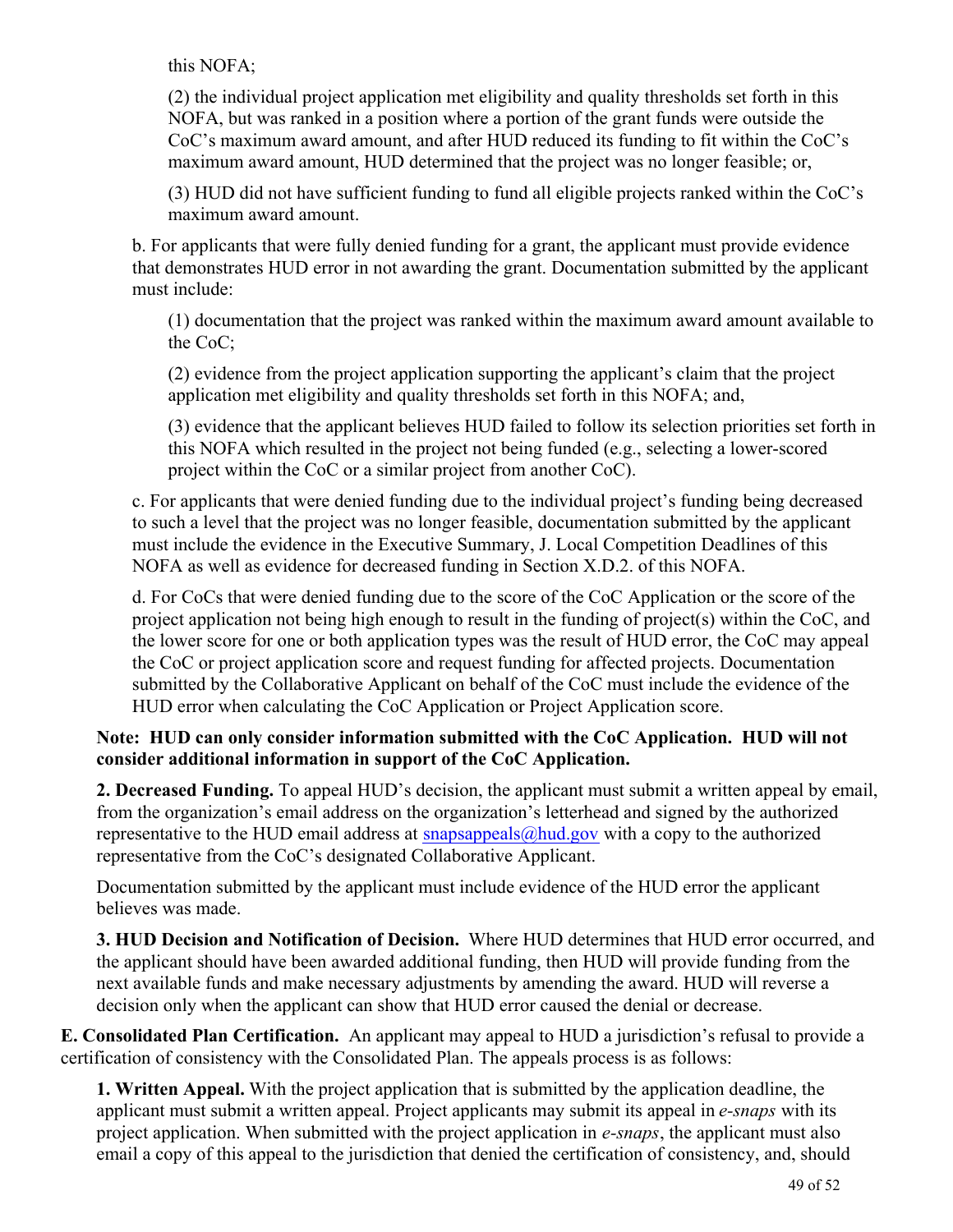send a copy to the authorized representative from the CoC's designated Collaborative Applicant, unless it is the Collaborative Applicant that is filing the appeal. Otherwise, the project applicant or Collaborative Applicant may submit the appeal to HUD using one of the methods in Section X.F. of this NOFA. The written appeal must include the following information:

a. a copy of the applicant's request to the jurisdiction for the Certification of Consistency with the Consolidated Plan;

b. a copy of the jurisdiction's response stating the reasons for denial, including the reasons the proposed project is not consistent with the jurisdiction's Consolidated Plan in accordance with 24 CFR 91.510(c); and,

c. a statement of the reasons why the applicant believes its project is consistent with the jurisdiction's Consolidated Plan.

The appeal may include additional information the applicant believes supports its appeal, including: (1) any additional communication between the applicant and the jurisdiction regarding the request for certification of consistency; and (2) documentation that identifies to whom within the jurisdiction the evidence was sent and date on which it was sent.

**2. Jurisdiction Response.** The jurisdiction will have 10 days after the receipt of the applicant's written appeal to submit a written response to HUD. The response must be sent by email to snapsappeals  $\omega$  hud [.gov](mailto:snapsappeals@hud.gov) on the organization's letterhead, with a copy to the project applicant and the authorized representative of the CoC's designated Collaborative Applicant. The response must include the following information:

a. an explanation of the reasons originally given for refusing to provide the Certification of Consistency with the Consolidated Plan; and

b. written rebuttal to any claims made by the applicant in the written appeal.

## **3. HUD Decision and Notification of Decision.**

a. HUD will review the submissions and will provide written notification, by email, of its decision to the applicant and the jurisdiction, with a copy to the authorized representative from the CoC's designated Collaborative Applicant within 45 days of the date of the receipt of the jurisdiction's response. In making its decision, HUD will consider whether the applicant submitted the request to the appropriate certifying jurisdiction and the reasonableness of the jurisdiction's refusal to provide the certificate.

b. If HUD finds that the certifying jurisdiction's refusal to provide a certification of consistency with the Consolidated Plan was reasonable, then HUD will automatically reject the project application. If HUD finds that the certifying jurisdiction's refusal to provide a certification of consistency with the Consolidated Plan was not reasonable, then HUD will consider the project application for funding in the respective FY CoC Program Competition in accordance with the review standards set forth in this NOFA.

c. If the jurisdiction failed to provide written reasons for refusal, including the reasons why the project is not consistent with the jurisdiction's Consolidated Plan in its initial response to the applicant's request for a certification, HUD will find for the applicant without further inquiry or response from the political jurisdiction.

d. HUD will provide written notification of this decision within 45 days of the date of HUD's receipt of the jurisdiction's response. Where the jurisdiction failed to provide a written response, HUD will provide written notification of its decision within 55 days of the date of HUD's receipt of the project applicant's response.

## **F. Appeals Submission.**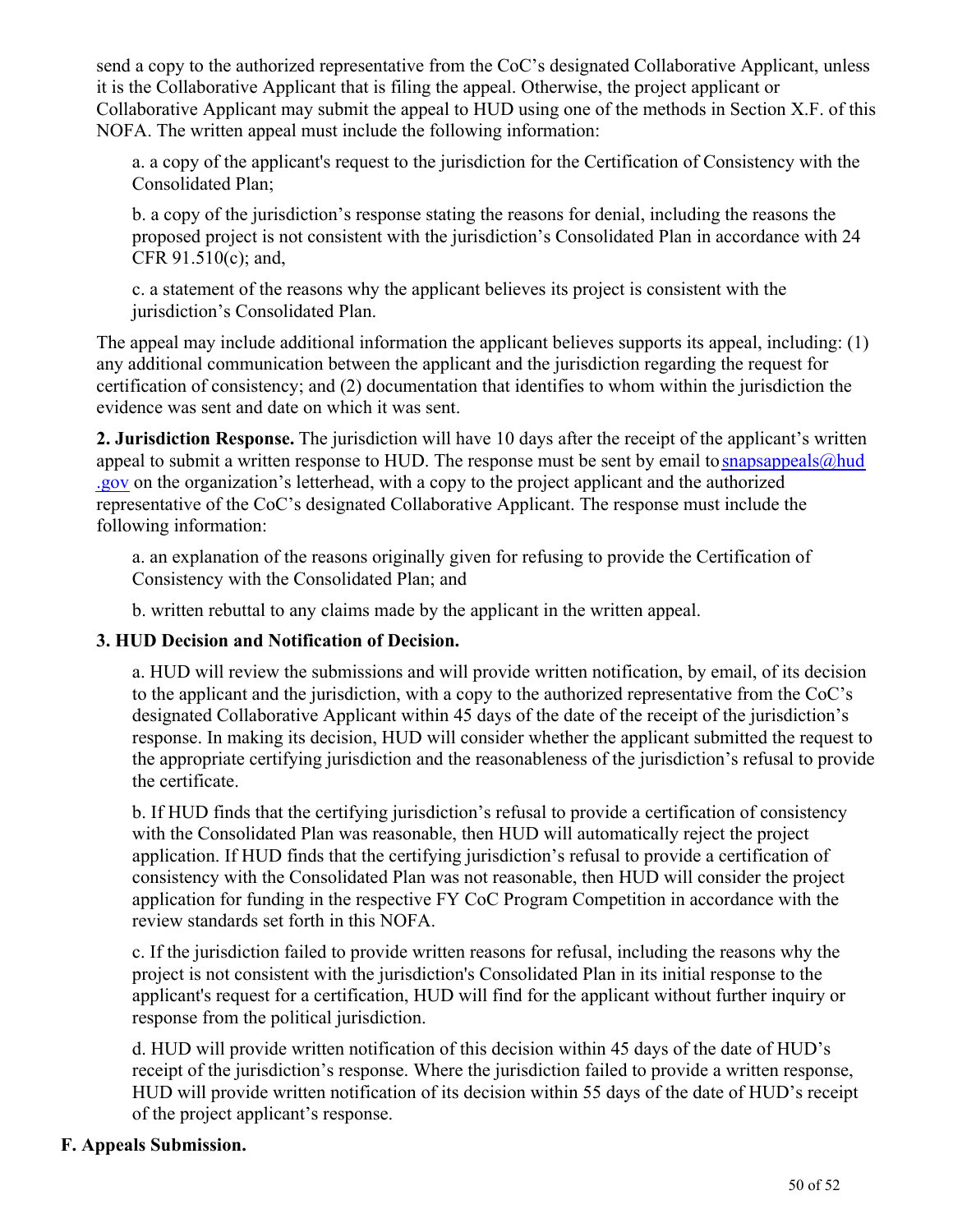**1. Submission of Appeals by Email.** Appeals must be submitted via email to [snapsappeals@hud.gov](mailto:snapsappeals@hud.gov). The subject line of your email must include the **CoC Number, "Appeal Notice,"** and type of appeal, i.e., **Participation, HUD Error,** or **Consolidated Plan Certification.** A sample email Subject Line is: **Subject: XX-500 – Appeal Notice–Consolidated Plan Certification.**

**2. HUD Response.** HUD will respond to all appeals via email. HUD will not consider any requests to reconsider funding for FY 2016 funds except for those appeals outlined in this NOFA.

#### <span id="page-52-0"></span>**XI. Agency Contacts**

HUD staff will be available to provide clarification on the content of this NOFA. Please note that HUD staff cannot assist applicants in preparing their applications.

Questions regarding specific program requirements for this NOFA should be directed to the point of contact listed below.

**A. For Further Information.** Individuals who are hearing or speech-impaired should use the Information Relay Services at 1-800-877-8339 (these are toll-free numbers). Recipients and individuals can use the locator at [www.hudexchange.info](http://www.hudexchange.info/) to find contact information for the Collaborative Applicant and for the local HUD CPD Field Office serving the CoC's territory.

**B. For Technical Assistance.**  HUD will make appropriate resources available for technical assistance related to *e-snaps*. Specifically, HUD will make available *e-snaps* AAQ at [www.hudexchange.info/get-assis](http://www.hudexchange.info/get-assistance/) [tance/](http://www.hudexchange.info/get-assistance/). To address technical or other questions, local HUD CPD Field Office staff will also be available to help citizens identify organizations in the community that are involved in developing the CoC system. HUD staff and HUD contractors are prohibited from providing CoCs and project applicants with guidance that will result in a competitive advantage for any CoC or project applicant.

Following conditional selection of applications, HUD staff will be available to assist conditionally awarded applicants in clarifying or confirming information that is a prerequisite to the offer of a grant agreement by HUD. However, between the application deadline and the announcement of conditional selections, HUD is prohibited from and will not accept any information that would improve the substantive quality of a CoC's application pertinent to HUD's funding decision.

**C. Broadcast.**  HUD will hold one or more informative broadcast(s) for potential applicants to provide guidance on the CoC Program and preparation of the applications. HUD strongly recommends that applicants view these broadcasts, which will provide critical information on the application process. For more information about the broadcast, individuals should consult the HUD Exchange.

#### <span id="page-52-1"></span>**XII. Other Information**

**Paperwork Reduction Act Statement.** The information collection requirements in this notice have been approved by OMB under the Paperwork Reduction Act of 1995 (44 U.S.C.3501-3520). In accordance with the Paperwork Reduction Act, HUD may not conduct or sponsor, and a person is not required to respond to, a collection of information unless the collection displays a valid OMB control number. Each Program NOFA will identify its applicable OMB control number unless its collection of information is excluded from these requirements under 5 CFR part 1320.